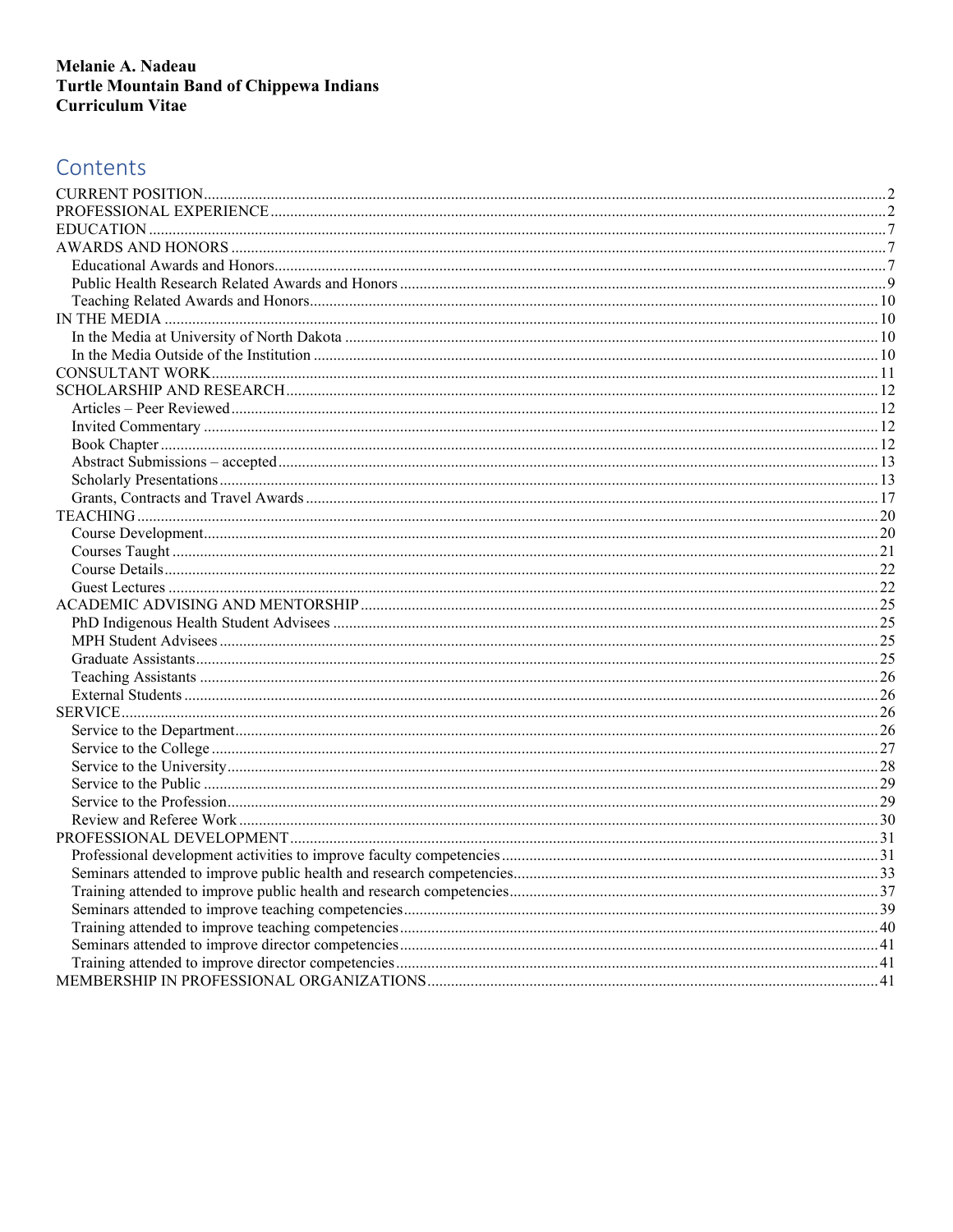### <span id="page-1-0"></span>**CURRENT POSITION**

Dr. Nadeau currently serves as the Director of the Indigenous Health PhD program. Dr. Nadeau's administration effort is 25%. May 2019, Dr. Nadeau was hired to serve as the assistant director for the MPH program having recently transitioned into her current position.

> Director | Assistant Professor | Indigenous Health PhD Program Department of Indigenous Health | School of Medicine and Health Sciences University of North Dakota UND School of Medicine and Health Sciences, Suite E161 1301 North Columbia Road Stop 9037 Grand Forks, ND 58202-9037 O: 701-777-6079 | D: 701-777-0871 C: 701-550-9479 | F: 701-777-3277 [melanie.nadeau@und.edu](mailto:melanie.nadeau@und.edu)

This position provides direction and leadership for the Indigenous Health PhD program under the supervision of the Chair for the Department of Indigenous Health. Our vision is to improve the health and wellness of Indigenous Peoples. We are empowered by Indigenous knowledges and cultures, and we envision a world in which future generations of Indigenous Peoples thrive with equitable access to health and wellness available to all.

Responsibilities

- Direct daily operations of the Indigenous Health PhD program
- Contribute to student mentoring, teaching, and programmatic problem-solving
- Develop and execute new Indigenous health initiatives and programs
- Develop and teach classes in Indigenous health
- Engage regional tribes, tribal colleges, and rural/underserved populations in Indigenous health research, education, and programming
- Assist the Department of Indigenous Health Program Manager with administrative functions

Supervisor: Don Warne, MD, MPH Phone number: 701-777-3037

### <span id="page-1-1"></span>**PROFESSIONAL EXPERIENCE**

08-2014 to 05-2019 Job Title: **Operational Director/Assistant Professor of Practice**

This position provides direction and leadership for daily operations of the American Indian Public Health Resource Center (AIPHRC) under the supervision of the Director of the Master of Public Health program. The AIPHRC provides technical assistance to tribes including utilizing a four-pronged approach to public health that includes public health research, policy, education, and services. A multitude of technical assistance is provided which includes but is not limited to indigenous evaluation, grant writing, strategic planning and program development and management.

Supervisor: Don Warne, MD, MPH Phone number: 701-231-6323 Average hours worked per week: 40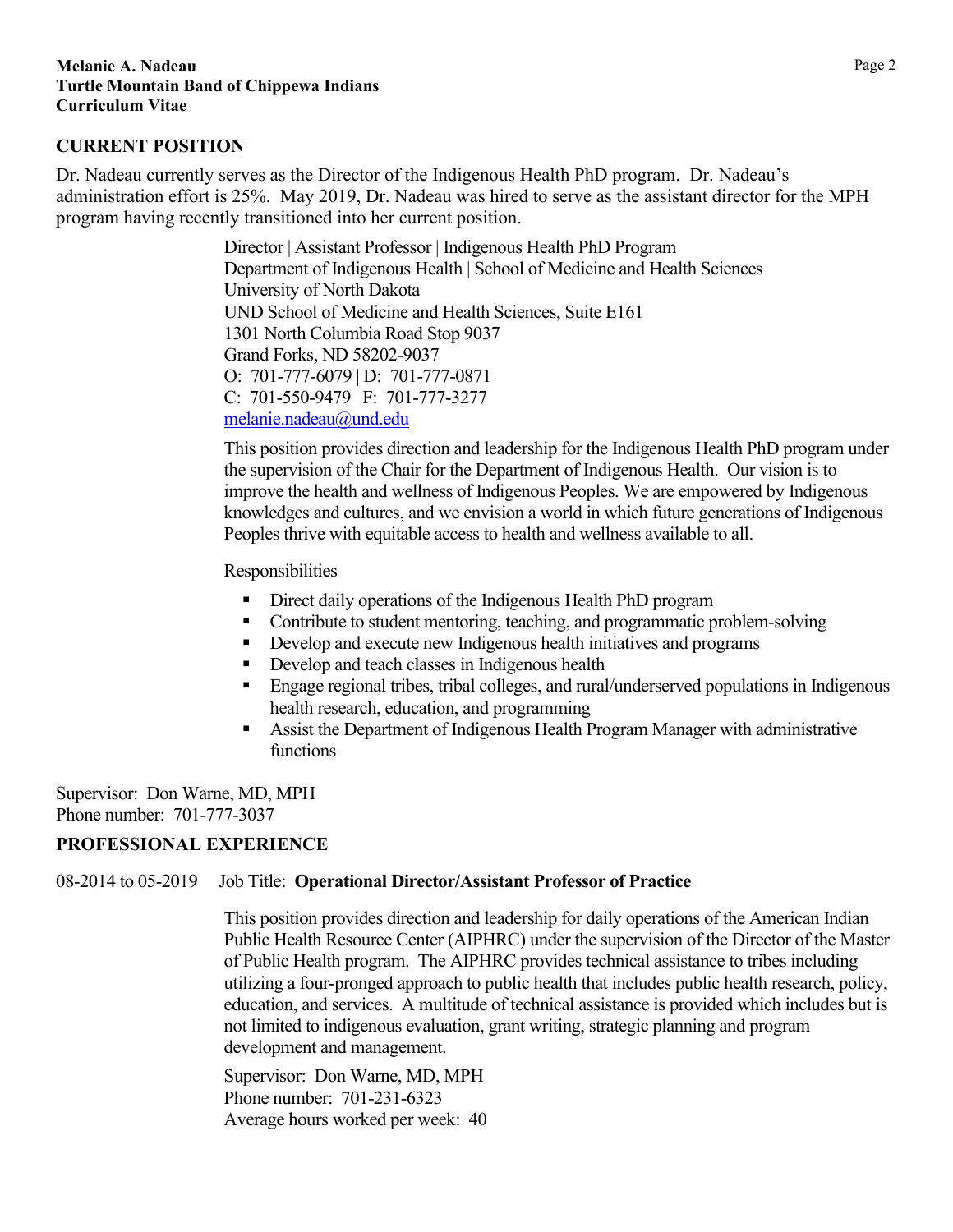#### Responsibilities

- Serve as direct supervisor to four staff positions responsible for direct technical assistance in the four areas of activity for the center - public health policy, public health education, public health programming, and public health research.
- Develop, deliver, and monitor a work plan for the center
- Develop and convene a Tribal Advisory Board

### 08-2013 to 08-2016 Job Title: **Consultant for the American Indian Health Website**

<http://americanindianhealth.nlm.nih.gov/> developed and maintained by the National Library of Medicine, Bethesda, Maryland. The user group was originally coordinated through the University of North Dakota, however since 1999 it has been coordinated through Spirit Lake Consulting in Devils Lake, ND.

Supervisor: Judith L. Rieke, Ph.D., M.L.S. Phone number: 651-222-0765 Average hours worked per year: 6 Salary: \$25.00

Responsibilities

- Assist with review and evaluation of the website, including user satisfaction and usability.
- $\blacksquare$  Help establish priorities of items on the website.
- Participate in promotion of the site to Native American communities and the health care provider communities.

### 07-2005 to 08-2013 Job Title: **User group member for the American Indian Health Website**

<http://americanindianhealth.nlm.nih.gov/> developed and maintained by the National Library of Medicine, Bethesda, Maryland. The user group was originally coordinated through the University of North Dakota, however since1999 it has been coordinated through Spirit Lake Consulting in Devils Lake, ND.

Supervisor: Judith L. Rieke, Ph.D., M.L.S. Phone number: 651-222-0765 Average hours worked per week: 6 Salary (beginning/ending): \$20.00/\$25.00

### Responsibilities

- Assist with review and evaluation of the website, including user satisfaction and usability.
- Helped establish priorities of items on the website.
- **Participate in promotion of the site to Native American communities and the health care** provider communities.
- Identify sources of high-quality information, including those not currently available on the website, those not currently in digital format and assist with negotiation for digitization and inclusion on the site.
- Identify additional health topics for potential inclusion.
- Search for and review information resources on the Internet for inclusion in the site.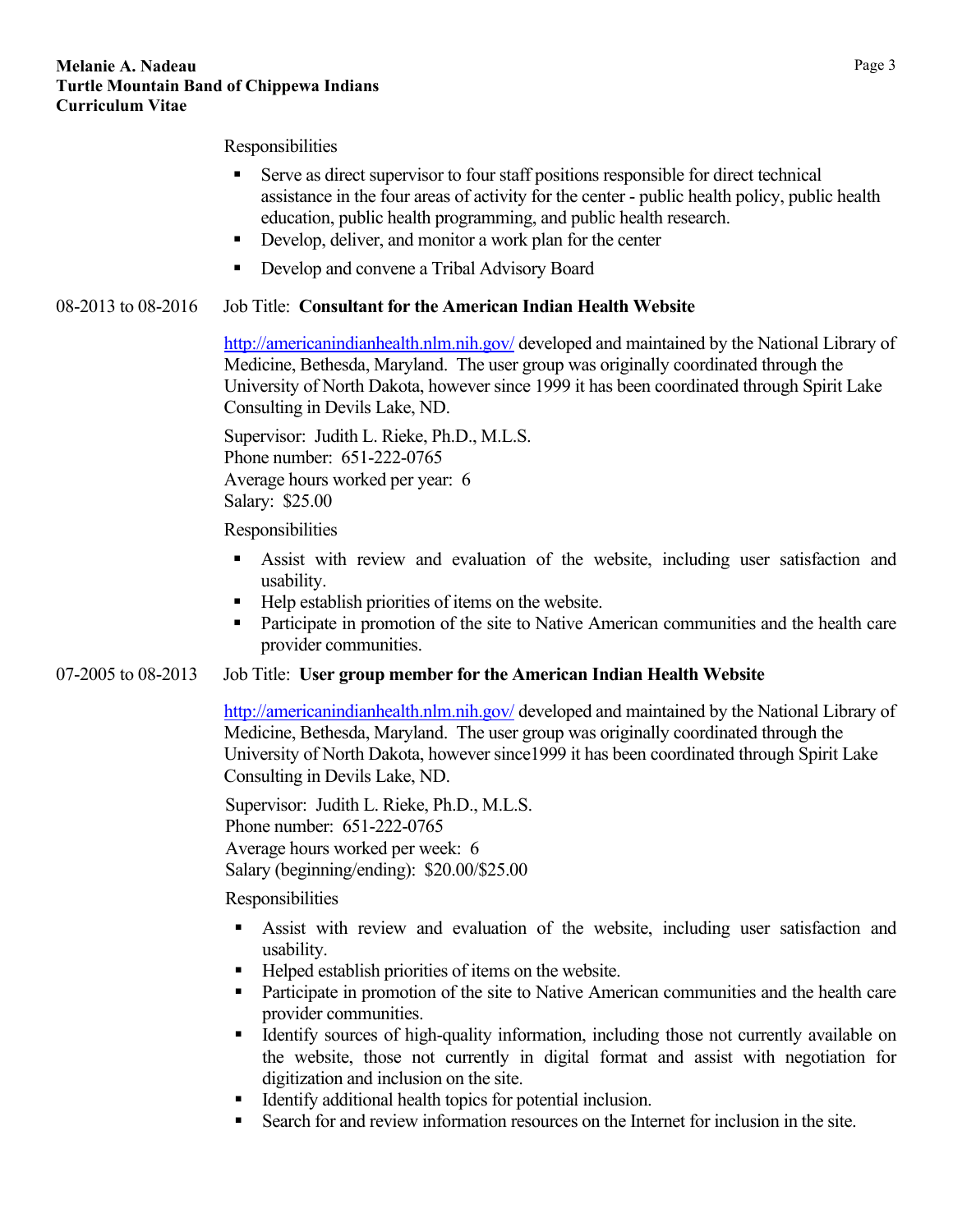| 02-2009 to 12-2012 | <b>American Indian Community Tobacco Project (AICTP)</b>                                                                                                                                                                                                                                                                                                                                                                                                                                                                                                       |  |  |  |  |
|--------------------|----------------------------------------------------------------------------------------------------------------------------------------------------------------------------------------------------------------------------------------------------------------------------------------------------------------------------------------------------------------------------------------------------------------------------------------------------------------------------------------------------------------------------------------------------------------|--|--|--|--|
|                    | University of Minnesota<br>School of Public Health<br>1300 South Second Street, Suite 300<br>Minneapolis MN, 55454<br>Job Title: Graduate Research Assistant<br>Supervisor: Amanda Ryan<br>Phone number: 651-210-5004<br>Average hours worked per week: 10<br>Salary (beginning/ending): \$16.75/\$21.62                                                                                                                                                                                                                                                       |  |  |  |  |
|                    | Responsibilities                                                                                                                                                                                                                                                                                                                                                                                                                                                                                                                                               |  |  |  |  |
|                    | Assisted in the development of the AICTP survey, which is designed to profile tobacco<br>use, both traditional and commercial, beliefs and behaviors held by American Indian<br>adults in Minnesota.<br>Assist in the development of materials that will be used to raise awareness of the AICTP<br>п<br>Assist with the Circles of Tobacco Wisdom Elders project<br>٠<br>Analyze both qualitative and quantitative data<br>٠<br>Write and disseminate project reports to participants, project staff, and stakeholders.<br>п<br>Other duties as assigned<br>п |  |  |  |  |
| Summer 2012        | <b>Indian Health Service</b>                                                                                                                                                                                                                                                                                                                                                                                                                                                                                                                                   |  |  |  |  |
|                    | PO Box 130<br>Belcourt, ND 58316<br>Job Title: Student extern<br>Supervisor: Kris Delorme<br>Phone number: 701-477-8524<br>Average hours worked per week: 40<br>Salary (beginning/ending): GS-9: Salary - \$47,448<br>Responsibilities                                                                                                                                                                                                                                                                                                                         |  |  |  |  |
|                    | Populate geographic database                                                                                                                                                                                                                                                                                                                                                                                                                                                                                                                                   |  |  |  |  |
| 08-2011 to 05-2012 | <b>University of Minnesota</b>                                                                                                                                                                                                                                                                                                                                                                                                                                                                                                                                 |  |  |  |  |
|                    | School of Public Health<br>1300 South Second Street, Suite 300<br>Minneapolis MN, 55454<br>University of Minnesota<br>Job Title: Teaching Assistant for Fundamental of Epidemiology<br>Supervisor: DeAnn Lazovich, PhD<br>Phone number: 612-626-9099<br>Average hours worked per week: 10<br>Salary (beginning/ending): \$21.62/\$21.62                                                                                                                                                                                                                        |  |  |  |  |
|                    | Responsibilities                                                                                                                                                                                                                                                                                                                                                                                                                                                                                                                                               |  |  |  |  |
|                    | Attend every lecture<br>Prepare for review and exercise for weekly lab<br>Respond to question on key concepts                                                                                                                                                                                                                                                                                                                                                                                                                                                  |  |  |  |  |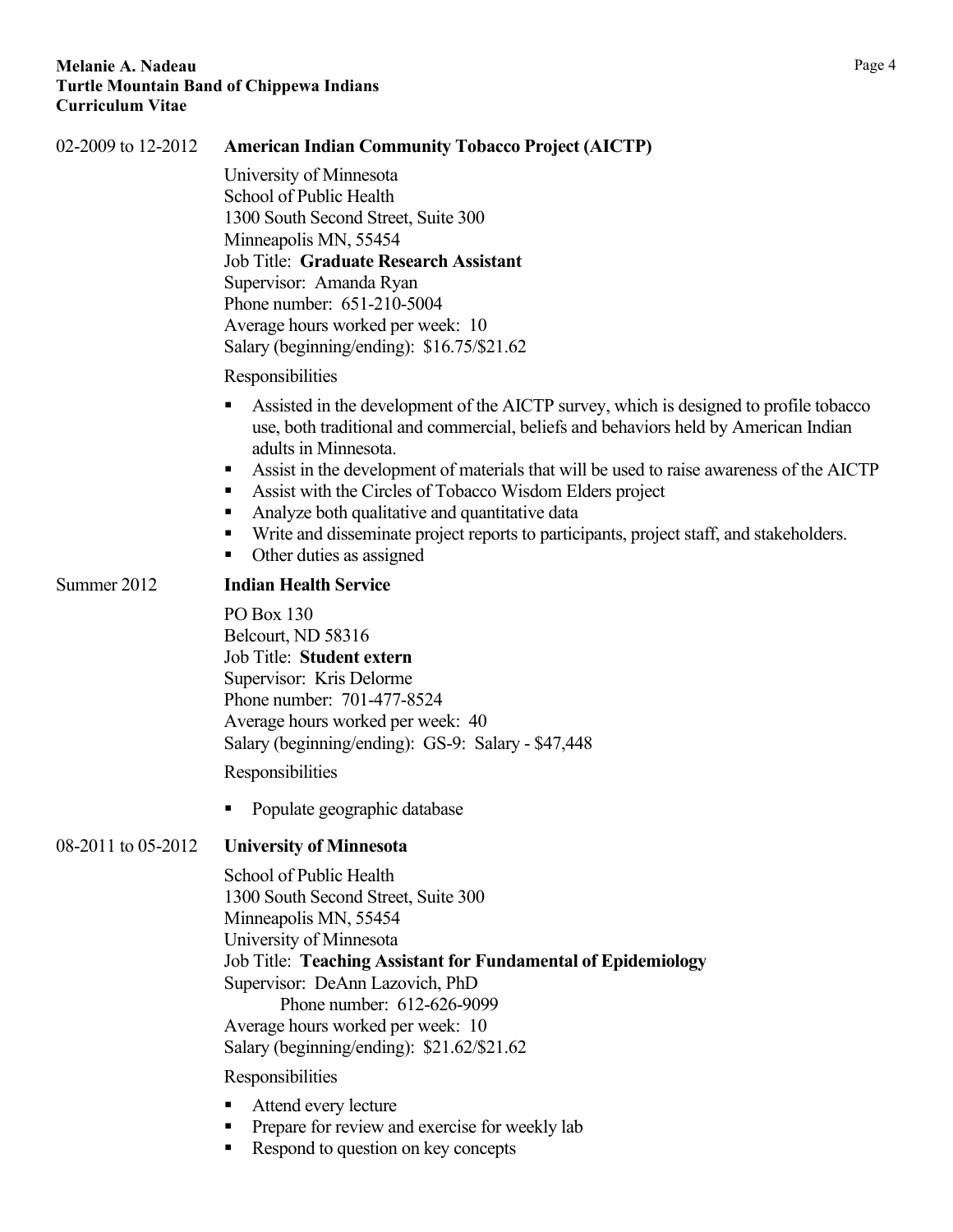|                    | Grade weekly lab group projects<br>Grade individual lab projects<br>Keep track and document weekly lab attendance<br>п<br>Enter attendance, graded individual and group lab projects into Moodle in a timely manner<br>ш<br>Hold regular office hours and meet with students as needed to assist with learning material<br>п<br>Meet weekly with instructor<br>п |
|--------------------|------------------------------------------------------------------------------------------------------------------------------------------------------------------------------------------------------------------------------------------------------------------------------------------------------------------------------------------------------------------|
| Summer 2011        | <b>Indian Health Service</b>                                                                                                                                                                                                                                                                                                                                     |
|                    | PO Box 130<br>Belcourt, ND 58316<br>Job Title: Student extern<br>Supervisor: Vay Slinky<br>Phone number: 701-477-6111<br>Average hours worked per week: 30<br>Salary (beginning/ending): GS-9: Salary - \$47,448                                                                                                                                                 |
|                    | Responsibilities                                                                                                                                                                                                                                                                                                                                                 |
|                    | Reviewed medical charts<br>ш<br>Entered Hepatitis C data into an excel spreadsheet for future analysis.                                                                                                                                                                                                                                                          |
| Summer 2009        | <b>Indian Health Service</b>                                                                                                                                                                                                                                                                                                                                     |
|                    | PO Box 130<br>Belcourt, ND 58316<br>Job Title: Student extern<br>Supervisor: Vay Slinky<br>Phone number: 701-477-6111<br>Average hours worked per week: 30<br>Salary (beginning/ending): GS-7                                                                                                                                                                    |
|                    | Responsibilities                                                                                                                                                                                                                                                                                                                                                 |
|                    | Reviewed medical charts<br>Entered Hepatitis C data into an excel spreadsheet for future analysis.<br>п                                                                                                                                                                                                                                                          |
|                    | <b>Turtle Mountain Community College</b>                                                                                                                                                                                                                                                                                                                         |
|                    | Belcourt ND 58316<br>Job Title: Research Technician<br>Supervisor: Dr. Lyle Best<br>Phone number: 701-477-7862<br>Average hours worked per week: 10<br>Salary (beginning/ending): \$15.00/\$15.00                                                                                                                                                                |
|                    | Responsibilities                                                                                                                                                                                                                                                                                                                                                 |
|                    | Recruited participants for the Genetics and Pre-eclampsia study                                                                                                                                                                                                                                                                                                  |
| 09-2008 to 05-2009 | <b>Children, Youth, and Family Consortium (CYFC)</b>                                                                                                                                                                                                                                                                                                             |
|                    | University of Minnesota<br>McNamara Alumni Center<br>Suite 270 A<br>200 Oak Street SE                                                                                                                                                                                                                                                                            |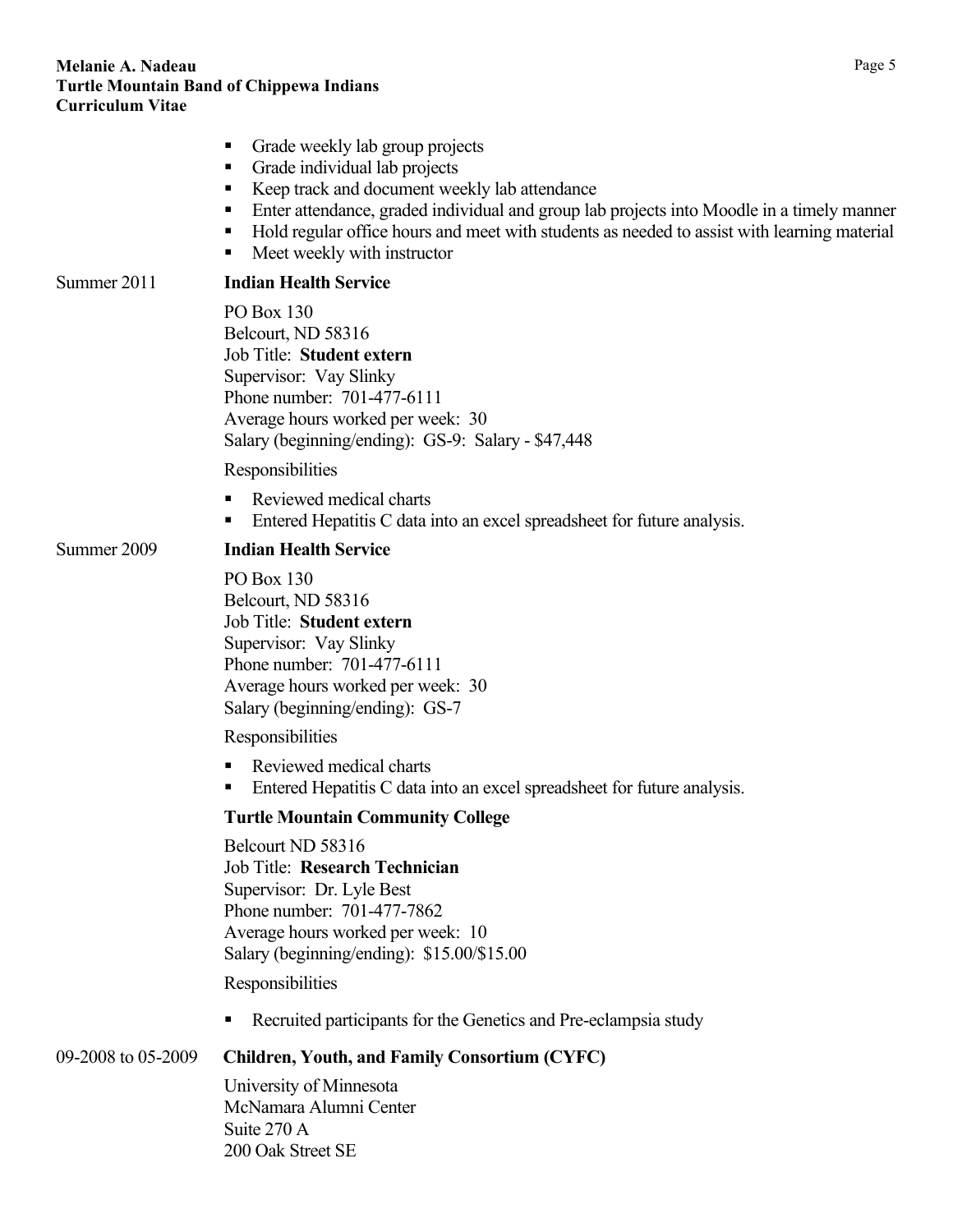Minneapolis, MN 55455 Job Title: **Graduate Research Assistant** Supervisor: Sara Benning Phone number: 612-625-7849 Average hours worked per week: 20 Salary (beginning/ending): \$16.75/\$16.75

#### Responsibilities

- Researched and document information on the linkages between health and educational disparities, particularly in the context of cultural and ethnic communities and in relation to parent involvement
- Create methods for disseminating the above information to practitioners
- Work with parent involvement practitioners to help apply the above information to their research or practice
- Assist CYFC and other partners in developing research-based strategies for closing healthrelated academic achievement gaps
- Create written materials to assist in expanding the delivery of resources related to gaps

### 10-2004 to 07-2008 **Turtle Mountain Community College**

PO Box 340 Belcourt, ND 58316 Job Title: **Research Technician** Supervisor: Dr. Lyle Best Phone number: 701-477-7862 Average hours worked per week: 40 Salary (beginning/ending): \$26,000/\$30,000

Responsibilities

- **Managed and train student research assistants**
- Recruit potential participants for the research study
- **Perform DNA analysis in lab**
- Developed database to track research participants
- Review medical charts
- Completed Health Insurance Portability and Accountability Act training, Privacy Act training, and Hepatitis B vaccination series at Indian Health Service in Belcourt, ND during fiscal year 2004-2005, 2005-2006, and 2006-2007.

### 04-2000 to 10-2004 **Dynaband LLC**

PO Box 200 Belcourt, ND 58316 Job Title: **Manager**  Supervisor: Rachelle Peltier Phone number: 701-477-0262 Average hours worked per week: 40 Salary (beginning/ending): \$7.00/\$14.00

### Responsibilities

 Assisted with advertising, recruiting, hiring, interviewing, and determining eligibility for hire for a 44-seat facility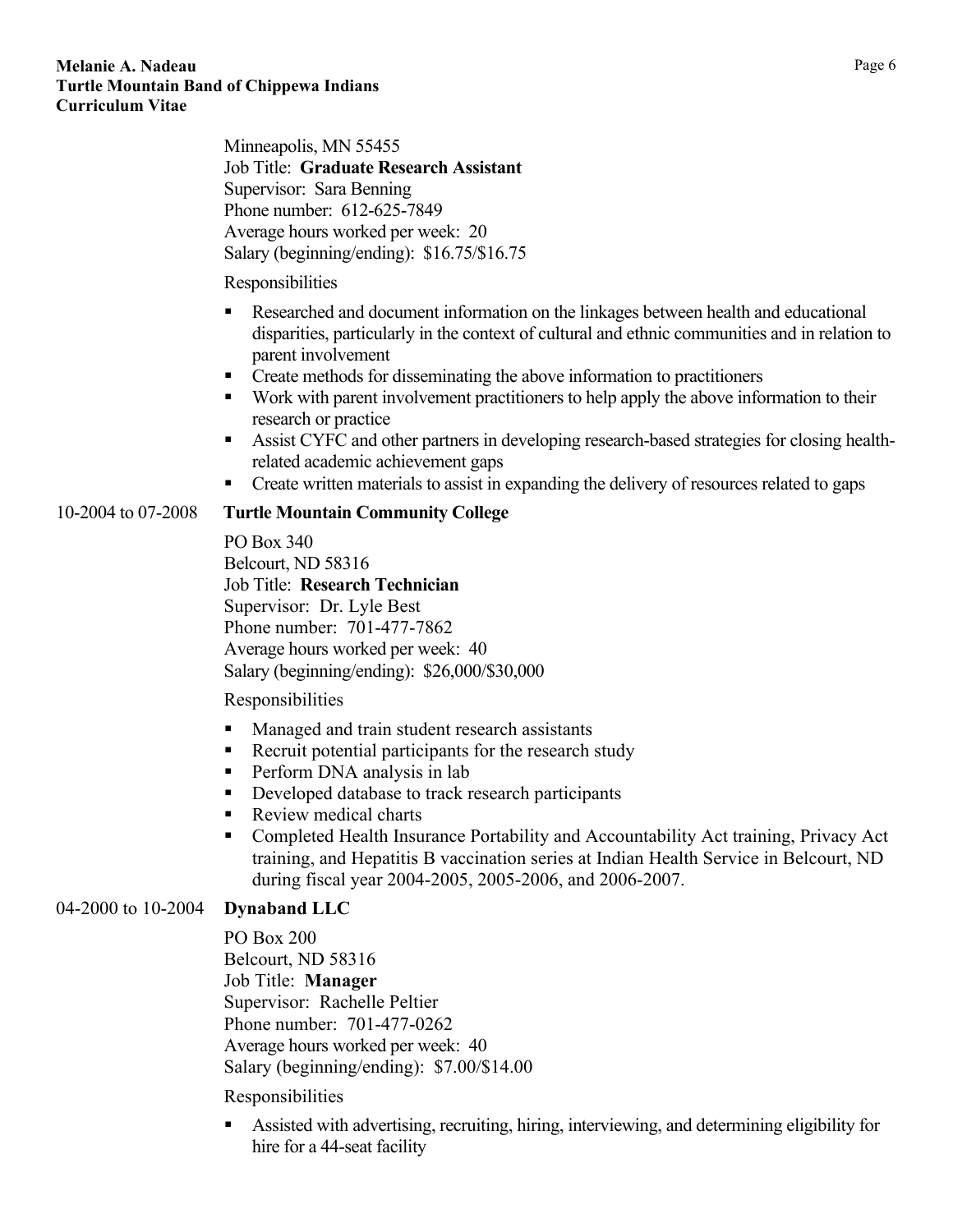<span id="page-6-0"></span>

|                  | Trained and tested potential employees on communication skills and product knowledge.<br>Ensured quality analysis of new and existing employees to ensure that company and client<br>recommendations are met<br>Scheduled all new and existing employees based on productivity<br>п,<br>Refocused existing employees to ensure maintenance of product knowledge and<br>п<br>communication skills.<br>Launched all new programs including sale, political and survey campaigns<br>Ensured that hours, productivity, and revenue goals were met<br>ш<br>Obtained Accident, Life and Health Insurance license<br>п, |
|------------------|------------------------------------------------------------------------------------------------------------------------------------------------------------------------------------------------------------------------------------------------------------------------------------------------------------------------------------------------------------------------------------------------------------------------------------------------------------------------------------------------------------------------------------------------------------------------------------------------------------------|
| <b>EDUCATION</b> |                                                                                                                                                                                                                                                                                                                                                                                                                                                                                                                                                                                                                  |
| 2016             | University of Minnesota, Minneapolis, MN 55454<br>Curriculum: Social and Behavioral Epidemiology<br>Degree: PhD Epidemiology<br>GPA: 3.74<br>Dissertation Topic: Risk Factors for Breast Cancer among American Indian Women                                                                                                                                                                                                                                                                                                                                                                                      |
| 2010             | University of Minnesota, Minneapolis, MN 55454<br>Curriculum: Community Health Education<br><b>Concentration: Health Disparities</b><br>Degree: Master of Public Health<br>GPA: 3.81<br>Thesis topic: Exploring the Intersection between Health and Educational Disparities: Parent<br>Involvement Resource Sharing Network (PIRSN) Education and Resource Program<br>Development                                                                                                                                                                                                                                |
| 2006             | Turtle Mountain Community College, Belcourt, ND 58316<br>Curriculum: Medical Coding and Billing<br><b>Degree: Associate of Applied Science</b><br>GPA: 3.75                                                                                                                                                                                                                                                                                                                                                                                                                                                      |
| 2003             | University of North Dakota, Grand Forks, ND 58202<br>Curriculum: Psychology<br>Minor: Chemistry<br>Degree: Bachelor of Science<br>GPA: 3.62                                                                                                                                                                                                                                                                                                                                                                                                                                                                      |
| 1994             | <b>Turtle Mountain Community College, Belcourt, ND 58316</b><br>Curriculum: Associate of Science, Associate of Arts<br>Degree: Associate of Science, Associate of Arts<br>GPA: 3.38                                                                                                                                                                                                                                                                                                                                                                                                                              |
|                  |                                                                                                                                                                                                                                                                                                                                                                                                                                                                                                                                                                                                                  |

### <span id="page-6-1"></span>**AWARDS AND HONORS**

## <span id="page-6-2"></span>*Educational Awards and Honors*

- Awarded Native American Research Center for Health (NARCH) fellowship 2014-2016.
- Awarded the American Indian College Fund Scholarship, 2011-2012, 2014-2016.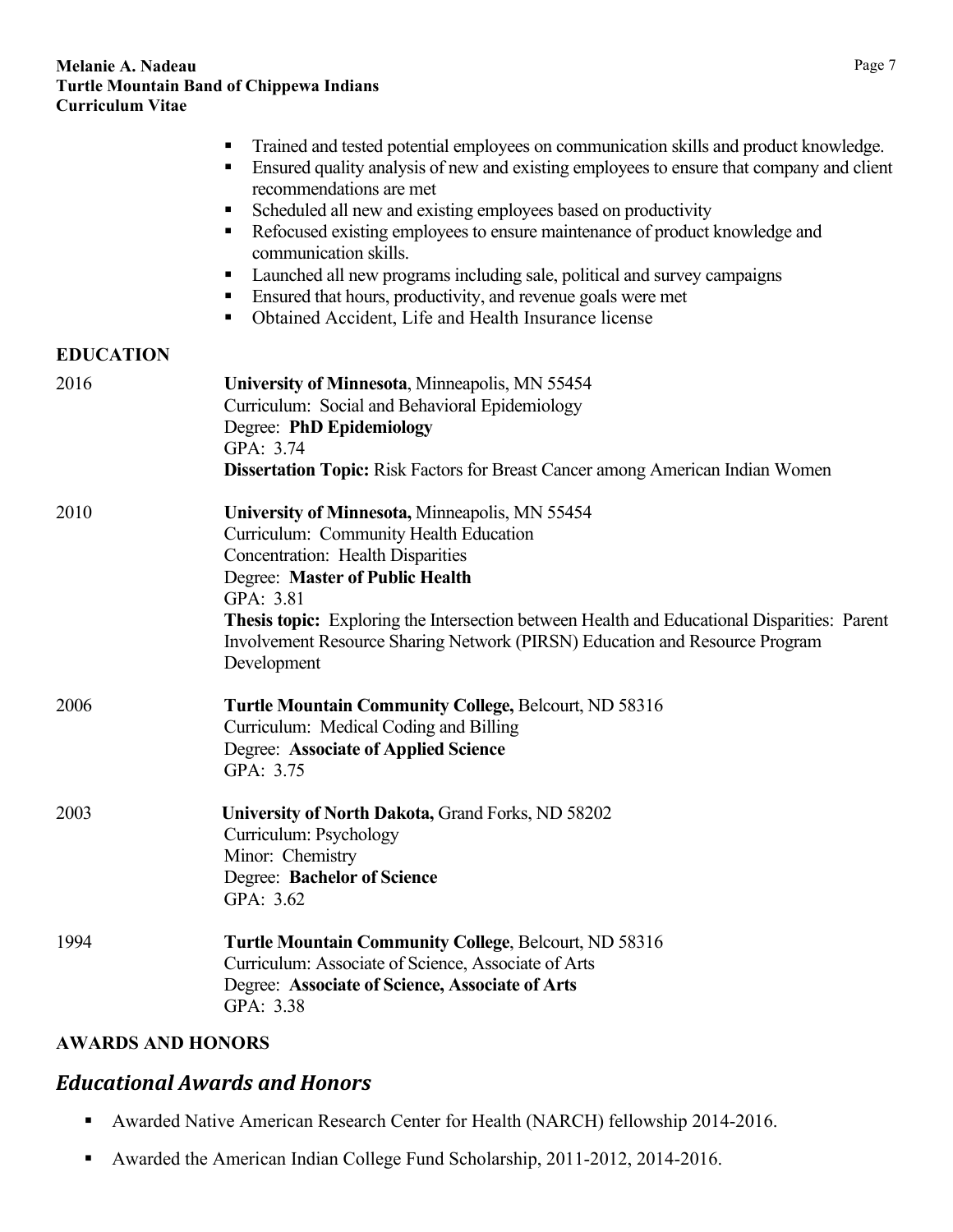- Awarded the Massachusetts Indian Association Scholarship, 2015-2016.
- Certificate of Completion. Technology of Participation (ToP). ToP Facilitation Methods. Fargo, ND. September  $18<sup>th</sup>$ -19<sup>th</sup>, 2014.
- Awarded the Cancer Health Disparities Fellowship at the University of Minnesota. The fellowship is awarded to three pre-doctoral and three post-doctoral fellows, all studying cancer-related health disparities. The six fellows worked closely with their academic and community mentors, as well as psychologists, physicians, epidemiologists, and community organizations to address communityidentified problems that can exacerbate cancer-related health disparities. These problems can range from risk factors for cancer like obesity, smoking cessation and nutrition to health care access and immigrant health issues that affect cancer treatment. The fellowship provides a \$21,500 stipend, tuition, fees, and subsidized health insurance for up to three academic years. 2012-2014.
- Selected as a 2011-12 Center for Integrative Leadership (CIL) Student Leadership Team member. Each year CIL brings together a diverse, multi-disciplinary team of ten graduate students from across the University of Minnesota's graduate and professional schools to explore and advance the concept of integrative leadership. Students are selected every September through a competitive application process. As a student leadership member, I have been given the opportunity to development my personal leadership skills, and to collaborate and work closely with faculty and students across disciplines.
- Awarded the American Indian Graduate Fellowship 2011-2012.
- Awarded the Spirit of Eagles Scholarship, 2011-2012.
- Awarded the Association of American Indian Affairs Scholarship, 2011-2012.
- Awarded the Diversity of Views and Experiences (DOVE) Fellowship. 2010-2011. The Graduate School Diversity Office (GSDO) administers the DOVE Fellowship. The fellowship is awarded to approximately 20 first-year students from underrepresented groups within a specific graduate program (U.S. citizens or permanent residents). The fellowship provides a \$22,500.00 stipend, tuition at regular graduate school rates (up to 14 credits per semester), and subsidized health insurance for one academic year. Graduate programs must nominate prospective students.
- Honored by the Spirit of Eagles as a Hampton Scholar in recognition of a worthy student of the arts and sciences, dedicated to the pursuit of knowledge and committed to the highest possible service to the health issues and conditions of native people. 2010.
- Honored by the American Indian College Student Graduation Celebration Committee in recognition of the successful completion of requirements for a postsecondary program or higher education degree. 2010.
- Awarded the BIA tribal scholarship Spring 2009-Fall 2010.
- Awarded the Medica Community Health Initiative Scholarship through the University of Minnesota's Office of Business & Community Economic Development. Fall 2008.
- Awarded a Bush Leadership fellowship. 2008-2010. The purpose of the fellowship is to enrich the experience of a wide range of promising individuals at mid-career to help them prepare for greater responsibilities and contributions to the communities in which they live and work. The program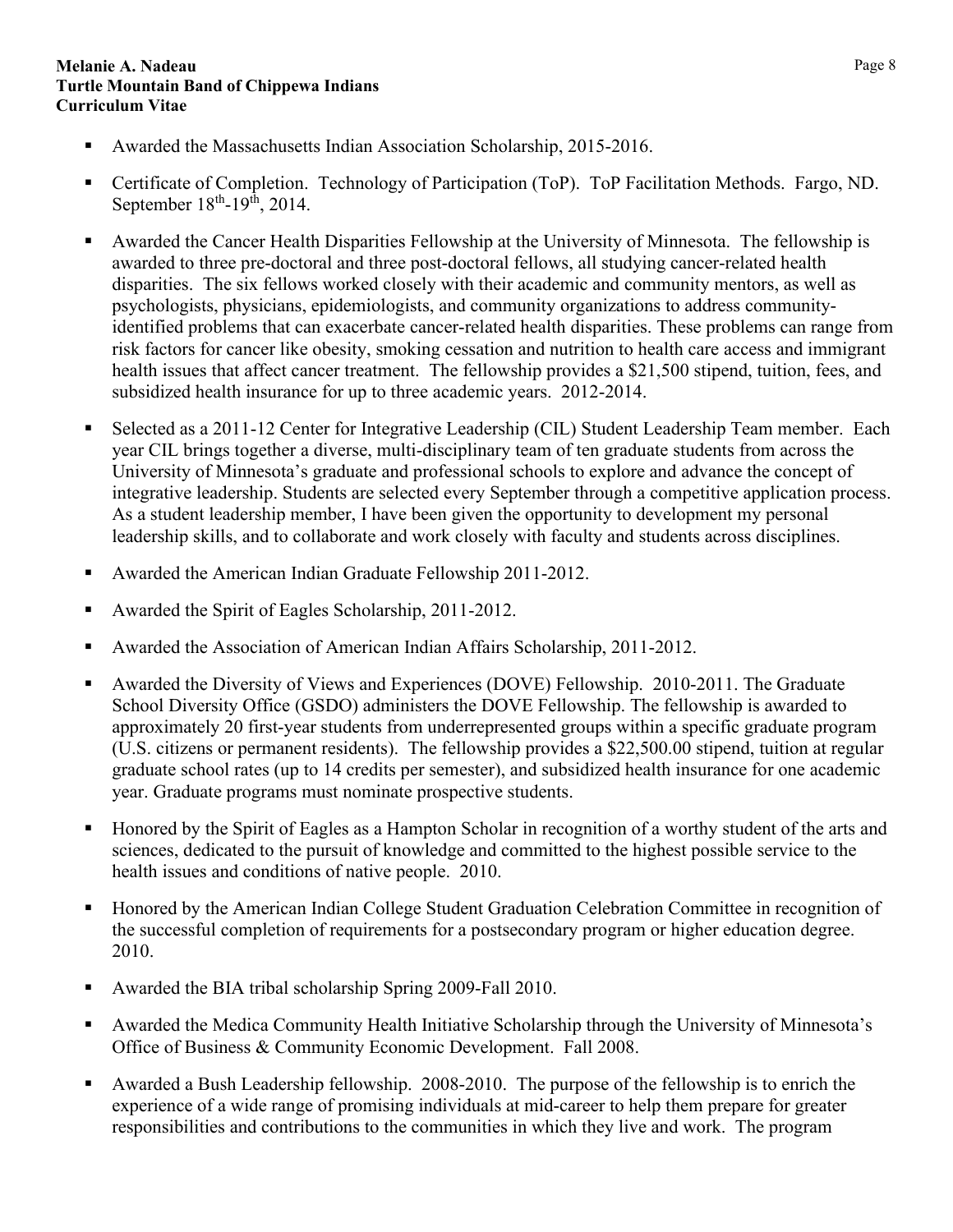provided support for full-time study which included monthly stipends, travel reimbursement, and instructional expenses for 18 months.

- Shadowed and lived with a physician for one week. Supported by the Association of American Indian Physicians. Issaquah WA. May 2005.
- Awarded Who's Who among Students in American Junior Colleges in recognition of outstanding merit and accomplishment as a student. Turtle Mountain Community College. Belcourt, ND. May 2005.
- Awarded in Indian Health Scholarship as an undergraduate for 5 years. 1993-1998.

# <span id="page-8-0"></span>*Public Health Research Related Awards and Honors*

- Awarded the Regional Public Health Innovation Award by the National Indian Health Board. Albuquerque, NM. May 13-15<sup>th</sup>, 2019.
- Certificate of Membership. In recognition of contribution to the Turtle Mountain Band of Chippewa Indians Research Review Board. Tribal Nations Research Group. March 2018.
- Certificate of Membership. In recognition of Professional Associate Membership in and Contribution to the Tribal Nations Research Group. March 2018.
- Awarded the Public Health Team award as for the American Indian Public Health Resource Center. This award honors a team that has worked collaboratively on a unique, creative, or outstanding public health effort, program, or goal. At least one member of the team must be a member of the North Dakota Public Health Association. May 2017.
- Awarded the 2015 Dr. Alan J. Allery American Indian Health Research Graduate Health Researcher of Promise Award. Selection criteria for the awards include quality, impact and significance of the research conducted by the nominee. In addition to having their names engraved on the permanent award displayed at the UND American Indian Center, each recipient receives an individual award for display. Presented on October 23, 2015 at the 13<sup>th</sup> Annual American Indian Health Research Conference.
- Awarded the J.B. Hawley Student Research Award for \$5500. The J.B. Hawley Student Research Award is a competitive small grant mechanism to support graduate student research projects. March 30th, 2015.
- Awarded the J.B. Hawley Student Research Award for \$7500. The J.B. Hawley Student Research Award is a competitive small grant mechanism to support graduate student research projects. March 1, 2014.
- Certification of Completion. Introduction to Epi Info. University of Nebraska Medical Center College of Public Health workshop. Fort Totten, ND. October 29-31, 2013.
- Certificate of Completion award in recognition of completion for the American Indian Adult Tobacco Survey Training in Minneapolis, MN. May 2009.
- Honored with Certificate of Achievement award in recognition of selection to participate in the Research Poster Competition. Presented poster entitled, Recruiting American Indian Women into a Genetic Epidemiologic Study. Association of American Indian Physicians. August 2006.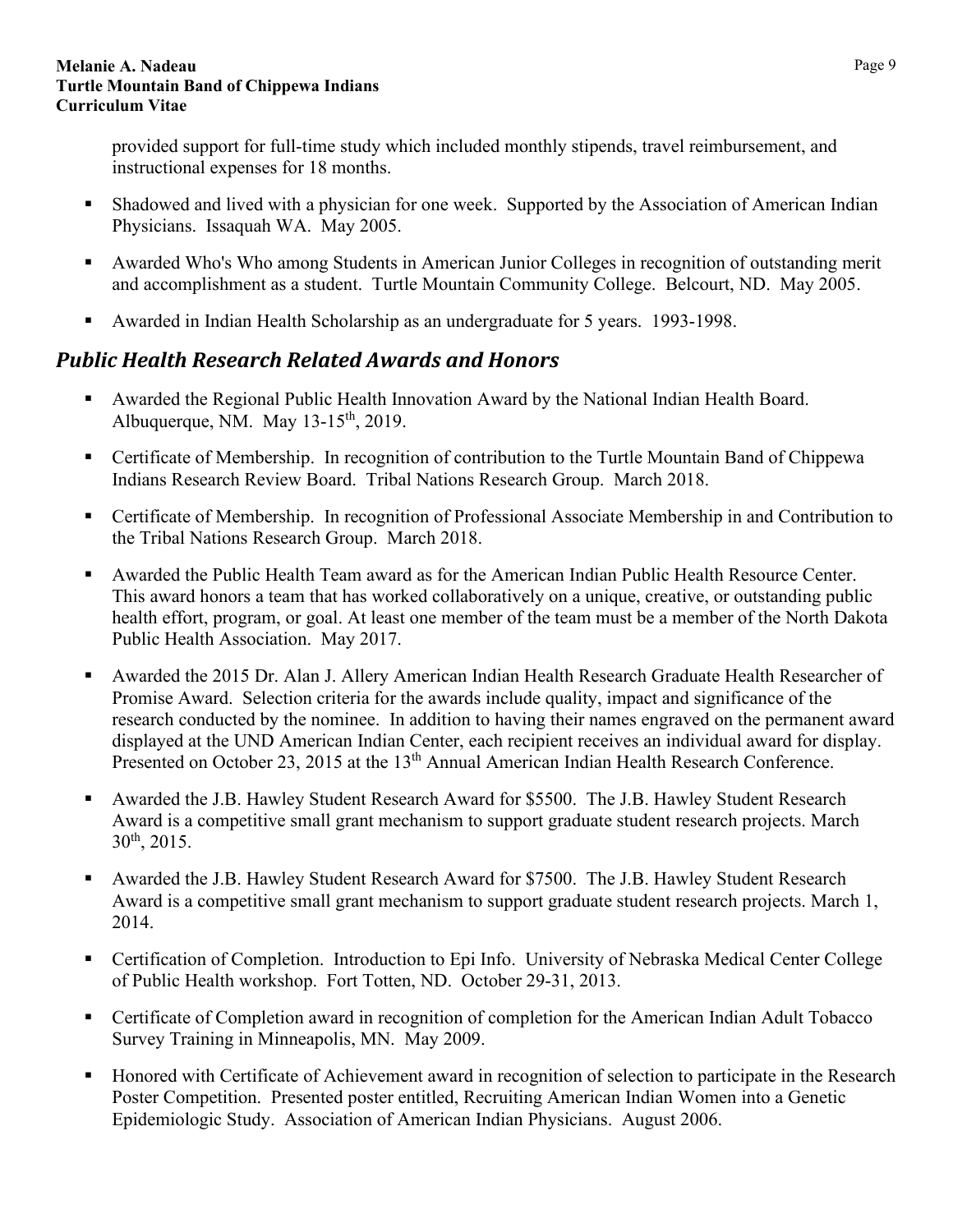- Honored with the Native Researchers' Cancer Control Training Program Certificate of Completion award for attending and successfully completing the program and for fully participating in all activities which resulted in a total of 120 contact hours. Oregon Health & Science University. May-June 2006.
- Awarded Certificate of Completion for attending grant writing workshop. Turtle Mountain Community College. Belcourt, ND. March 2005.

# <span id="page-9-0"></span>*Teaching Related Awards and Honors*

 Certificate of Achievement. 2020-2021 Teaching Academy. An intensive faculty development program presented by Teaching, Learning and Scholarship and the Office of Education and Faculty Affairs. University of North Dakota School of Medicine & Health Sciences. September 5<sup>th</sup>, 2021.

## <span id="page-9-1"></span>**IN THE MEDIA**

# <span id="page-9-2"></span>*In the Media at University of North Dakota*

- Why culturally appropriate research is more effective, UND researcher explains. UND Today. April 7th, 2022. <https://blogs.und.edu/und-today/2022/04/melanie-nadeau-a-community-based-researcher/>
- On a Turtle's Walk by Patrick C. Miller. UND Today. January 27th, 2022. [http://blogs.und.edu/und](http://blogs.und.edu/und-today/2022/01/on-a-turtles-walk/)[today/2022/01/on-a-turtles-walk/](http://blogs.und.edu/und-today/2022/01/on-a-turtles-walk/)
- ND-INBRE and Indigenous Trauma and Resilience teams receive \$287k NIH award for data science. November 29<sup>th</sup>, 2021 [http://blogs.und.edu/for-your-health/2021/11/29/nd-inbre-and-indigenous-trauma](http://blogs.und.edu/for-your-health/2021/11/29/nd-inbre-and-indigenous-trauma-and-resilience-teams-receive-287k-nih-award-for-data-science/)[and-resilience-teams-receive-287k-nih-award-for-data-science/](http://blogs.und.edu/for-your-health/2021/11/29/nd-inbre-and-indigenous-trauma-and-resilience-teams-receive-287k-nih-award-for-data-science/)
- Congratulations to the TLAS Teaching Academy inaugural class of 2020-21. September 30, 2021. [http://blogs.und.edu/for-your-health/2021/09/30/congratulations-to-the-tlas-teaching-academy](http://blogs.und.edu/for-your-health/2021/09/30/congratulations-to-the-tlas-teaching-academy-inaugural-class-of-2020-21/)[inaugural-class-of-2020-21/](http://blogs.und.edu/for-your-health/2021/09/30/congratulations-to-the-tlas-teaching-academy-inaugural-class-of-2020-21/)
- New UND faculty bring new ideas Newcomers to the UND faculty talk about joining the University community. October 25, 2019.<https://ndus.edu/2019/10/25/new-und-faculty-bring-new-ideas/>
- **Master of Public Health Program welcomes Melanie Nadeau as new assistant director.** June  $6<sup>th</sup>$ , 2019. [http://blogs.und.edu/for-your-health/2019/06/06/master-of-public-health-program-welcomes-melanie](http://blogs.und.edu/for-your-health/2019/06/06/master-of-public-health-program-welcomes-melanie-nadeau-as-new-assistant-director/)[nadeau-as-new-assistant-director/](http://blogs.und.edu/for-your-health/2019/06/06/master-of-public-health-program-welcomes-melanie-nadeau-as-new-assistant-director/)

# <span id="page-9-3"></span>*In the Media Outside of the Institution*

- Tribal College Journal. Of Community and Culture: A Snapshot of Tribal College Alumni. August 23rd 2021. [https://tribalcollegejournal.org/of-community-and-culture-a-snapshot-of-tribal-college](https://tribalcollegejournal.org/of-community-and-culture-a-snapshot-of-tribal-college-alumni/)[alumni/](https://tribalcollegejournal.org/of-community-and-culture-a-snapshot-of-tribal-college-alumni/)
- Winds of Change. AISES. Career Builder. A firsthand look at opportunities in government, industry, academia, and Indigenous enterprise. UND Master of Public Health Program. Ask a Director. Issue. Fall 2021. https://read.nxtbook.com/aises/winds\_of\_change/fall\_2021/career\_builder\_1.html
- Roll Call. Policy. Tribes see progress in Covid-19 fight. Tribal communities have been quick to vaccinate their populations. April 19, 2021. [https://rollcall.com/2021/04/19/tribes-see-progress-in](https://rollcall.com/2021/04/19/tribes-see-progress-in-covid-19-fight/)[covid-19-fight/](https://rollcall.com/2021/04/19/tribes-see-progress-in-covid-19-fight/)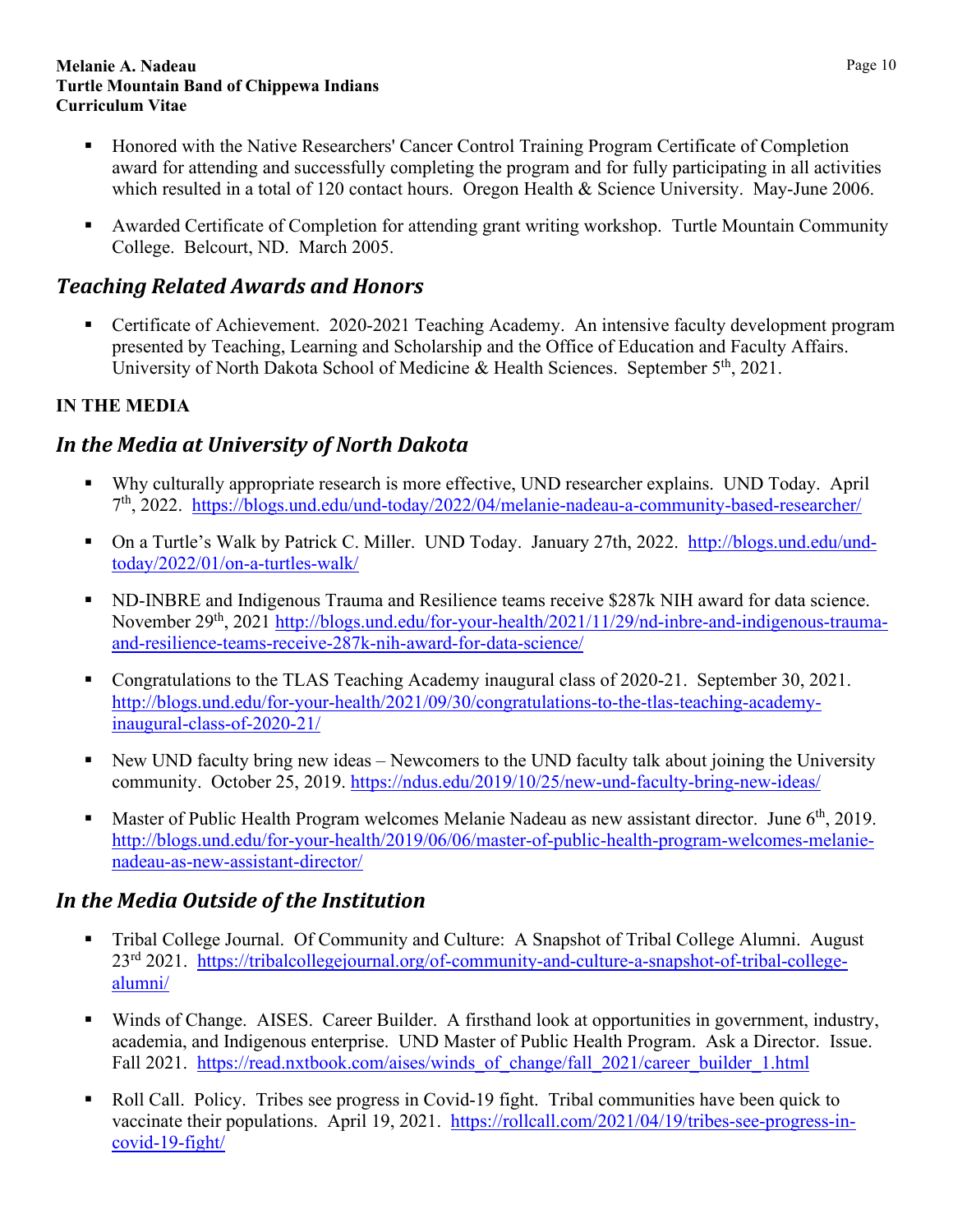- Grand Forks Herald. 2020 was a historically deadly year for North Dakota. Here's how far outside the norm it was. March 26<sup>th</sup>, 2021. [https://www.inforum.com/newsmd/coronavirus/6951390-2020-was-a](https://www.inforum.com/newsmd/coronavirus/6951390-2020-was-a-historically-deadly-year-for-North-Dakota.-Heres-how-far-outside-the-norm-it-was#.YF4epkxhCm2.link)[historically-deadly-year-for-North-Dakota.-Heres-how-far-outside-the-norm-it](https://www.inforum.com/newsmd/coronavirus/6951390-2020-was-a-historically-deadly-year-for-North-Dakota.-Heres-how-far-outside-the-norm-it-was#.YF4epkxhCm2.link)[was#.YF4epkxhCm2.link](https://www.inforum.com/newsmd/coronavirus/6951390-2020-was-a-historically-deadly-year-for-North-Dakota.-Heres-how-far-outside-the-norm-it-was#.YF4epkxhCm2.link)
- National Institute of Health. NIH "To walk in the beauty way": treating opioid use disorder in Native communities. October 20, 2020. <https://heal.nih.gov/news/stories/native-cultures>
- Indian Country Today. Teaching public health during a pandemic. March 12, 2020. <https://indiancountrytoday.com/news/teaching-public-health-during-a-pandemic?redir=1>
- Tribal Nations Research Group (TNRG) Newsletter. Volume II Issue II April 2016. Highlighted Member. [http://nebula.wsimg.com/b96769f0389a20a3a6c2ebc2fa3ada97?AccessKeyId=FF0318FE16C15B6C1F](http://nebula.wsimg.com/b96769f0389a20a3a6c2ebc2fa3ada97?AccessKeyId=FF0318FE16C15B6C1F97&disposition=0&alloworigin=1) [97&disposition=0&alloworigin=1](http://nebula.wsimg.com/b96769f0389a20a3a6c2ebc2fa3ada97?AccessKeyId=FF0318FE16C15B6C1F97&disposition=0&alloworigin=1)

## <span id="page-10-0"></span>**CONSULTANT WORK**

- Opioid and Pain Treatment in Indigenous Communities Collaborative Board. Jan 2022 present.
- Serve as a mentor for the Tribal Researchers' Cancer Control Fellowship Experience. July 2020 to present.
	- o Serve as Co-PI and oversee student project. Delilah Robb. Human Papillomavirus Knowledge, Attitudes and Cultural Beliefs Among American Indian Men in Minneapolis – St. Paul.
- Global Indigenous Youth project. The Health & Wellbeing of Indigenous and First Nation's Adolescents. Serve as consultant on workgroup to inform efforts pertaining to American Indian youth. April 2020 to present.
- $\blacksquare$  CTN 0096 ~ Culturally Centering Medications for Opioid Disorder with American Indians and Alaska Natives Collaborative board. Oct 2019 – present.
	- o Co-chair
	- o Survey development workgroup
	- o Writing workgroup
- TCUP Research Symposium consultant. November 2021 February 2022.
- Robert Wood Johnson Foundation Evidence for Action applicant seeks expertise. Project title The Association between Housing/Shelter and Health Outcomes. Serving as a consultant to inform project efforts geared towards the American Indian population. Will also serve to mentor student in leading evaluation efforts with the unsheltered AI community. May 2021 to July 2021.
- Leading evaluation assessment efforts of INMED's summer institute. SMHS. UND. Grand Forks, ND. July 2020 to June 2020.
- Native American Social Emotional and Cultural Competency Project. Native American Development Center. Served as consultant to inform development of survey tools on historical trauma, adverse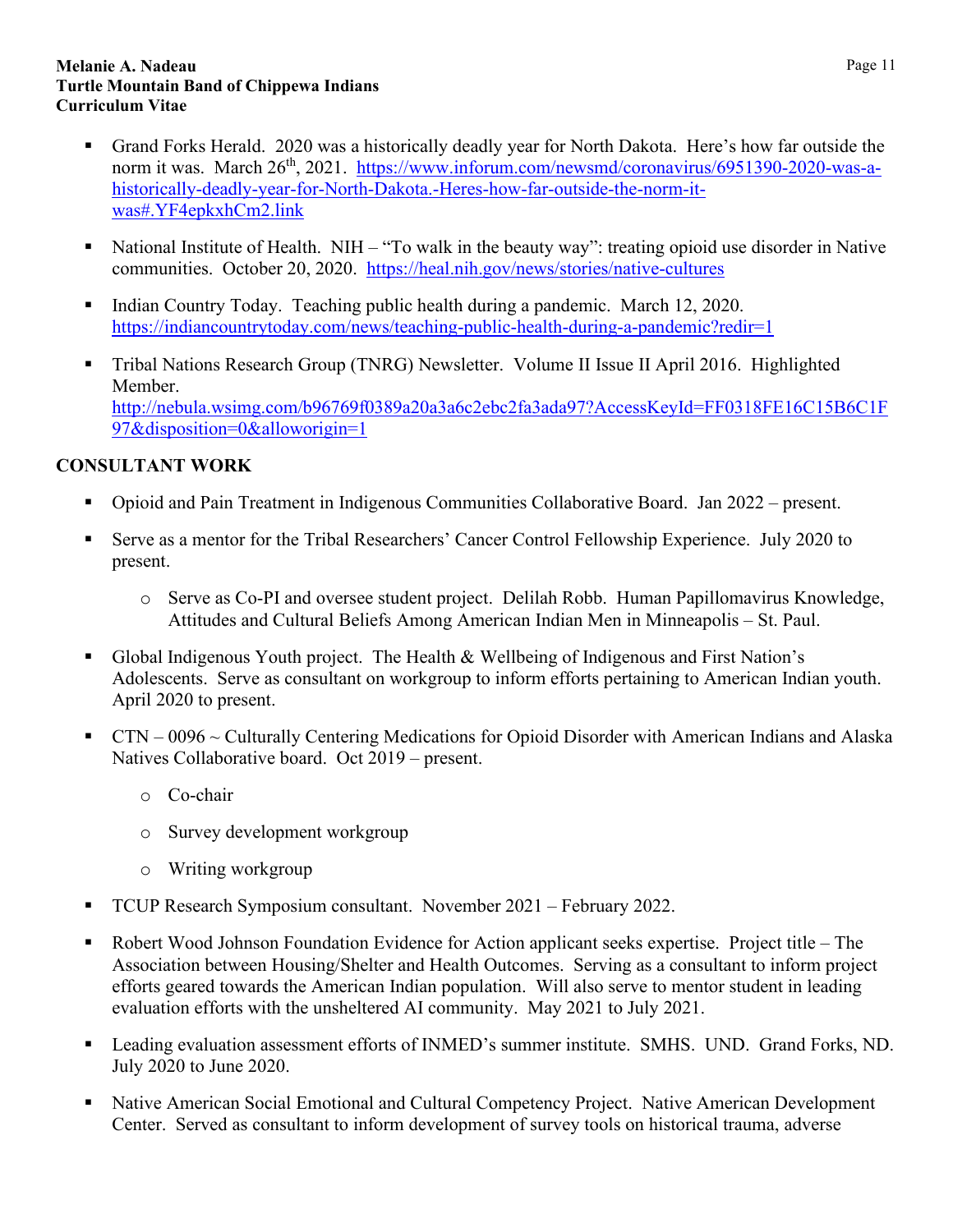childhood experience and health to be administered to the American Indian urban population. February 1, 2018 – August 31, 2019.

### <span id="page-11-0"></span>**SCHOLARSHIP AND RESEARCH**

## <span id="page-11-1"></span>*Articles – Peer Reviewed*

- **Nadeau M,** Best LG, Klug M, Wise K. Exploring Clinical Risk Factors among American Indian Women. *Frontiers in Public Health – Life-Course Epidemiology and Social Inequalities in Health.* Accepted 2022 May; 10:840280. DOI: 10.3389/fpubh.2022.840280
- **Nadeau M,** Wise K, Farfan Cuela V, Olson D, Saravana K. Identification of Cancer Related Risk and Protective Factors for American Indian Youth: A Mixed Studies Review. *Frontiers in Public Health.* 2022 April; 10:828776. DOI: 10.3389/fpubh.2022.828776
- Redvers, N, **Nadeau, M.** Urban Land-based Healing: A Northern Intervention Strategy. *International Journal of Indigenous Health* 2020 Dec; 16(2): 322-337.
- **Nadeau M,** Walaszek A, Perdue DG, Rhodes K, Haverkamp D, Roster, J. Colorectal Cancer Screening Influences and Practices of Health Providers Serving Northern Plains American Indians. *Preventing Chronic Disease* 2016 Dec; 13 (E167): 1-9.
- **Nadeau M**, Blake N, Poupart, J, Rhodes K, Forster J. Circles of Tobacco Wisdom: Learning About Traditional and Commercial Tobacco with Native Elders. *American journal of preventive medicine* 43.5 (2012): S222-S228.
- Best LG, **Nadeau M**, Davis K, Lamb F, Bercier S, Anderson CM. Genetic Variants, Immune Function, and Risk of Pre-Eclampsia among American Indians. *American Journal of Reproductive Immunology* 2011.
- Best LG, **Nadeau M**, Bercier S, Dauphanais S, Davis J, Davis K, Poitra S, Anderson CM. Genetic Variants, Endothelial Function, and Risk of Preeclampsia among American Indians. *Hypertension in Pregnancy.* 2010 Dec 21.
- **Nadeau M**, Best LG. Recruiting American Indian Women for a Genetic Epidemiology Study. *Public Health Genomics.* 2010; 13(7-8):389-95. Epub 2010 Jul 9.
- Best LG, Dorsam ST, **Nadeau M,** Burd L, Anderson CM. Genetic thrombophilia variants and risk for pre-eclampsia among American Indians. *Hypertension in Pregnancy.* 2009 Feb; 28(1):85-94.

## <span id="page-11-2"></span>*Invited Commentary*

The health and wellbeing of Indigenous adolescents: a global collective for an equitable and sustainable future. Global Collective for Indigenous Adolescent Health and Evidence Based Action. The Lancet Volume 399, Issue 10322, P341-343, January 22, 2022. [https://www.thelancet.com/pdfs/journals/lancet/PIIS0140-6736\(21\)02719-7.pdf](https://www.thelancet.com/pdfs/journals/lancet/PIIS0140-6736(21)02719-7.pdf) 

## <span id="page-11-3"></span>*Book Chapter*

Warne DK, **Nadeau, M**, American Indian Perspectives on Population Health—Chapter 15 Solving Population Health Problems - Through Collaboration, Public Health Foundation,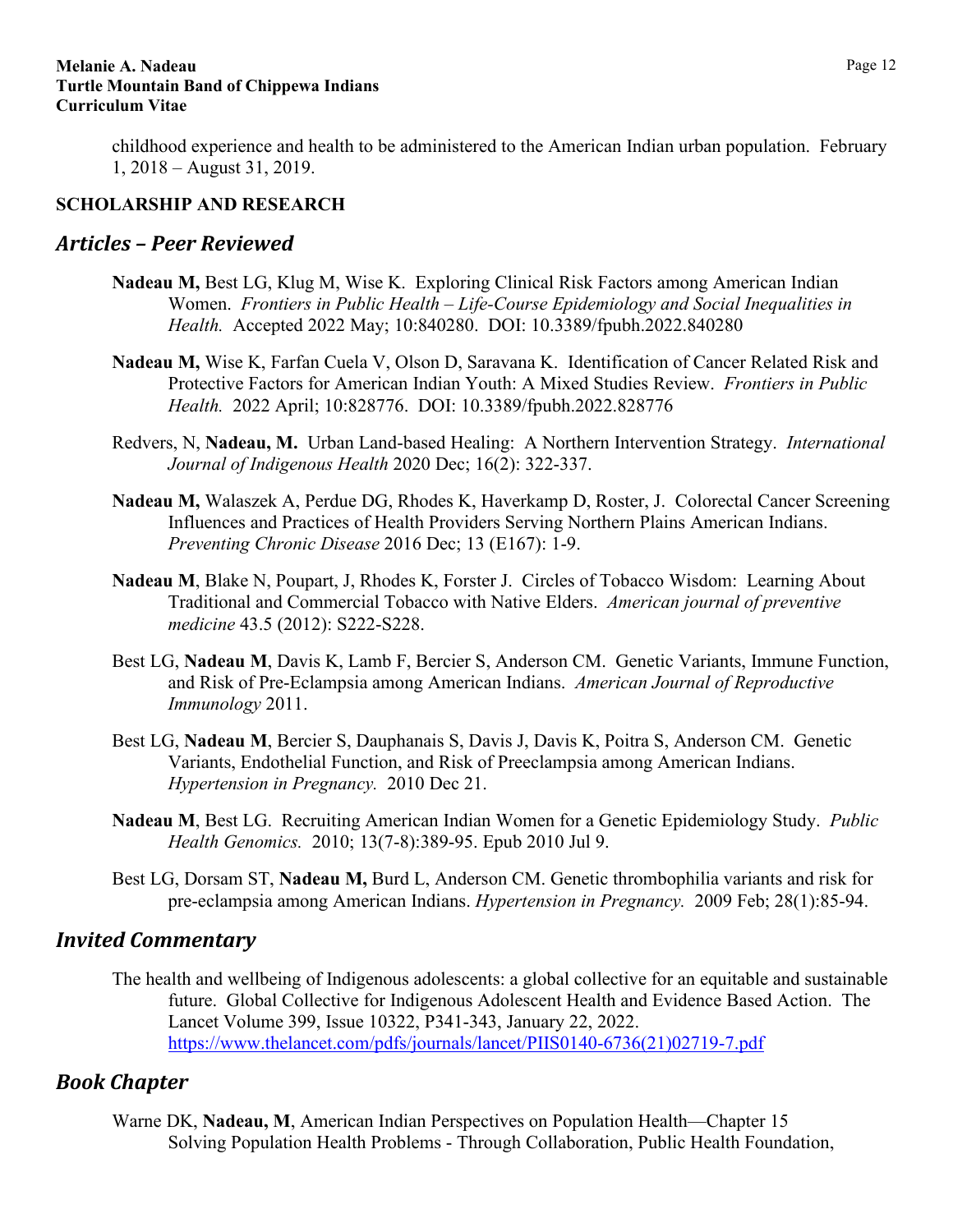Volume 1. Bialek, Beitsch and Moran, 2017 Mar (1).

## <span id="page-12-0"></span>*Abstract Submissions – accepted*

- Richardson M. Hirchak KA. Oluwoye O. **Nadeau M.** Brigham M. Mills S. Bajet K. Herron J. Hernandez-Vallant A. Vasquez A. Pham C. Oliver K. Baukol P. McDonell M. Venner K. Campbell A. "Coming Together for Something Good: Recommendations from a Scoping Review for Dissemination and Implementation Science to Improve Indigenous Addiction Treatment". Society for the Advancement of Chicanos/Hispanics and Native Americans in Science (SACNAS).
- **Nadeau M.** Olson D. Wise K. "Creating a Community Informed Survey: The Literature Review Process". 2021 DaCCoTA Annual Symposium. Recorded presentation available. https://youtu.be/k ZQf3GhF70 June 18, 2021.
- Hernandez-Vallant A, Herron JL, Vasquez A, Smith K, Lizzy K, Baukol P, Pham C, Oliver K, **Nadeau M,** Hirchak KA, Venner KL, Campbell ANC & The CTN96 Collaborative Board. Culturally Centering Medications for Opioid Use Disorder with American Indian and Alaska Native Communities: Proceedings from a National Collaborative Board Meeting. Poster presented at the *Society for Prevention Research.* Virtual Presentation. June 2021.
- Karan, S., **Nadeau, M.** Creating a Community Informed Survey The Literature Review Process. Virtual Midwest Student Biomedical Research Forum. Virtual Presentation. February 27th, 2021.
- **Nadeau, M.** "An Integrative Literature Review of Community Health Indicators and Resiliency Factors for American Indian Youth" at the 17<sup>th</sup> Annual American Indian Health Research Conference. SMHS. UND. Grand Forks, ND. October 19th, 2019.
- **Nadeau, M.** Eagle, R., Tibbitts, V. Smith, C., Zukowski, A. "Indigenous Driven Evaluation: Strengthening Tribal/State Collaborations through Tribally Led Initiatives" at the APHA Annual Meeting and  $Expo \sim$  Creating the Healthiest Nation: For Science. For action. For Health. Philadelphia, PA. November 2019.
- Smith, C., Zukowski, A., Eagle, R., Tibbitts, V., **Nadeau, M.** An Indigenous Driven Evaluation Framework: Strengthening Tribal/State Collaborative Evaluation of Tribal Led Initiatives. American Evaluation Association Conference. Minneapolis, MN. November 15<sup>th</sup>, 2019.

## <span id="page-12-1"></span>*Scholarly Presentations*

## **Presentations at professional meetings**

- Invited to present "Identification of Cancer Related Risk and Protective Factors for American Indian Youth: A Mixed Studies Review" at the Wellness & Research in Indian Country symposium. Hosted by Missouri Breaks & Avera Research Institute. Rapid City, SD. May  $12<sup>th</sup>$ , 2022.
- Presented "Indigenous Research Equity: Indigenous People's Sovereignty, Data and Research" at the 8<sup>th</sup> Annual Tribal College Research Symposium. Cankdeska Cikana Community College, Spirit Lake Dakota Nation. April 21<sup>st</sup>, 2022.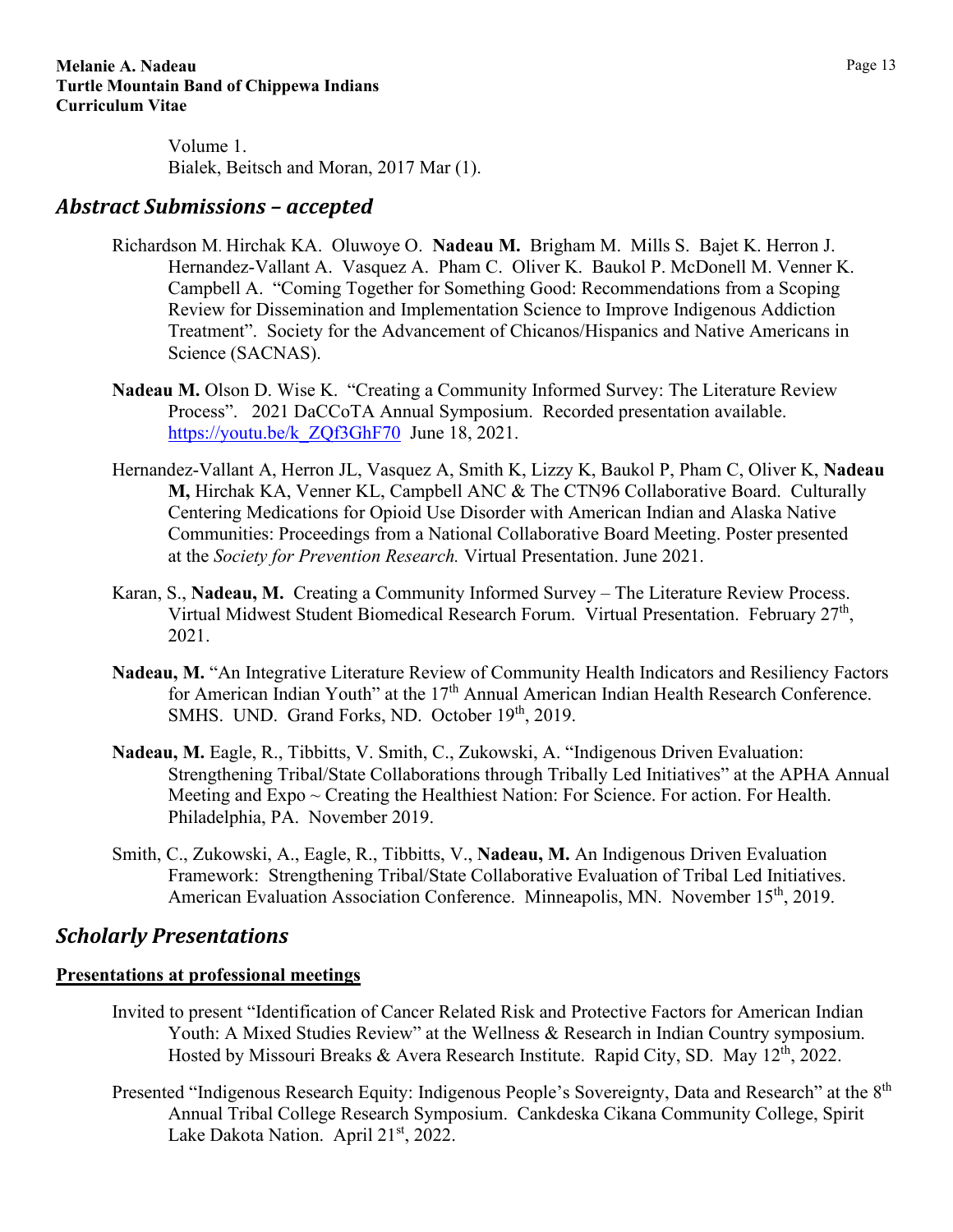- Invited presenter for panel discussion titled "Building Equity into Evaluation". The objective was to highlight the importance of equity-centered infrastructure, including incorporating cultural humility and values frameworks, for measuring impact of efforts to advance health equity. National Academy of Medicine Culture of Health Program Virtual Stakeholder Meeting: Measuring Impact to Achieve Health Equity Outcomes. January 25<sup>th</sup>, 2022.
- Invited to present on Research Considerations in Tribal Communities for the 2021 National Rural Housing Conference hosted by the Housing Assistance Council. December 1st, 2021.
- Invited presenter for discussion titled "Tribal Review Boards vs IRBs. Daccota Dakota Cancer Collaborative on Translational Activity Annual Symposium. June 18<sup>th</sup>, 2021.
- Invited panelist for discussion titled "Mentorship: It Takes Two to Tango" with Dr. Lyle Best, MD. Daccota - Dakota Cancer Collaborative on Translational Activity Annual Symposium. June 18<sup>th</sup>, 2021.
- Invited panelist for discussion titled "Engaging the Native American Community in Health Research". Virtual Health Equity Summit. The Leading National Forum on Practical Case Studies and Solutions for Advancing Health Equity. Virtual online video live and archived. June 9<sup>th</sup>, 2021.
- Invited panelist for discussion titled "In the Name of Science: Harmful Research and Disparate Treatment of BIPOC and Poor People. How Can the Science Community Build Trust? National Maternal Health PCOR Network (partnering for justice in maternal health). NMHPN Virtual Symposium, Moving Towards Justice in Maternal Health: A Roadmap for Action. October 14<sup>th</sup>, 2020.
- Presented "An Integrative Literature Review of Community Health Indicators and Resiliency Factors for American Indian Youth" at the 17<sup>th</sup> Annual American Indian Health Research Conference. SMHS. UND. Grand Forks, ND. October 19<sup>th</sup>, 2019.
- Presented "Indigenous Driven Evaluation: Strengthening Tribal/State Collaborations through Tribally Led Initiatives" at the APHA Annual Meeting and  $Expo \sim$  Creating the Healthiest Nation: For Science. For action. For Health. Philadelphia, PA. November 2019.
- An Indigenous Driven Evaluation Framework: Strengthening Tribal/State Collaborative Evaluation of Tribal Led Initiatives. American Evaluation Association Conference. Minneapolis, MN. November 15<sup>th</sup>, 2019.
- Presented "Tribal Statewide Health Improvement Plan (SHIP) & Tribal Tobacco Indigenous Evaluation Process ~ Lessons Learned". 16<sup>th</sup> Annual American Indian Health Research Conference, Grand Forks, ND. October 20, 2018.
- Presented "American Indian Cancer Disparities and Data Considerations" at the South Dakota Cancer Coalition Fall Meeting. Mitchel, SD. September 26, 2018.
- Presented "Social Determinants of Health and Health Disparities among American Indians in North Dakota" to the Quality and Safety Action Council. November 16, 2017.
- Presented "Conducting Research Utilizing Indian Health Service Data Research Challenges and Recommendations" at the 145<sup>th</sup> American Public Health Association Annual Meeting  $\&$  Expo. Atlanta, GA. November  $4<sup>th</sup> - 8<sup>th</sup>$ , 2017.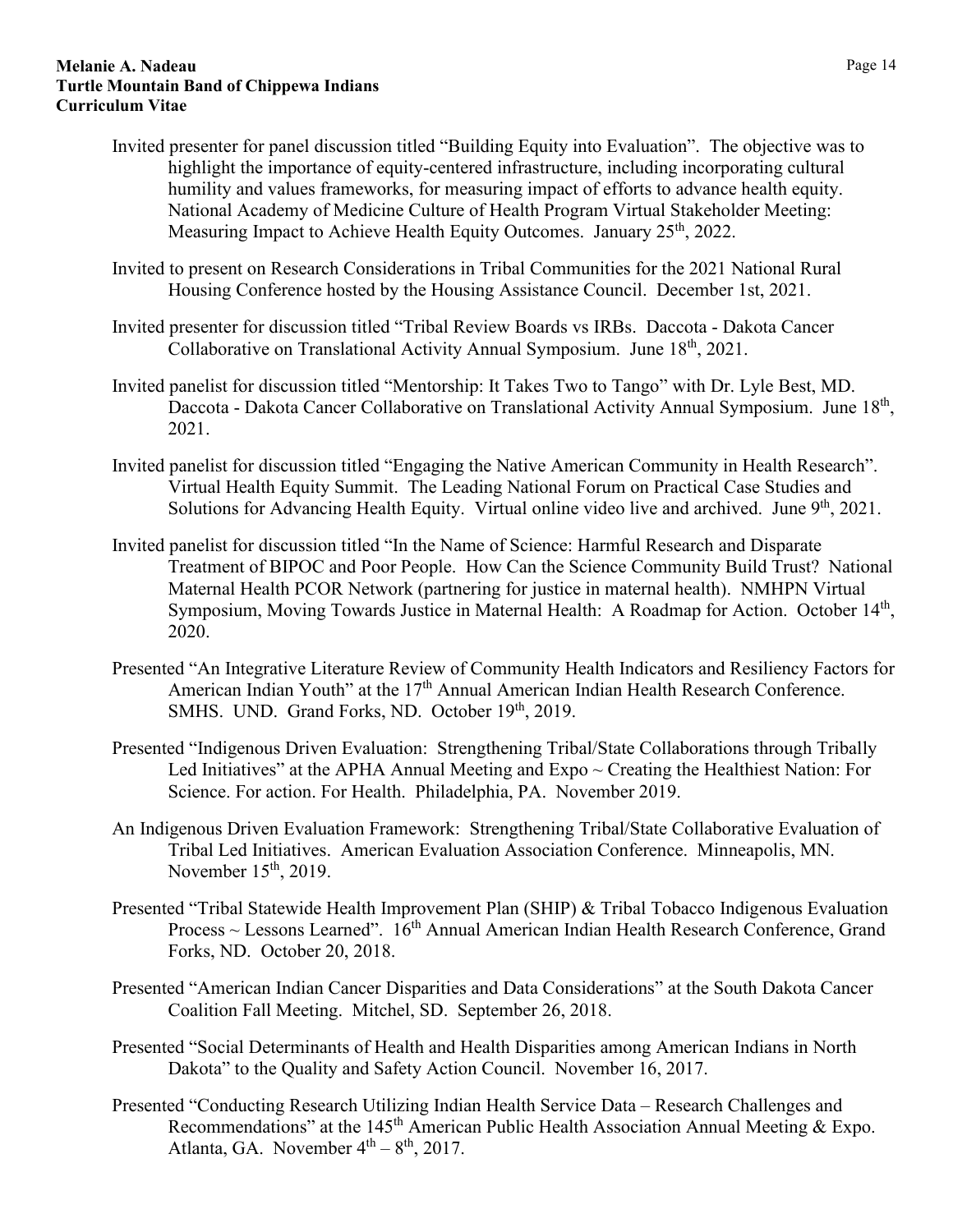- Presented "Research Considerations in Tribal Communities: Sovereignty, Ethics, and Data Sharing" at the third annual Public Health Ethics Forum co-hosted by the National Center for Bioethics in Research and Healthcare at Tuskegee University and the Office of Minority Health and Health Equity at the Centers for Disease Control and Prevention (CDC). Atlanta, GA. May 19<sup>th</sup>, 2017.
- Served on the Tribal Institutional Review Board (IRB) panel to represent the Turtle Mountain Bands of Chippewa Indians at the Collaborative Research Center for American Indian Health (CRCAIH) pre-conference workshop. Sioux Falls, SD. April 4th, 2017.
- Roundtable presentation/discussion on "American Indian Public Health Resource Center: A model for university/tribal engagement" at the 144<sup>th</sup> American Public Health Association Annual Meeting & Expo. Denver, CO. October  $29<sup>th</sup>$  – November  $2<sup>nd</sup>$ , 2016.
- Presented "Risk Factors for Breast Cancer among American Indian Women" at the 14<sup>th</sup> American Indian Health Research Conference. University of North Dakota. Grand Forks, ND. October 20<sup>th</sup>, 2016.
- Presented "Circles of Tobacco Wisdom: An Intervention Designed to Learn About Traditional and Commercial Tobacco with Native Elders" at the 10<sup>th</sup> Annual American Indian Health Research Conference. Indigenous Research across the Lifespan. October 19, 2012. Grand Forks, ND.
- Presented "Recruiting American Indian Women into a Genetic Epidemiologic Study" at the North Dakota Academy of Science Meeting. Minot, ND. April 2008.
- Presented "Recruiting American Indian Women into a Genetic Epidemiologic Study" at the American Indian Higher Education Consortium meeting. Bismarck, ND. March 2008.
- Presented "Recruiting American Indian Women into a Genetic Epidemiologic Study" at the North Dakota Academy of Science Meeting. Minot, ND. April 2007.

### **Presentations to the public**

- Invited to present "Identification of Cancer Related Risk and Protective Factors for American Indian Youth: A Mixed Studies Review" for the T32 Cancer Health Disparities Seminar at the University of Minnesota via Zoom. May 9<sup>th</sup>, 2022.
- Invited keynote for National Native HIV/AIDs Awareness Day. Indigenous Association. Free, familyfriendly event open to all. Fargo, ND. March  $20^{th}$  2022.
- Invited to present "An Indigenous Perspective for Conducting Community Driven Research, Evaluation and Tool Development in Tribal Communities". Tufts University. Gerald J. and Dorothy R. Friedman School of Nutrition Science and Policy. Online and in person. February 16<sup>th</sup>, 2022.
- Invited to a virtual conversation Honoring and Celebrating Native Americans. Hosted by the Diversity, Equity and Inclusion and Access Councils of the U.S. Embassies in France and Luxembourg. Audience included members of the embassies in Paris and Luxembourg, as well as various consulates in France. November  $19<sup>th</sup>$ , 2021.
- Presented Tribal IRB considerations to the NDDoH Tribal Health Data workgroup via zoom. September  $16<sup>th</sup>$ , 2021.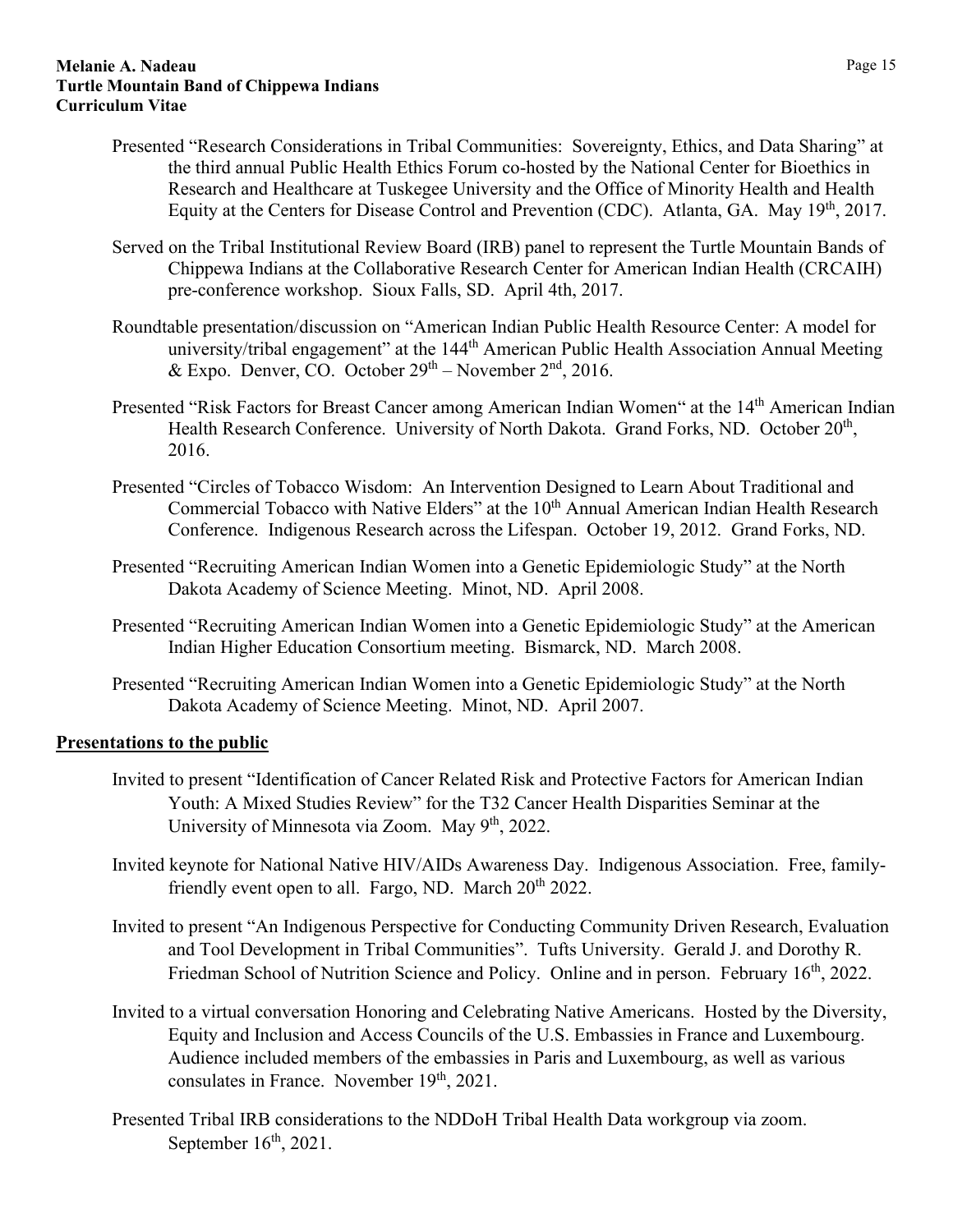- Presented on the "Impact of Historical Trauma, Boarding Schools and ACES on AI Health to Planned Parenthood, Fargo, ND. April 4<sup>th</sup>, 2019.
- Presented Social Determinants of Health and Health Disparities among American Indians in North Dakota to the Quality and Safety Action Council via web. November 16<sup>th</sup>, 2017.
- Served as a judge for American Indian Higher Education Consortium (AIHEC) 43<sup>rd</sup> Annual Student Conference poster competition. Minneapolis Convention Center. Minneapolis, MN. March 13<sup>th</sup> to March  $16<sup>th</sup>$ , 2016.
- Native American Heritage month American Indian Public Health Resource Center panel. NDSU. Memorial Union. November  $20<sup>th</sup>$ , 2015.
- Presented to the American Association of Pharmaceutical Scientists NDSU student chapter on the American Indian Public Health Resource center projects, introduction to ND tribes, and tribal considerations. NDSU. Fargo, ND. June 3rd, 2015.
- Presented "Public Health Research, Education, Policy, and Services in Tribal Communities" at North Dakota State University, Pharmacy Practice department. Fargo, ND. July 10, 2014.
- Presented Health and Education Disparities at the Parent Involvement Resource Sharing Network (PIRSN) meeting. Minneapolis, MN. December 2008.

### **Poster presentations at professional meetings**

- Presented "Creating a Community Informed Survey: The Literature Review Process" at the 2021 DaCCoTA Annual Symposium. Recorded presentation available. https://youtu.be/k ZQf3GhF70 June 18, 2021.
- Presented "American Indian Public Health Resource Center ~ Advancing American Indian Public Health Equity". Public Health Law Conference. Health Justice: Empowering Public Health and Advancing Health Equity. The Network for Public Health Law ~ American Society of Law, Medicine & Ethics. Phoenix, AZ. October  $4<sup>th</sup>$ -6<sup>th</sup>, 2018.
- Presented "American Indian Public Health Resource Center Advancing American Indian Public Health Equity" at the National Network of Public Health Institutes (NNPHI) Annual Conference. New Orleans, LA. May  $22<sup>nd</sup> - 24<sup>th</sup>$ , 2018.
- Presented (team presentation) "American Indian Public Health Resource Center: A model for providing technical assistance to tribal communities" at the American Public Health Association Meeting 144<sup>th</sup> Annual Meeting & Expo. Denver, CO. October  $29<sup>th</sup>$  – November  $2<sup>nd</sup>$ , 2016.
- Presented "Recruiting American Indian Women into a Genetic Epidemiologic Study" at the 12<sup>th</sup> Annual Maternal and Child Health Epidemiology Conference. Atlanta, GA. December 2006
- Presented "Recruiting American Indian Women into a Genetic Epidemiologic Study" at the Association of American Indian Physicians Meeting. St. Paul, Minnesota. August 2006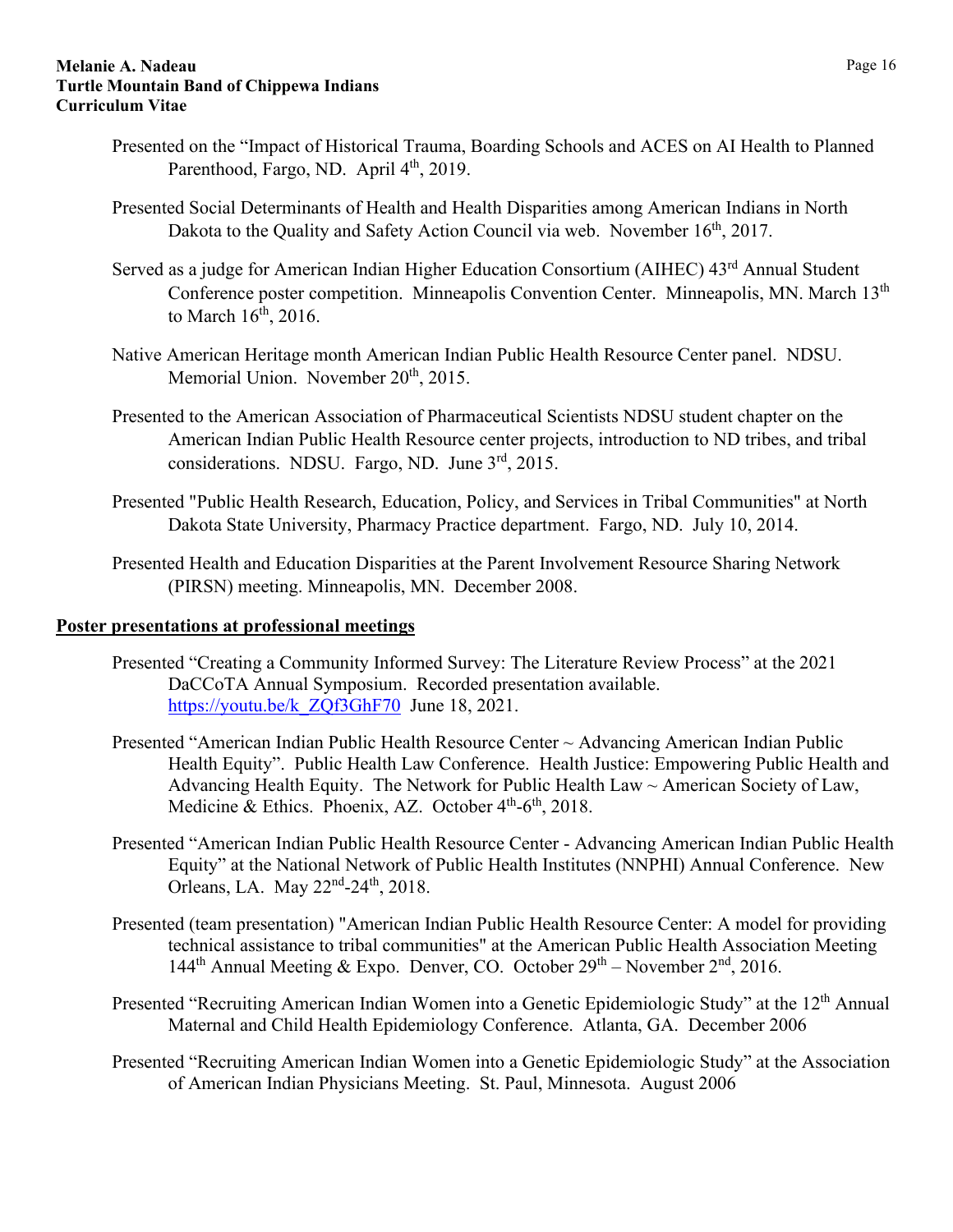# <span id="page-16-0"></span>*Grants, Contracts and Travel Awards*

## **Funded:**

- Smith C, **Nadeau M,** Singhal S, Oancea C, Salentiny A. (Project Period: September 2021 April 2022) NIH NIGMS supplemental award of \$287,000 for data science.
	- $CO-PI$
	- Contributed to proposal writing
	- Delivery of a module for proposed 10-week training
	- Lead evaluator
- Warne D, **Nadeau M,** Redvers N, Running Bear U, Williams A. (Project Period: 2021 2025) Centers of Biomedical Research Excellence (COBRE)(PAR-19-313), National Institute of General Medical Sciences, NIH. \$2,094,806
	- Contributed to proposal writing
	- Scientific review score = 24 (funding line  $\leq 30$ )
	- Designated as PI for Community  $&$  Outreach Core (CEOC)
	- Will not be able to serve as CEOC based on 50% FTE commitment to Career Development Award (DaCCoTA CTR)
- **Nadeau M. (**Project Period: August 2020-July 2023) DaCCoTA Community Engagement Clinical Translational Research Scholars Award. One of the primary goals of the DaCCoTA is to create a culture of clinical/translational research (CTR) by training faculty to develop both the skills to conduct research and an appreciation for the continuum of translational research. Dr. Nadeau was \$480,000.
	- Principal Investigator
	- Wrote and submitted proposal
- **Nadeau M.** (Project Period: October 2019-September 2020) American Indian Public Health Resource Center. Provide technical assistance for the "Building Resilience, Building Health Evaluation Project. Dr. Nadeau contracted for \$4,971.89.
	- Wrote and submitted proposal
- **Nadeau M,** Eagle R, Tibbitts V, Dobervich G. (Project Period: November 1, 2018 October 31, 2019). Tribal Opioid Response – Leech Lake Project. The AIPHRC will provide technical assistance and conduct evaluation the Tribal Opioid Response – Leech Lake Project. The AIPHRC was awarded \$21945.
	- Contributed to proposal writing
- **Nadeau M.** (Project Period: October 2018). Public Health Associate Program. The Public Health Associate Program (PHAP) is designed to train early-career public health professionals who have a recent bachelor's or master's degree and an interest in public service and public health. Throughout the two-year training program, associates gain hands-on experience that will serve as a foundation for their public health careers. PHAP is managed by CDC's [Office for State, Tribal,](https://www.cdc.gov/stltpublichealth/aboutostlts/index.html)  [Local and Territorial Support.](https://www.cdc.gov/stltpublichealth/aboutostlts/index.html) CDC provides paid employee for two years. Although selected to be in the site pool, the AIPHRC was not matched with an associate.
	- **Wrote and submitted proposal**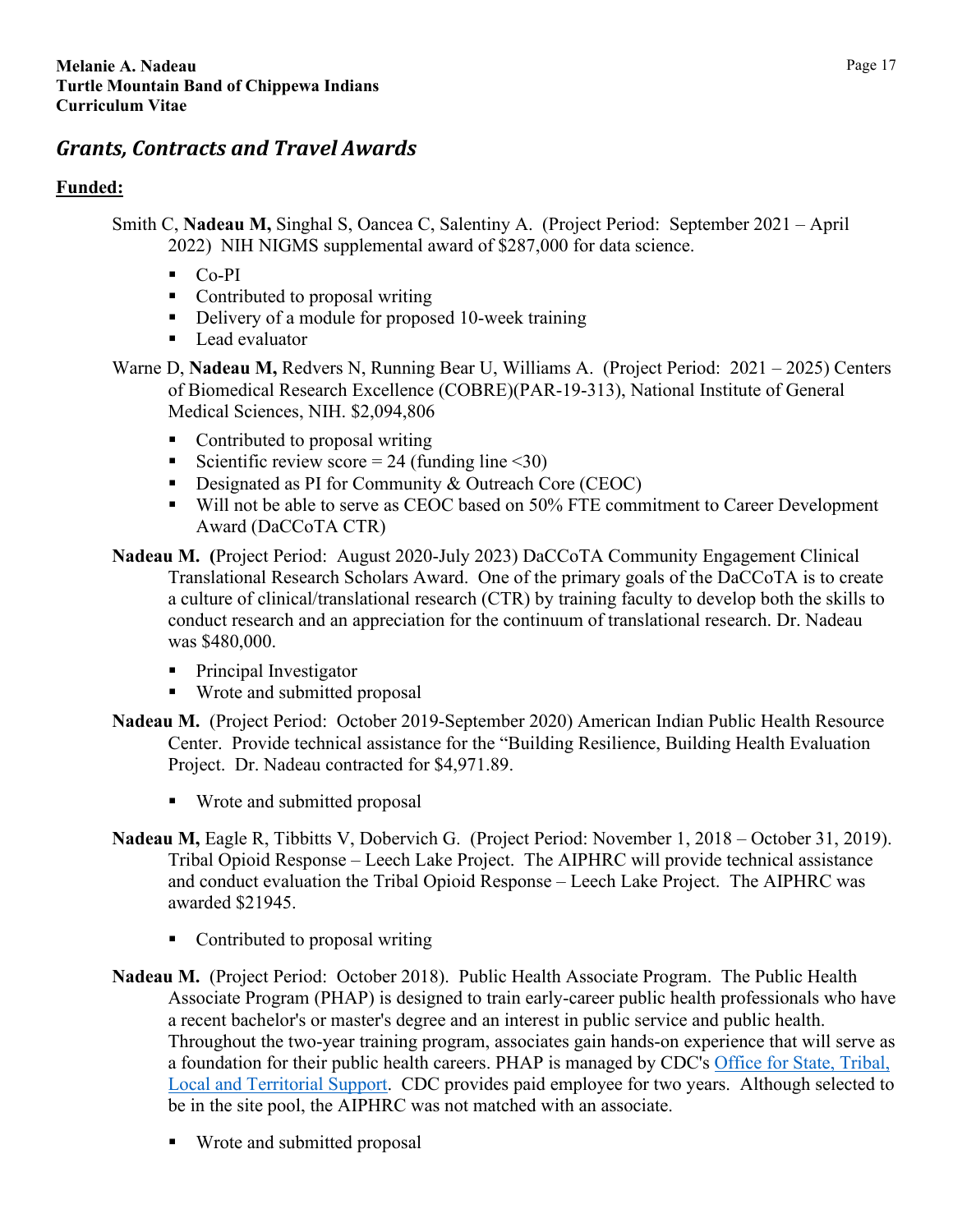- Eagle R, Tibbitts V, Dobervich G, **Nadeau M**. (Project period: September 27, 2018 September 30, 2019). Building Resilience, Building Health Evaluation Project. RWJ Foundation/Elbowoods Memorial Health Center. The AIPHRC will provide technical assistance and conduct the evaluation for the Building Resilience, Building Health Evaluation Project. The AIPHRC was awarded \$4,999.
	- Contributed to proposal writing
- Eagle R, Tibbitts V, Dobervich G, **Nadeau M,** Warne D. (Project period: September 1, 2018 June 30, 2019). Implementing Interdisciplinary Experiential Learning at a Tribal College. USDA/NIFA/Nueta Hidatsa Sahnish College. The AIPHRC was awarded \$52,000.
	- Contributed to proposal writing
- Eagle R, Tibbitts V, Dobervich G, **Nadeau M,** Warne D. (Project period: February 1, 2018 August 31, 2019). Native American Social Emotional and Cultural Competency Project. Native American Development Center. The AIPHRC was awarded \$7,500.
	- Contributed to proposal writing
- Eagle R, Tibbitts V, Dobervich G, **Nadeau M,** Warne D. (Project period: January 1, 2018 April 15, 2018). Turtle Mountain Opiate Addiction Evaluation. Turtle Mountain Band of Chippewa Indians. The AIPHRC was awarded \$10,000
	- Contributed to proposal writing
- **Nadeau M.** (Project Period: October 2017). Public Health Associate Program. The Public Health Associate Program (PHAP) is designed to train early-career public health professionals who have a recent bachelor's or master's degree and an interest in public service and public health. Throughout the two-year training program, associates gain hands-on experience that will serve as a foundation for their public health careers. PHAP is managed by CDC's [Office for State, Tribal,](https://www.cdc.gov/stltpublichealth/aboutostlts/index.html)  [Local and Territorial Support.](https://www.cdc.gov/stltpublichealth/aboutostlts/index.html) CDC provides paid employee for two years. The AIPHRC was matched with an associate who declined CDCs offer due to personal reasons.
	- Wrote and submitted application
- Eagle R, Tibbitts V, Dobervich G, **Nadeau M,** Warne D. (Project period: July 2017 Sept 2018). Reducing Infant Mortality in Native American North Dakota Communities: The Collaborative Improvement & Innovation Network (CoIIN) Initiative. North Dakota Department of Health. The AIPHRC awarded \$50,000
	- Oversaw proposal development
- Eagle R, Tibbitts V, Dobervich G, **Nadeau M,** Warne D. (Project period: May 22, 2017 May 31, 2018). Montana Healthcare Foundation business plan development. The AIPHRC was awarded \$58,828.
	- Contributed to proposal development
- Eagle R, Tibbitts V, Dobervich G, **Nadeau M,** Warne D. (Project period: March 2017 February 2019). Implement an indigenous evaluation framework for MN tribal SHIP programs. Minnesota Department of Health. The AIPHRC was awarded \$229,464.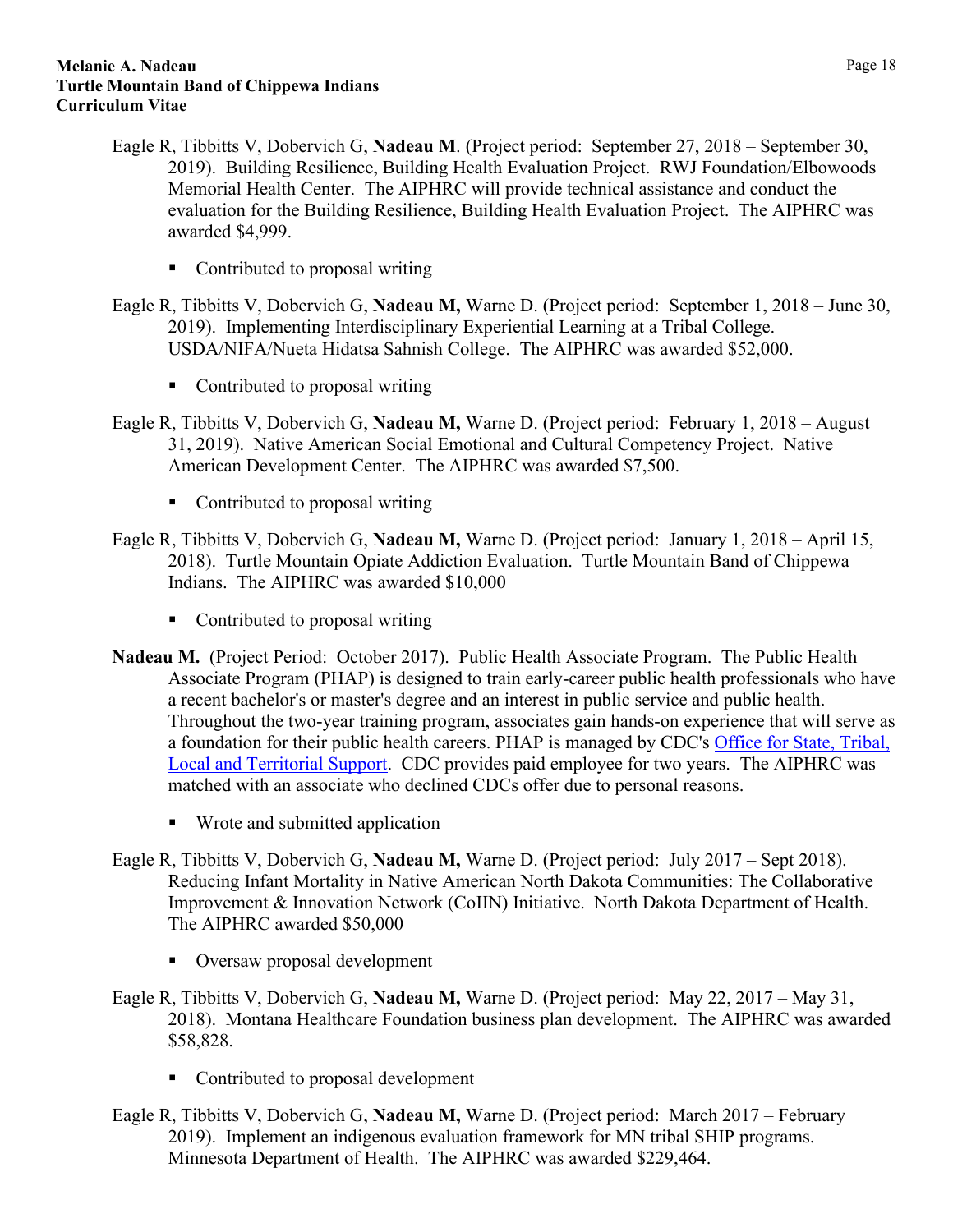- Oversaw proposal development
- **Nadeau M,** Blue H, Tibbitts V. (Project period: Oct 2016-Aug 2018). Collaborations in Public Health Symposium. NDSU Development Foundation Impact Fund. The AIPHRC awarded \$10,000
	- Contributed to grant writing and budget
	- **Presented proposal to NDSU Impact award committee**
- **Nadeau M.** (Project Period: October 2016-October 2018). Public Health Associate Program. The Public Health Associate Program (PHAP) is designed to train early-career public health professionals who have a recent bachelor's or master's degree and an interest in public service and public health. Throughout the two-year training program, associates gain hands-on experience that will serve as a foundation for their public health careers. PHAP is managed by CDC's [Office for State, Tribal, Local and Territorial Support.](https://www.cdc.gov/stltpublichealth/aboutostlts/index.html) CDC provides paid employee for two years.
	- Wrote and submitted application
- Blue H, Tibbitts V, Dobervich G, **Nadeau M,** Warne D. (Project period: July 2016 Sept 2017). Reducing Infant Mortality in Native American North Dakota Communities: The CoIIN Initiative. North Dakota Department of Health. The AIPHRC awarded \$75,000
	- Oversaw and contributed to proposal development (grant writing/budget)
- Stonefish D, Blue H, Tibbitts V, Dobervich G, **Nadeau M,** Warne D. (Project period: May 2016-April 2017) ND PRAMS. North Dakota Department of Health. The AIPHRC awarded \$22,496.
	- Oversaw and contributed to proposal development (grant writing and budget)
- Blue H, Tibbitts V, **Nadeau M,** Warne, D, Brock A. (Project period: Feb 2016-Feb 2017). 2nd Annual "The Earth, the Moon and the Sacred Stars: Healthy Native Families" Maternal and Child Health Symposium. March of Dimes. The AIPHRC awarded support for one session.
	- Contributed to grant writing and budget
- **Nadeau M.** (Project period: April 2015-April 2016). The J.B. Hawley Student Research Award. Melanie Nadeau awarded \$5,000 to support travel for dissertation research.
- Blue H, Tibbitts V, Nadeau M, Warne, D, Brock A. (Project period: Feb 2015-Feb 2016). 1<sup>st</sup> Annual "The Earth, the Moon and the Sacred Stars: Healthy Native Families" Maternal and Child Health Symposium. March of Dimes. The AIPHRC awarded \$2,000.
	- Contributed to grant writing and budget
	- Analyzed pre/post evaluation
	- Trained graduate assistant on various aspects of pre/post evaluation analysis and report writing
	- Finalized report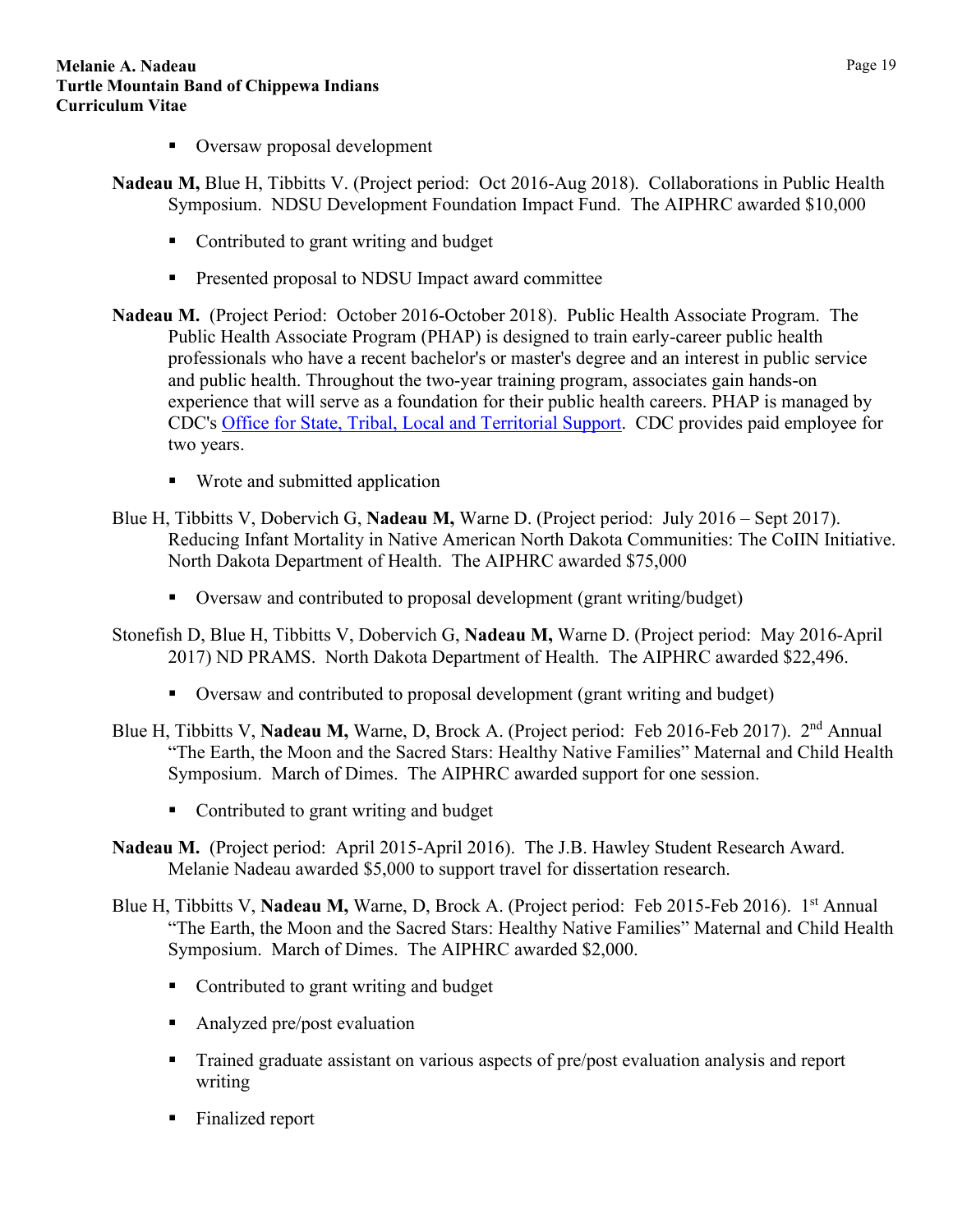- Blue H, Tibbitts V, **Nadeau M,** Stonefish D, Warne, D, Brock A. (Project period: Dec 2014 Sept 2015). Reducing Infant Mortality in Native American North Dakota Communities: The CoIIN Initiative. North Dakota Department of Health. The AIPHRC awarded \$55,000.
	- Oversaw and contributed to proposal development (grant writing and budget),
	- **Project director:** oversee four project managers and participate in day-to-day activities to ensure proper work plan development, documentation of grant activities, and grant reporting

Blue H, Tibbitts V, **Nadeau M,** Stonefish D, Warne, D, Brock A. (Project period: Sep 2014-Aug 2015). March of Dimes. The AIPHRC awarded \$2,000

- Contributed to grant writing
- Attended/participated in tribal engagement tours

### **Travel Awards Received**:

I have received a number of travel scholarships from various organizations to attend annual meetings or trainings.

- Promoting Indigenous Research Leadership (PIRL). Hosted by Montana State University Center for American Indian and Rural Health Equity. In collaboration with National Cancer Institute, the National Institute on Drug Abuse, the National Institute of General Medical Sciences, and the National Institute on Alcohol Abuse and Alcoholism. In attendance NIH program officers and senior R01-funded Indigenous and other faculty mentors who have spent their careers working with Indigenous communities (including an expert in statistical methodology). Bozeman, MN. October 18-20, 2021.
- 2021 Rocky Mountain Research Training Institute: Research to Practice for Suicide Prevention. Hosted by the Colorado National Collaboration for Suicide Prevention (CNCSP)/University of Colorado in collaboration with the University of Rochester, the CDC and SAMHSA. Aurora, CO. October  $17<sup>th</sup>$  – 21st, 2019.
- American Indian Science and Engineering Society 2019-2020
- Society of Epidemiologic Research (SER) 2012-2020
- Society for Advancement of Chicanos and Native Americans in Science (SACNAS) 2011-2020
- Community Campus Partnerships for Health (CCPH) 2011-2020
- **Mixed Methods Interdisciplinary Graduate Group (MMIGG) 2012-2016**
- **Minnesota Public Health Association 2008-2014**
- North Dakota Academy of Science 2005-2008

## <span id="page-19-0"></span>**TEACHING**

## <span id="page-19-1"></span>*Course Development*

**PH 761: Indigenous Evaluation Frameworks**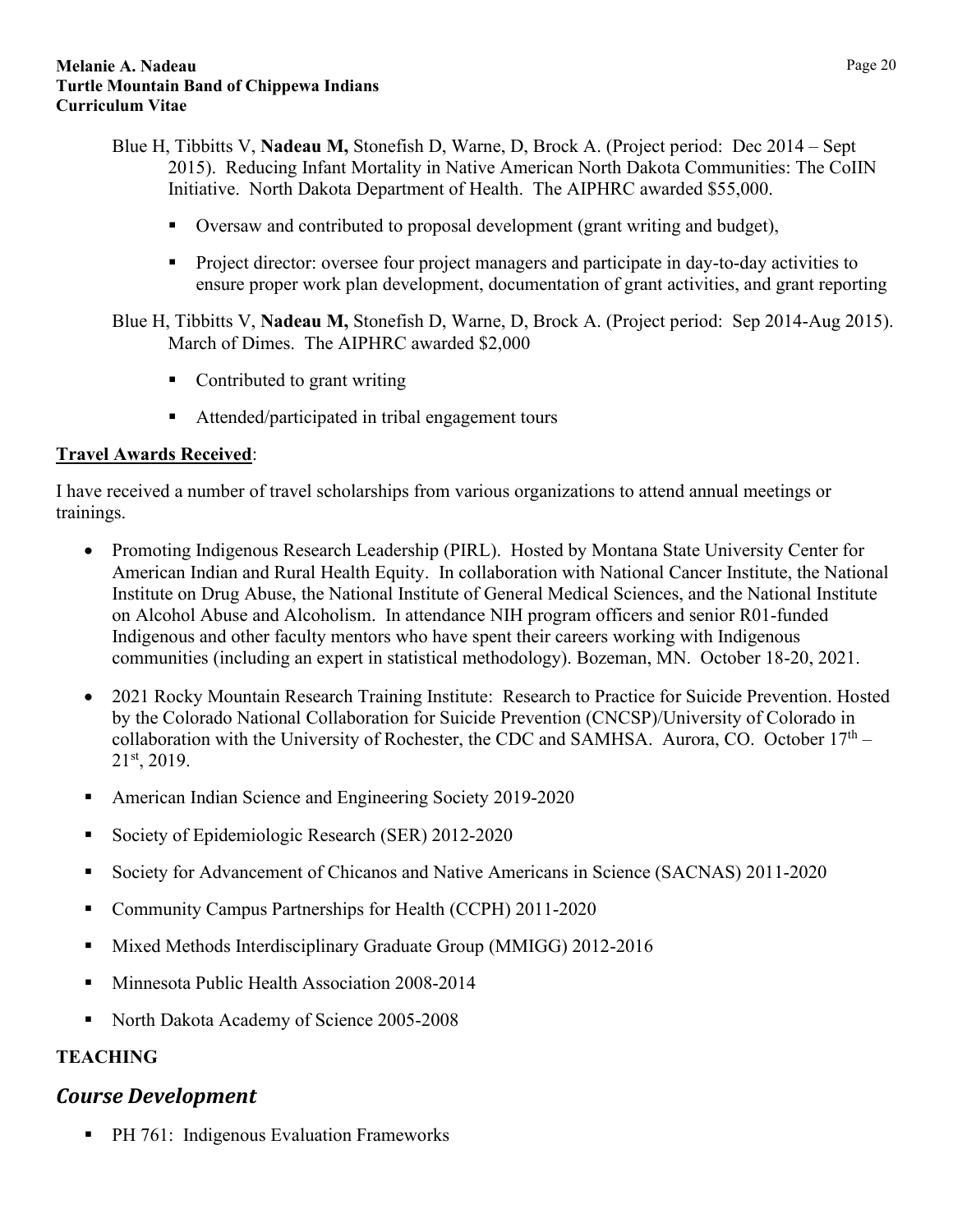- **PH 790: Indigenous Health Seminar** 
	- o Co-taught prepared and delivered seminars for the following topics
		- **Grant writing**
		- **Overview of UND IRB Processes**
		- Overview of Dissertation & Portfolio Defense
		- Covidence Better systematic review management
		- Portfolio & Dissertation projects discussion
		- Publication types
		- OneNote
- PH 760: Public Health Program Evaluation
- MPH 545: Public Health Leadership & Interprofessional Practice
- MPH 550: Population Health Research Methods
- PH 731: Applied Biostatistics
	- o Co-taught
	- o Developed course content covering Indigenous Statistics

## <span id="page-20-0"></span>*Courses Taught*

- **PH 790: Indigenous Health Seminar (co-taught)**  $15160 Sp22$
- PH 761 Indigenous Evaluation Frameworks 15206-15207 F21
- PH 790: Indigenous Health Seminar 15160 F21
	- o Co-taught prepared and delivered seminars for the following topics
		- **Grant writing**
		- **Overview of UND IRB Processes**
		- Overview of Dissertation & Portfolio Defense
		- Covidence Better systematic review management
		- Portfolio & Dissertation projects discussion
		- Publication types
		- OneNote
- PH 760: Public Health Program Evaluation
- PH 731: Applied Biostatistics 14603 F20
	- o Co-taught
- MPH 550: Population Health Research Methods
	- o Co-taught Section 14603-14607 F20
	- o Section 08703-08711 F19
- MPH 545: Public Health Leadership & Interprofessional Practice
	- o Section 07735 Su20
	- o Section 17636-17644 Sp20 Hybrid
	- o Section 10978 Sp20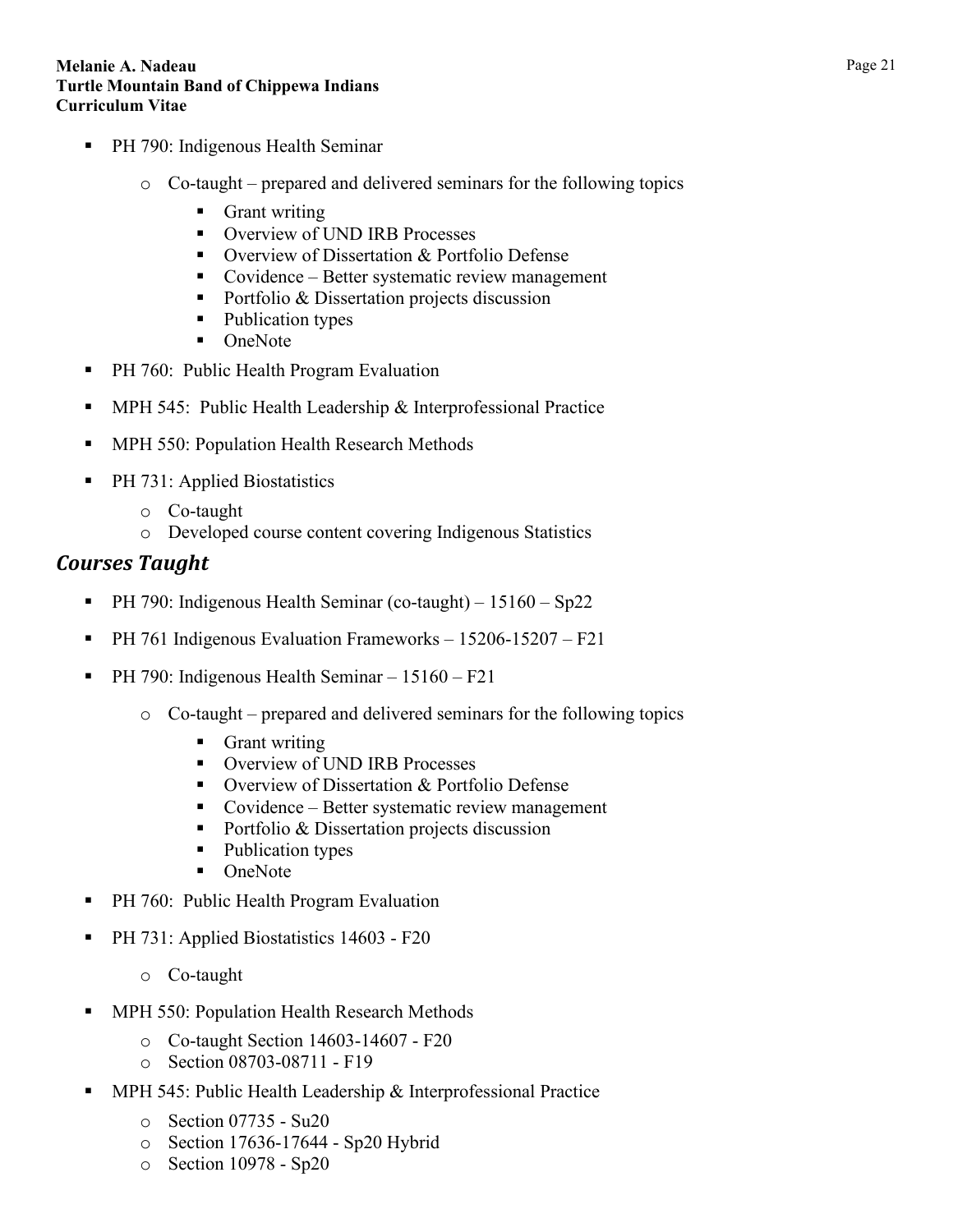# <span id="page-21-0"></span>*Course Details*

| <b>Term and</b>  | Course        | Course        | <b>Title</b>                 | <b>Section</b> | <b>Credit</b>  | <b>Enrollment</b> | <b>Delivery Mode</b> |
|------------------|---------------|---------------|------------------------------|----------------|----------------|-------------------|----------------------|
| Year             | <b>Prefix</b> | <b>Number</b> |                              |                | <b>Hours</b>   |                   |                      |
| Spring 2022      | PH            | 995           | <b>Scholarly Project</b>     | 17             | $\sqrt{2}$     | $\mathbf{1}$      | Independent Study    |
| Spring 2022      | PH            | 790           | Indigenous Health            | 01             | 1              | 32                | Online Synchronous   |
|                  |               |               | Seminar                      |                |                |                   |                      |
| Fall 2021        | PH            | 761           | Indigenous Evaluation        | 01             | 3              | $\mathbf{1}$      | On Campus Face to    |
|                  |               |               |                              |                |                |                   | Face                 |
| Fall 2021        | PH            | 761           | Indigenous Evaluation        | 02             | $\overline{3}$ | 10                | Online Synchronous   |
| Fall 2021        | PH            | 790           | Indigenous Health            | 01             | 1              | 34                | Online Synchronous   |
|                  |               |               | Seminar                      |                |                |                   |                      |
| Fall 2021        | PH            | 995           | <b>Scholarly Project</b>     | 09             | $\overline{2}$ | $\mathbf{1}$      | Independent Study    |
| Summer           | PH            | 995           | <b>Scholarly Project</b>     | 12             | $\overline{2}$ | $\mathbf{1}$      | Independent Study    |
| 2021             |               |               |                              |                |                |                   |                      |
| Spring 2021      | PH            | 570           | <b>Special Topics</b>        | $\overline{2}$ | $\mathbf{1}$   | $\mathbf{1}$      | Online               |
|                  |               |               |                              |                |                |                   | Asynchronous         |
| Spring 2021      | PH            | 760           | PH Program Evaluation        | $\overline{2}$ | 3              | 14                | Online Synchronous   |
| Spring 2021      | PH            | 995           | <b>Scholarly Project</b>     | 18             | $\overline{2}$ | $\mathbf{1}$      | Independent Study    |
| <b>Fall 2020</b> | PH            | 550           | <b>Health Research</b>       | 1              | $\overline{3}$ | 3                 | Hybrid/Blended       |
|                  |               |               | Methods                      |                |                |                   |                      |
| <b>Fall 2020</b> | PH            | 550           | Health Research              | $\overline{2}$ | $\overline{3}$ | $\overline{2}$    | Online Synchronous   |
|                  |               |               | Methods                      |                |                |                   |                      |
| <b>Fall 2020</b> | PH            | 731           | <b>Applied Biostatistics</b> | $\overline{2}$ | $\mathfrak{Z}$ | 16                | Online Synchronous   |
| Summer           | <b>MPH</b>    | 545           | Leadership &                 | 1              | 3              | $\overline{18}$   | Online               |
| 2020             |               |               | Interprofessional            |                |                |                   | Asynchronous         |
| Spring 2020      | <b>MPH</b>    | 545           | Leadership &                 | $\overline{2}$ | 3              | 14                | Online               |
|                  |               |               | Interprofessional            |                |                |                   | Asynchronous         |
| Spring 2020      | <b>MPH</b>    | 545           | Leadership &                 | $\mathbf{1}$   | 3              | $\overline{2}$    | On Campus Face to    |
|                  |               |               | Interprofessional            |                |                |                   | Face                 |
| Fall 2019        | <b>MPH</b>    | 550           | <b>Health Research</b>       | $\mathbf{1}$   | $\overline{3}$ | $\overline{4}$    | On Campus Face to    |
|                  |               |               | Methods                      |                |                |                   | Face                 |
| Fall 2019        | <b>MPH</b>    | 550           | Health Research              | $\overline{2}$ | 3              | $\overline{2}$    | Online Synchronous   |
|                  |               |               | Methods                      |                |                |                   |                      |

# <span id="page-21-1"></span>*Guest Lectures*

- Guest lecturer. Invited to present "Building Equity into Evaluation". UNC Greensboro School of Education. March 31st, 2022.
- Guest lecturer. Invited to present on "Real World Example for Conducting Mixed Methods Evaluation – Circles of Tobacco Wisdom". Indigenous Health PhD Program. University of North Dakota. Zoom. March 23rd, 2022.
- Guest lecturer. Invited to present "My Public Health Educational Story and Public Health Research Considerations when working with Tribal Communities". Brandon University. Zoom. January 28<sup>th</sup>, 2022.
- Guest lecturer. Invited Indigenous Health and Leadership Discussion with Dr. Grace Karikari for PH545. University of North Dakota. Department of Population Health. Zoom. January 21<sup>st</sup>, 2022.
- Guest lecturer. Invited to present "My Public Health Educational Story and Public Health Practitioner Considerations when working with Tribal Communities" to the OT 513 Community Based Practice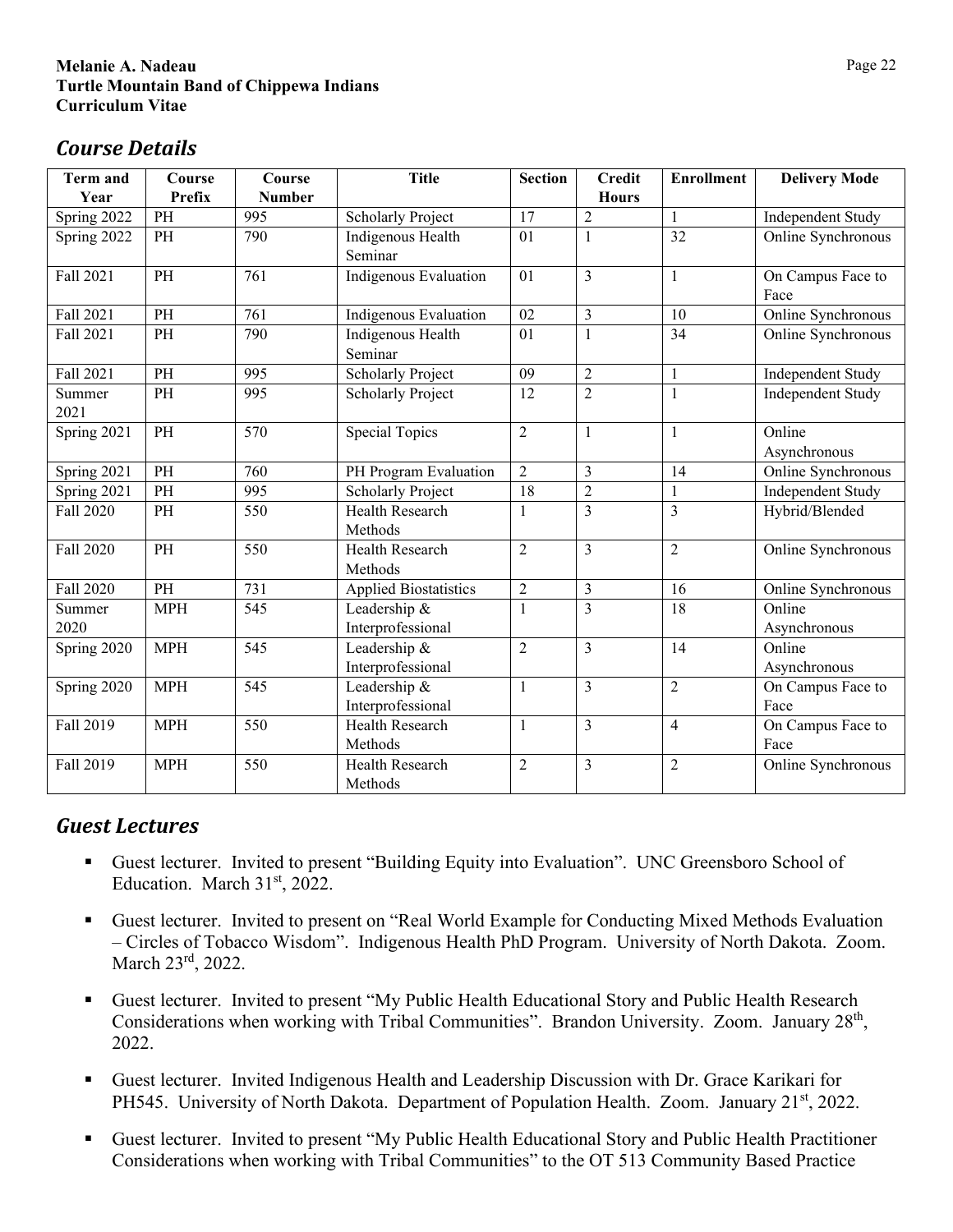Interventions Grand Forks, ND cohort. University of North Dakota. SMHS. Zoom. January 20<sup>th</sup>, 2022.

- Guest lecturer. Invited to present "My Public Health Educational Story and Public Health Practitioner Considerations when working with Tribal Communities" to the OT 513 Community Based Practice Interventions Casper, WY cohort. SMHS. Zoom. January 18<sup>th</sup>, 2022.
- Guest lecturer. Presented on leadership experience and Indigenous Health PhD curriculum via Zoom to Dine College Public Health Leadership class in Shiprock, NM. Zoom. August 31, 2021.
- Guest lecturer. Invited to present on research experience and Indigenous Health program opportunities available with the Public Health Program to the INMED NEURO Summer Seminar. SMHS. Zoom. July 9th, 2021.
- Guest lecturer. Presented on Research experience and community driven methods. INMED climb students. University of North Dakota. SMHS. Grand Forks. June 21<sup>st</sup>, 2021.
- Guest lecturer. Invited Indigenous Health and Leadership Discussion with Dr. Grace Karikari for PH545. University of North Dakota. Department of Population Health. Zoom. June 11, 2021.
- Guest lecturer. Invited Indigenous Health and Leadership Discussion with Dr. Grace Karikari for PH545. University of North Dakota. Department of Population Health. Zoom. January 31<sup>st</sup>, 2021.
- Guest lecturer. Invited to present "My Public Health Educational Story and Public Health Practitioner Considerations when working with Tribal Communities" to the OT 513 Community Based Practice Interventions Grand Forks, ND cohort. SMHS. Zoom. January 22<sup>nd</sup>, 2021.
- Guest lecturer. Invited to present "My Public Health Educational Story and Public Health Practitioner Considerations when working with Tribal Communities" to the OT 513 Community Based Practice Interventions Casper, WY cohort. SMHS. Zoom. January 21<sup>st</sup>, 2021.
- Guest lecturer. Presented on leadership experience and Indigenous Health PhD curriculum via Zoom to Dine College Public Health Leadership class in Shiprock, NM. Zoom. September 10, 2020.
- Guest lecturer. Presented on Research experience and community driven methods to Native American Medical Students attending a distance 6-week summer research program with The Center of American Indian and Minority Health at the University of Minnesota Medical School. Zoom. July 2020.
- Guest lecturer. Presented on Research experience and community driven methods. INMED climb students. University of North Dakota. SMHS. Grand Forks. June 25<sup>th</sup>, 2020.
- Guest Lecturer. Presented "Ethics around racial and ethnic data collection" to medical student bioethics interest group. University of North Dakota. SMHS. June 1<sup>st</sup>, 2020.
- Guest lecturer. Presented on leadership experience and Indigenous Health PhD curriculum via Zoom to Dine College Public Health Leadership class in Shiprock, NM. Jan 28, 2020.
- Guest lecturer. Presented on Research experience and community driven methods to Native American Medical Students attending the 6-week summer research program with The Center of American Indian and Minority Health at the University of Minnesota Medical School, Duluth Campus. Minnesota. July 2019.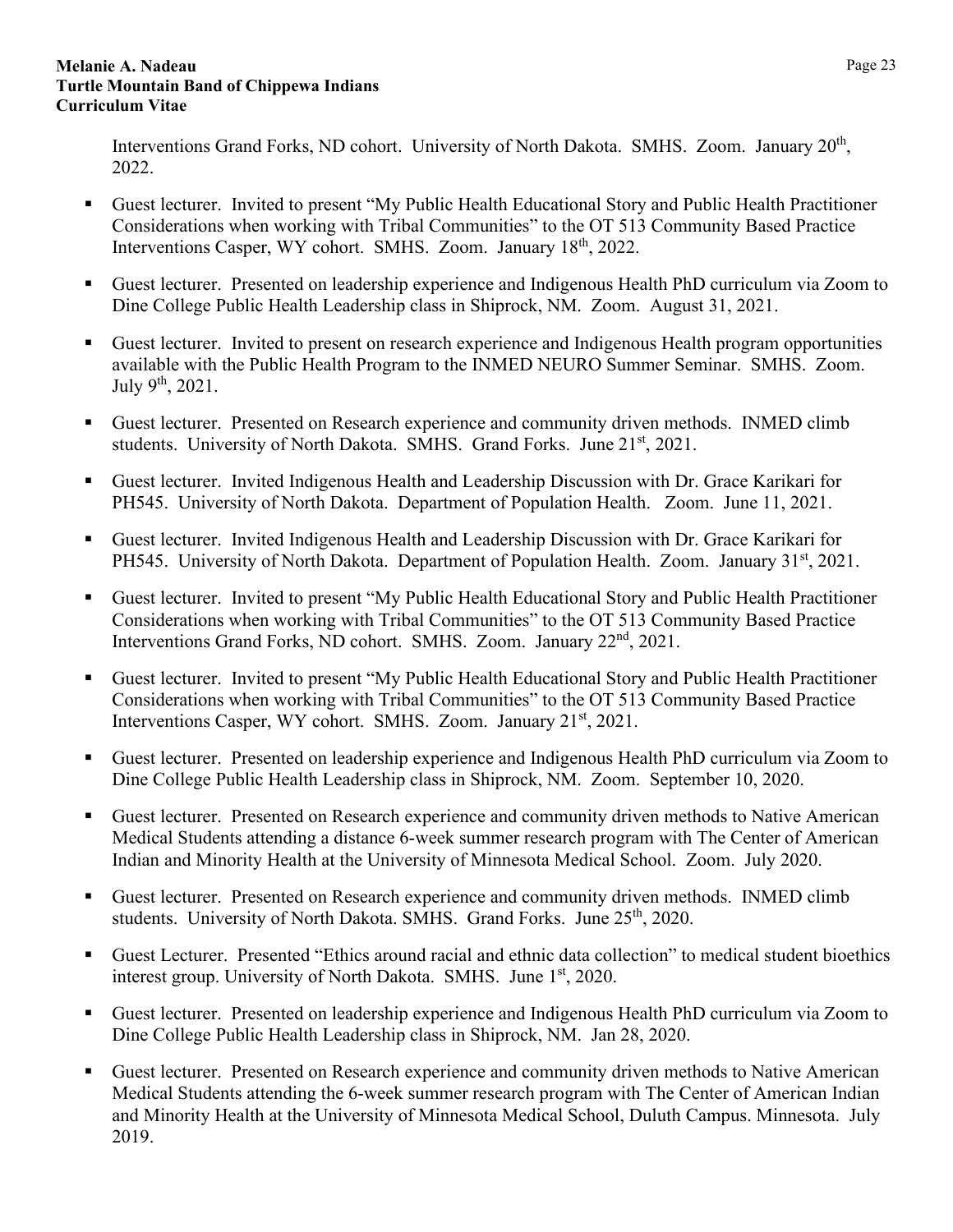- Guest lecturer. Presented on Research experience and community driven methods. INMED climb students. University of North Dakota. SMHS. Grand Forks. June 2019.
- Guest lecturer for Psyc  $210 \sim$  Human Sexuality class at NDSU. Presented on the "Impact of Historical Trauma, Boarding Schools and ACES on AI Health. Fargo, ND. March 28<sup>th</sup>, 2019.
- Guest lecturer for Psyc  $210 \sim$  Human Sexuality class at NDSU. Presented on the "Impact of Historical" Trauma, Boarding Schools and ACES on AI Health. Fargo, ND. October 17, 2018.
- Guest lecturer for INBRE Summer Undergraduate Research Program at NDSU. Presented on the 10 Essential Services of Public Health. Fargo, ND. May 23rd, 2017.
- Guest lecturer for Dr. Michael Yellowbird's class, Introduction to Regional Tribal and Indigenous Peoples Studies, on my educational journey emphasizing American Indian student opportunities. NDSU. Fargo, ND. April 25<sup>th</sup>, 2017
- Guest lecturer for INBRE Summer Undergraduate Research Program. Exploring Breast Cancer Risk Factors among American Indian Women. NDSU. Fargo, ND. May 25<sup>th</sup>, 2016.
- Guest lecturer for Dr. Michael Yellowbird's class, Introduction to Regional Tribal and Indigenous Peoples Studies, on my educational journey emphasizing American Indian student opportunities. NDSU. Fargo, ND. March 29<sup>th</sup>, 2016
- Guest lecturer. MPH 771 American Indian Health Policy. NDSU. (Jan 2015 Feb 2018)
	- o Health Promotion & Disease Prevention in Indian Country Access to Specialty Care and Long-Term Care.
	- o The Indian Health Care Improvement Act & I/T/U-VA Interaction.
	- o Issues in American Indian Health Professions Training and Education & Indian Health Model Programs.
	- $\circ$  Issues in Urban Indian Health & Resource Disparities and Funding of Indian Health.
	- o Overview of American Indian health issues. Brief History of Significant Policy and Legislation affecting AI Health.
	- o Future directions in Indian health policy.
- Guest lecturer. MPH 704 Leading and Managing Public Health Systems. NDSU. (Nov 2014 Sept 2017)
	- o Leadership for Public Health.
	- o Public Health Law.
	- o The Public Health Workforce.
	- o Public Health Policy.
	- o Evaluation of Public Health Programs & Advancing Public Health Systems Research.
- Guest lecturer in MPH 774 Research Issues in Tribal Communities. NDSU. (Sept 2014 Oct 2017)
	- o Utilizing a Community Based Participatory Research Approach ~ Case Studies.
	- o Connecting the Stories: Themes and a Conceptual Framework. Facilitated the following student presentations: Steps along the Journey: Voices from Flathead Reservation, MT, Steps along the Journey: Voices from the Arctic.
	- o On the Research Journey. Facilitated the following student presentation: Can a Ceremony Include a Literature Review.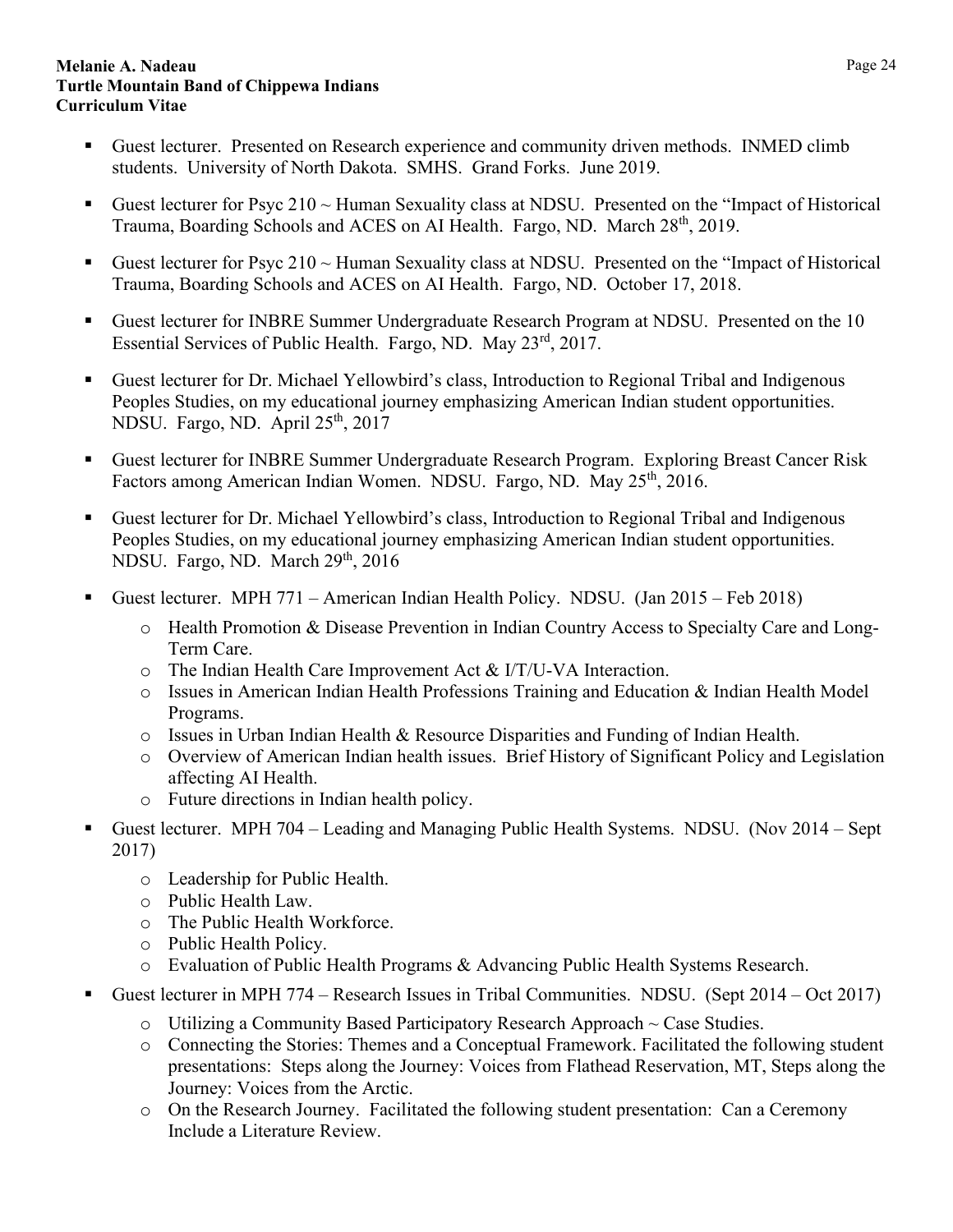- o Facilitated the following student presentations: Indigenous Research Methods and Interpretation; Doing Indigenous Research in a Good Way; Situation Indigenous Research within the Academy.
- o Facilitated the following student presentations: Applying a Decolonizing Lens within Indigenous Frameworks; Story as Indigenous Methodology; Situation Self, Culture, and Purpose in Indigenous Inquiry.
- o Understanding Diversity among Indigenous People: Native Hawaiians/Pacific Islanders. Successful Approaches to Research through Collaborative Design.
- Guest lecturer for INBRE Summer Undergraduate Research Program. Public Health Research, Education, Policy, and Services in Tribal Communities. NDSU. June 3rd, 2015.
- Guest lecturer for INBRE Summer Undergraduate Research Program. Community Based Participatory Research case study. NDSU. June 3<sup>rd</sup>, 2015.
- Guest lecturer for the American Association of Pharmaceutical Scientists NDSU student chapter on the American Indian Public Health Resource center projects, introduction to ND tribes, and tribal considerations. NDSU. Fargo, ND. June 3<sup>rd</sup>, 2015.
- Guest lecture. Advanced Epidemiology. Research Considerations in American Indian Communities. Case Study – Conducting Community Based Participatory Research in American Indian Communities. NDSU. May 4, 2015.
- Guest lecture. Advanced Epidemiology. Exploring Breast Cancer Risk Factors in American Indian Women. NDSU. February 2<sup>nd</sup>, 2015.

## <span id="page-24-0"></span>**ACADEMIC ADVISING AND MENTORSHIP**

- <span id="page-24-1"></span>*PhD Indigenous Health Student Advisees* - As of March 28th, 2022, I am advising 13 doctoral students and I'm the initial advisor for all incoming student (cohort  $3 = 15$ ).
- <span id="page-24-2"></span>*MPH Student Advisees* - As of March 28<sup>th</sup>, 2022, I am advising 6 MPH students, two of which are scheduled to graduate spring 2022.
	- Katherine Wise (graduated Spring 2022) MPH ILE Project "Substance Use Related Risk and Protective Factor Profiles for American Indian and White Youth".
	- Kara Anderson (graduated spring 2022) MPH ILE Project "Doulas as an early intervention for optimized maternal & child health ".
	- Kalisi Uluave (graduated summer 2021) MPH ILE project "Integrated Learning Experience Proposal: Reducing the Risk of Sexual Abuse & Human Trafficking Among School Aged Youth in Indian Country.
	- Vianca Farfan (graduated spring 2021) MPH ILE Project "Oral Health among American Indian and Alaska Natives". Vianca and I are working to publish her work. We are in the process of finalizing our scoping review and will be submitting a manuscript to a journal in December 2021.

# <span id="page-24-3"></span>*Graduate Assistants*

Paula Aubrey – Summer 2022 – present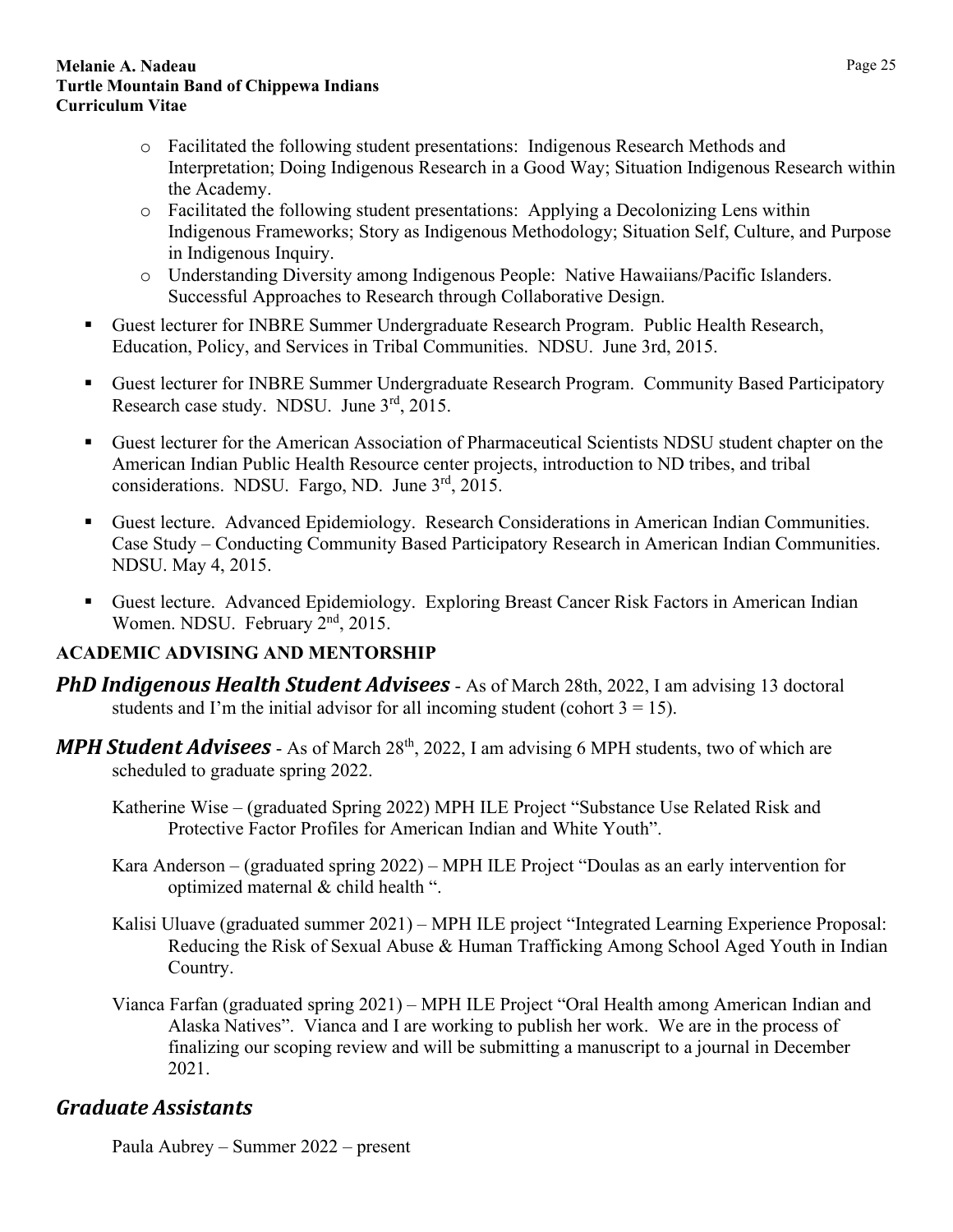Revathi Sabbella – Spring 2022

Kathryn Wise – Fall 2020- Spring 2022

Assisting with Daccota Research Project

Vianca Farfan – Summer 2021

**Assisted with Daccota Research Project** 

Connor McCarty – Spring 2021

Assisted with the Development of a Department Strategic Plan

Karan Saravana – Summer 2020

 Assisted with Daccota Research Project. Funded Research Experience for Medical Students (REMS) student. Poster presentation titled "Creating a Community Informed Survey – The Literature Review Process" for the 52nd Annual Midwest Student Biomedical Research Forum (MSBRF) on February 27th, 2020.

## <span id="page-25-0"></span>*Teaching Assistants*

Vianca Farfan – Spring 2020

Assisted with MPH 545 Leadership and Interprofessional Practice

### <span id="page-25-1"></span>*External Students*

Delilah Robb – University of Minnesota MPH Student – Proposal "Huma Papillomavirus (HPV) knowledge, attitudes and cultural believes among American Indian men in Minneapolis-St. Paul". July 2020 to present.

 Serve as Co-PI on student project. Formally provide student mentorship for the Tribal Researchers' Cancer Control Fellowship Experience. Collaborate with and provide mentorship for the trainee in design, implementation, and/or analysis of a cancer prevention research or related project.

Maylynn Warne – UND – Ed in Educational Leadership

 Serving as mentor to support her interest in health equity, policy and change as a Robert Wood Johnson Foundation Health Policy Research Scholar. Sept 2020 – Sept 2021.

Alyssa Michaelson – UND – Doctoral student in counseling psychology. Sept 2020 – Oct 2021.

■ Served as committee member for her dissertation

### <span id="page-25-2"></span>**SERVICE**

## <span id="page-25-3"></span>*Service to the Department*

- **Leading efforts to launch a Scholarly Commons. February 2022 present.**
- Serves on the following UND PH Committees that meet regularly:
	- o Faculty Council (July 2019 present)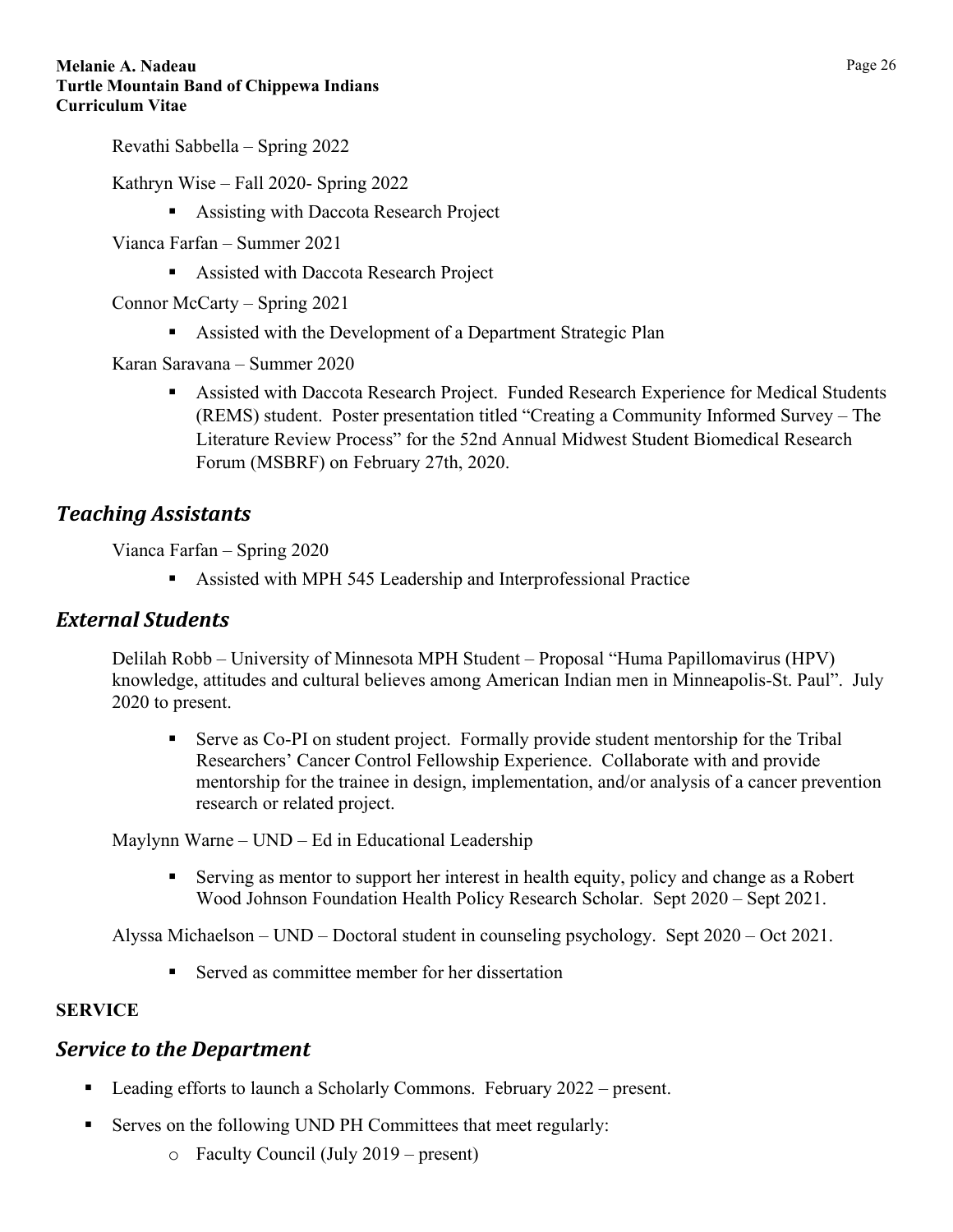- o Co-chair Admissions Committee (July 2019 present)
- o Chair Evaluation Committee (July 2019 present)
- o Self-study subcommittee (July 2019 present)
- o Serves on the following ASPPH sections:
- o Diversity and Inclusion (May 2020 present)
- o Research (May 2020 present)
- UND MPH Director Hiring Committee. December 2021.
- UND PH Hiring Committee Chair. June 2021.
- UND PH Hiring Committee. June 2021.
- Serve on dissertation committee for UND's Psychology program. 2020-2021.
- A Conversation about Diversity, Equity & Inclusion. Public Health Program faculty, staff and students. Zoom. January  $22<sup>nd</sup>$ ,  $2021$ .
- **MPH Orientation Faculty Panel. Zoom. January 1, 2021.**
- UND PH Hiring Committee. July 2020.
- Presented "Youth Risk Behavior Survey How Can we Improve it for Tribal Communities". Faculty Fridays. Department of Population Health. February 14<sup>th</sup>, 2020.
- UND PH Hiring Committee Chair. July 2019.
- UND PH Hiring Committee. July 2019.
- **NDSU DPH Hiring Committee Chair. December 2018.**
- **NDSU DPH Hiring Committee. October 2017**
- **NDSU DPH Health Professions Career Fair. September 7, 2017.**
- NDSU DPH Hiring Committee. June 2016.
- Presented on Data Considerations in Tribal Communities. NDSU. Fargo, ND. April 18, 2016.
- **NDSU DPH Hiring Committee Chair. March 2016.**
- **NDSU DPH Hiring Committee Chair. July 2015.**
- NDSU DPH Hiring Committee Chair. January 2015.
- NDSU MPH Public Health Expo. Fargo dome, Fargo, ND. September 11, 2014.

## <span id="page-26-0"></span>*Service to the College*

- Equity, Diversity, and Inclusion workgroup member. SMHS. UND. (April 2020 present).
- Invited to sit on virtual "NIH Mock Peer Review" panel. Hosted by the Professional Development Core of the Dakota Community Collaborative on Translational Activity. March 28<sup>th</sup>, 2022.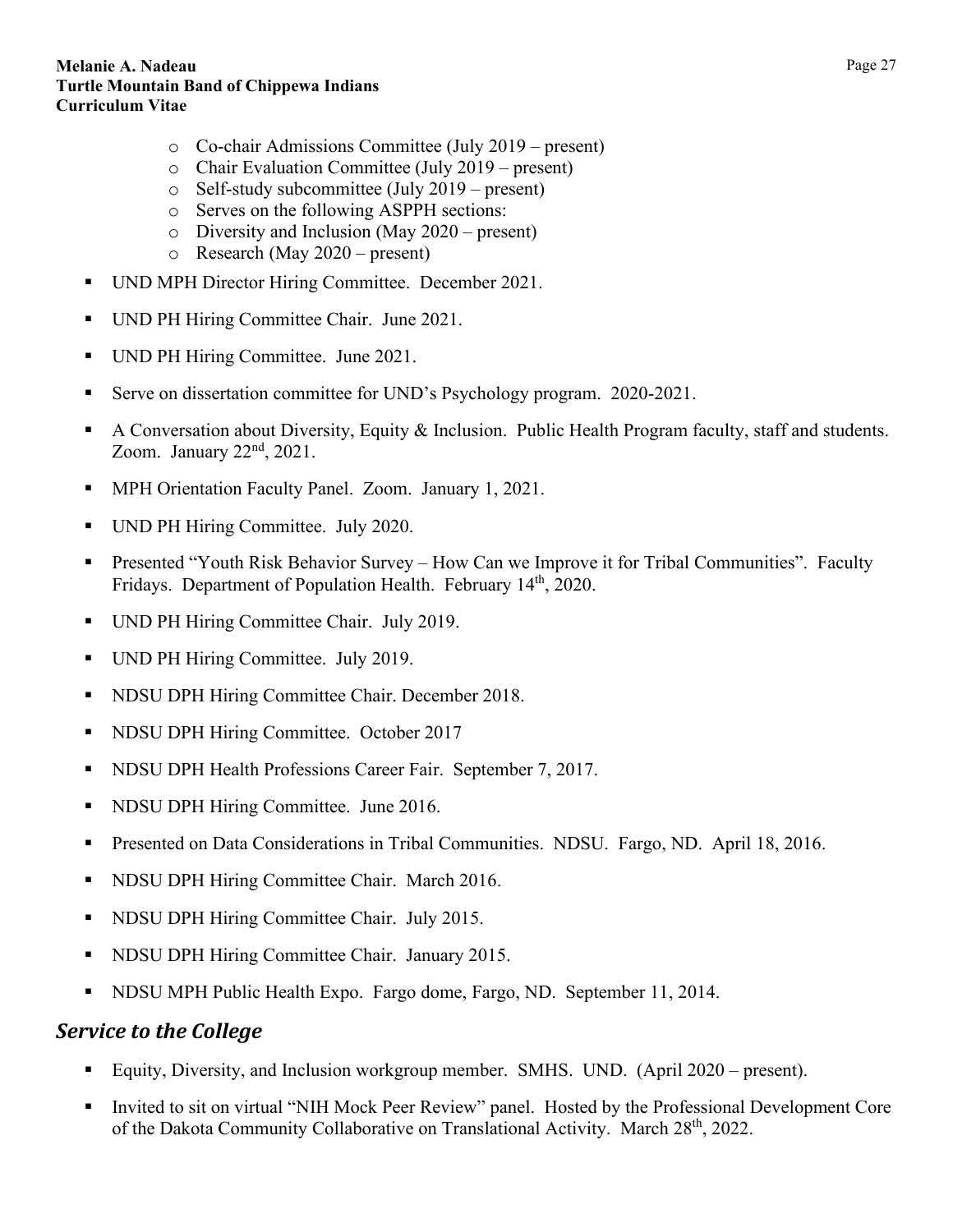- Invited to share my experience as a Daccota scholar award recipient at the Daccota Professional Development Core Virtual Information Meeting. September 15<sup>th</sup>, 2021.
- UND INMED Hiring Committee Chair. September 2021.
- Served as a judge for the Virtual Frank Low Research Day 2021. SMHS. April 21, 2021.
- **Presentation: Faculty Development: Getting Organized with OneNote. Using OneNote to Get** Organized: Faculty Experience. SMHS. UND. Zoom. March 25<sup>th</sup>, 2021.
- Served as a cultural liaison for SMHS Inmed applicant interviews. UND. January 2021.
- Invited to present "IRB 102: Navigating the Process for Community Based Projects" at the Tribal IRB Workshop. Hosted by DaCCoTA Community Engagement and Outreach Core. SMHS. UND. October  $6^{\text{th}}$ , 2020.
- Lead evaluation assessment efforts of INMED's summer institute. SMHS. UND. Grand Forks, ND. July 2020.
- Served as cultural liaison for SMHS Inmed applicant interviews. UND. January 2020.

## <span id="page-27-0"></span>*Service to the University*

- Senate Scholarly Activities Committee (SSAC). Elected member (March 2020 present).
- Invited panelist. Our Fires Still Burn: The Native American Experience. Film review and panel discussion. Hosted by UND's Teaching Transformation and Development Academy. Zoom. April 29th, 2021.
- Invited panelist for discussion titled "Conducting Community-Informed Cancer Research with Tribal Communities: Panel on Native-led Scholarship". University of Minnesota EPICH Seminar Series. Webinar via Zoom. EpiCH Seminar Series. April 16<sup>th</sup>, 2021.
- Attended a luncheon and conversation with Dr. Charles Smith, Region 8 Administrator for Substance Abuse and Mental Health Services Administration (SAMHSA), U.S. Department of Health and Human Services. Cordial invite. Northern Plains Center for Behavioral Research Building. UND. Grand Forks, ND. July 23rd, 2019.
- Working in Native Directions (WIND) founder/organizer. North Dakota State University (NDSU). Fargo. ND. The purpose of WIND is to (1) raise awareness of initiatives across NDSU that involve tribal communities and (2) provide a space for individuals leading these initiatives to collaborate and build potential partnerships. (Aug 2014-May 2019).
- Presented on "Indigenous evaluation and Data Considerations in Tribal Communities for Public Health Week at North Dakota State University. Fargo, ND, April 2<sup>nd</sup>, 2019.
- Meet and greet with incoming First-Generation students. NDSU. Fargo, ND. August  $22<sup>nd</sup>$ ,  $2016$ .
- **Presented as part of the International Women's Day Panel. NDSU Equity & Diversity Center. Fargo,** ND. March 8<sup>th</sup>, 2016.
- Served as a panelist for the Career Services Session at orientation for graduating public health students. University of Minnesota. May 2012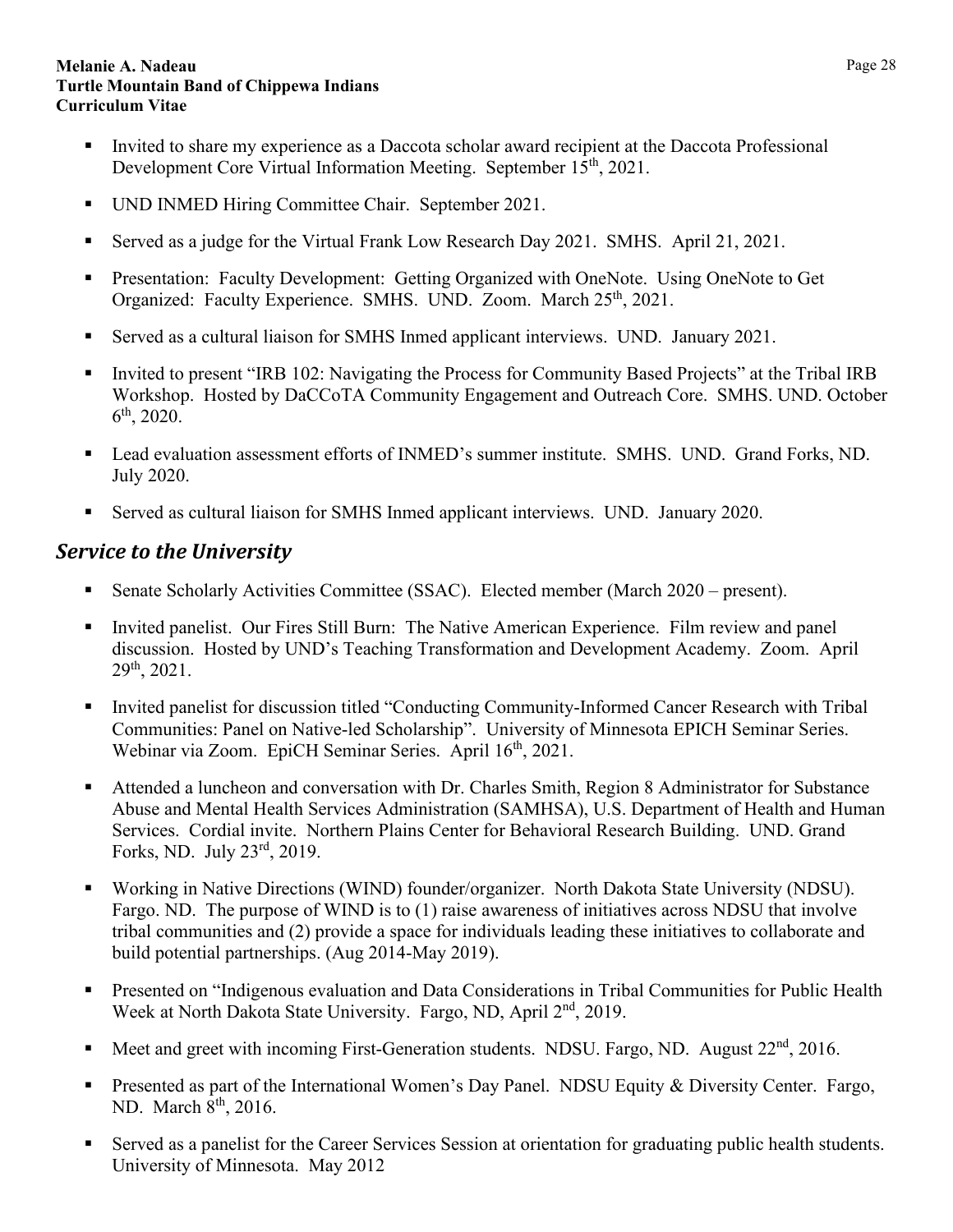Served as a panelist for the Career Services Session at orientation for incoming public health students. University of Minnesota. September 2009.

# <span id="page-28-0"></span>*Service to the Public*

- Invited to serve as the NIH Great Plains Area Tribal Advisory Committee Technical Advisor for the NIH Tribal Representative, Alicia Mousseau, Vice President of the Oglala Sioux Tribe (May 2022-present).
- Turtle Mountain Band of Chippewa Indians Research Review Board member (May 2015-present).
- **Invited to introduce US Poet Laureate Joy Harjo (Muscogee Nation) at the UND Writers Conference for her** public reading. Read UND's land acknowledgement statement. Zoom. March 25<sup>th</sup>, 2021.
- North Dakota Great Plains Indians (GPIs) Visioning Outcomes in Community Engagement Sessions (Voices) Advisory Workgroup member. Native American Development Center. May 2020.
- Served as a judge for American Indian Higher Education Consortium (AIHEC) 45<sup>th</sup> Annual Student Conference poster competition. Bismarck, ND. March 13<sup>th</sup>, 2018.
- Organized and moderated Applying American Indian Data Workshop provided by the U.S. Census Bureau. NDSU. Fargo, ND. August 4, 2016.
- Organized and moderated The Blue Campaign with Maria Odom, Citizenship and Immigration Services Ombudsman for the US Department of Homeland Security, Chair of the DHS Blue Campaign. NDSU. Fargo, ND. October  $6<sup>th</sup>$ , 2015.
- Children, Youth, and Family Consortium (CYFC) Advisory Group member. University of Minnesota. Term 2009- 2012.
- **Served as a panelist for the 1st Annual Native Health Career Student Development Conference. United Tribes** Technical College. Bismarck, ND. September 21, 2012.
- Served as Minnesota Idea Open judge. [http://www.mnideaopen.org/challenge3.](http://www.mnideaopen.org/challenge3) May 2012.

## <span id="page-28-1"></span>*Service to the Profession*

- Native Research Network. Co-Chair elect (June 2021 present).
- NSF Instruction Capacity Excellence in TCUP Institutions (ICE-TI II) external advisory committee member. Guide the implementation and assessment of project activities. Cankdeska Cikana Community College. Fort Totten, ND. May 2020 to present.
- CTN 0096  $\sim$  Culturally Centering Medications for Opioid Disorder with American Indians and Alaska Natives Collaborative board co-chair (Oct 2019 – present).
- Global Indigenous Youth Health workgroup (Aug 2019 present).
- North Dakota Department of Health  $\sim$  Co-Chair Tribal Health Data work committee (Sept 2018 to present).
- North Dakota Department of Health ~ North Dakota Public Health Improvement Task Force member (Sept 2017 to present).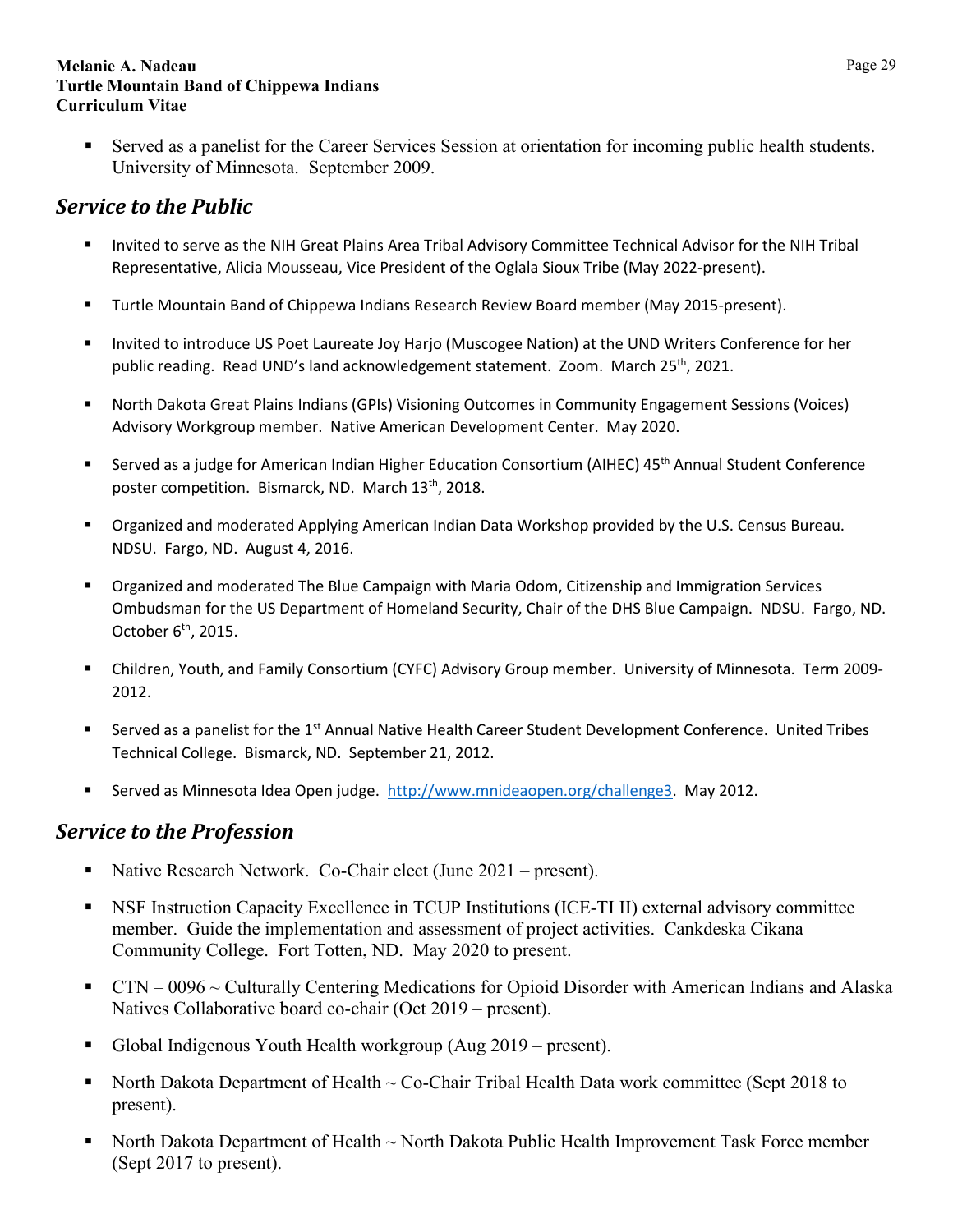- North Dakota Department of Health  $\sim$  Health Equity Committee member (Nov 2016-present).
- American Public Health Association American Indian, Alaska Native, and Native Hawaiian Caucus Executive Board member (Nov 2014-present).
- Robert Wood Johnson Foundation's Health Policy Research Scholar's Home Institution Mentor for award recipient (Sept 2020 – Sept 2021).
- North Dakota Public Health Association American Indian section chair (Jun 2015-Sept 2021).
- Invited reviewer for the North Dakota Public Health Association Awards Committee. Reviewed submissions for "Outstanding Service", "Public Health Team of the Year", and "Public Health Worker of the Year". February 2021.
- American Indian Public Health Resource Center tribal advisory committee organizer/moderator. (Aug  $2014 - May 2019$ .

# <span id="page-29-0"></span>*Review and Referee Work*

## **Invited proposal review**

- Invited to review submissions to the Robert Wood Johnson Foundation's Health Policy Research Scholars Program. April 2022.
- Invited Bush Foundation Alumni Reader. Reviewed and scored 93 proposal submissions for the Bush Foundation Leadership Fellowship. September 2021 - October 2021.
- Invited to review proposal for book to Routledge's Mental Health publishing program. Proposed book title  $\sim$ "Healing the Spirit: A Collection of Stories about Healing and Justice by Drs. Allyson Kelley and Dee BigFoot. May 2021.
- Invited to review submissions to the Robert Wood Johnson Foundation's Health Policy Research Scholars Program. April 2021.
- Invited to review submission to the DaCCoTA CTR Community Engagement Grant. SMHS. UND. January 2020.
- Invited Bush Foundation Alumni Reader. Reviewed and scored 77 proposal submissions for the Bush Foundation Leadership Fellowship. September 2020 - October 2020.
- Invited Bush Foundation Alumni Reader. Reviewed and scored 82 proposal submissions for the Bush Foundation Leadership Fellowship. September 2019 - October 2019.

## **Invited Report Review**

Grand Forks Community Health Assessment (2019). [https://www.altru.org/app/files/public/18499/CHA-2019-](https://www.altru.org/app/files/public/18499/CHA-2019-Complete-Report-for-Approval.pdf) [Complete-Report-for-Approval.pdf.](https://www.altru.org/app/files/public/18499/CHA-2019-Complete-Report-for-Approval.pdf) Warne, D, Nadeau, M, Schwimmer, S, Hoggarth, Z.

Reviewed and contributed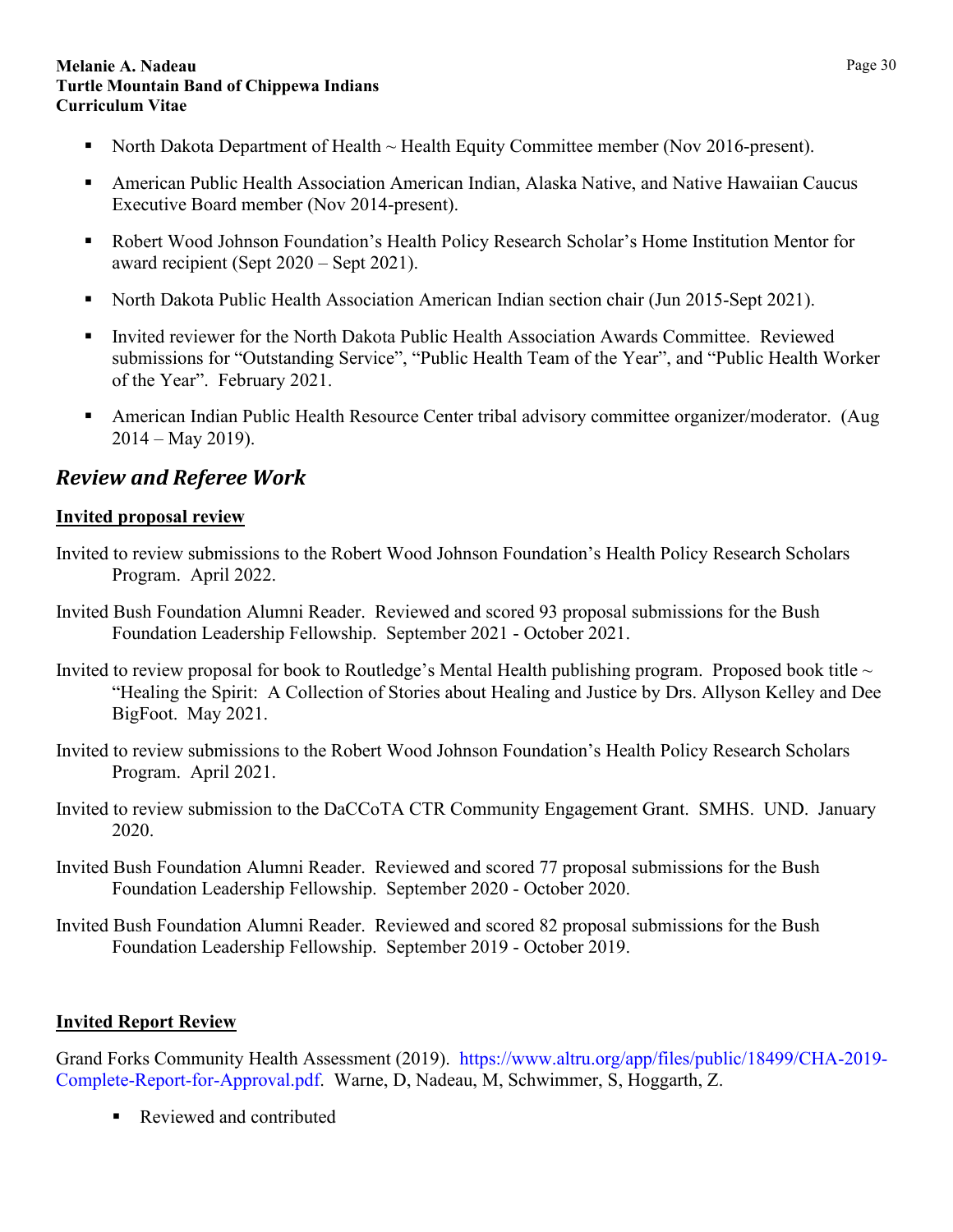National Collaborative Team. Research Ethics Reconsidered in the Context of Community-Engaged Research. Proposed Revisions to the Belmont Report and Federal Regulations Guiding the Protection of Research participants. Community-engaged research (CEnR). 2015; 1-15.

Reviewed and contributed.

### **Invited Manuscripts Reviews**

- Reviewed article "A Thriving 20+ Year Partnership to Improve American Indian and Alaska Native Health" for Public Health Reports. May 2022.
- Reviewed article "An Aajiqatigiingniq (Consensus) Process to Develop an Evaluation Tool for Health and Wellness Outcomes of Land-Based Programs in the Canadian North". Journal of Indigenous Wellbeing. September 2021.
- Reviewed article "Getting to Know: American Indian Elder Health Seeking in an Under-funded Healthcare System" SSM Qualitative Research in Health. July 2021.
- Reviewed article "Technology-based Health Education Resources for Indigenous Adults: A Scoping Review" for the Journal of Health Care for the Poor and Underserved. November 2020.
- Reviewed article "Voices for Equity: A Collaborative Approach to Learning with Tribal Partners" for the Journal of Health Care for the Poor and Underserved. August 2019.
- Reviewed article "Methodology Matters: Designing A Pilot Study Guided by Indigenous Epistemologies" for Human Biology. November 2019.
- Reviewed article "Testing a Culturally Adapted Colorectal Cancer Screening Decision Aid among American Indians: Results from a Pre-Post Trial" for Health Equity. November 2019.

## <span id="page-30-1"></span><span id="page-30-0"></span>**PROFESSIONAL DEVELOPMENT**

## *Professional development activities to improve faculty competencies*

- SMHS Media Recording Studio Information Session hosted by Education Resources via zoom. May  $19^{th}$ , 2022.
- Faculty How-To Guide on Grant Budgeting Seminar presented by Karen Katrinak from the Office of the Vice President for Research & Economic Development. Zoom. April 20<sup>th</sup>, 2022.
- **Probationary Faculty Development Sessions with Dr. Ken Ruit. SMHS. UND. Grand Forks, ND.** 
	- o March 23rd, 2022
	- $\circ$  February 17<sup>th</sup>, 2022
	- $\circ$  January 13<sup>th</sup>, 2022
	- $\circ$  November 22<sup>nd</sup>, 2021
	- $\circ$  September 30<sup>th</sup>, 2021
	- $\circ$  August 24<sup>th</sup>, 2021
	- $\circ$  July 30<sup>th</sup>, 2021
	- $\circ$  May 24<sup>th</sup>, 2021
	- $\circ$  April 16<sup>th</sup>, 2021
	- $\circ$  March  $17^{\text{th}}$ , 2021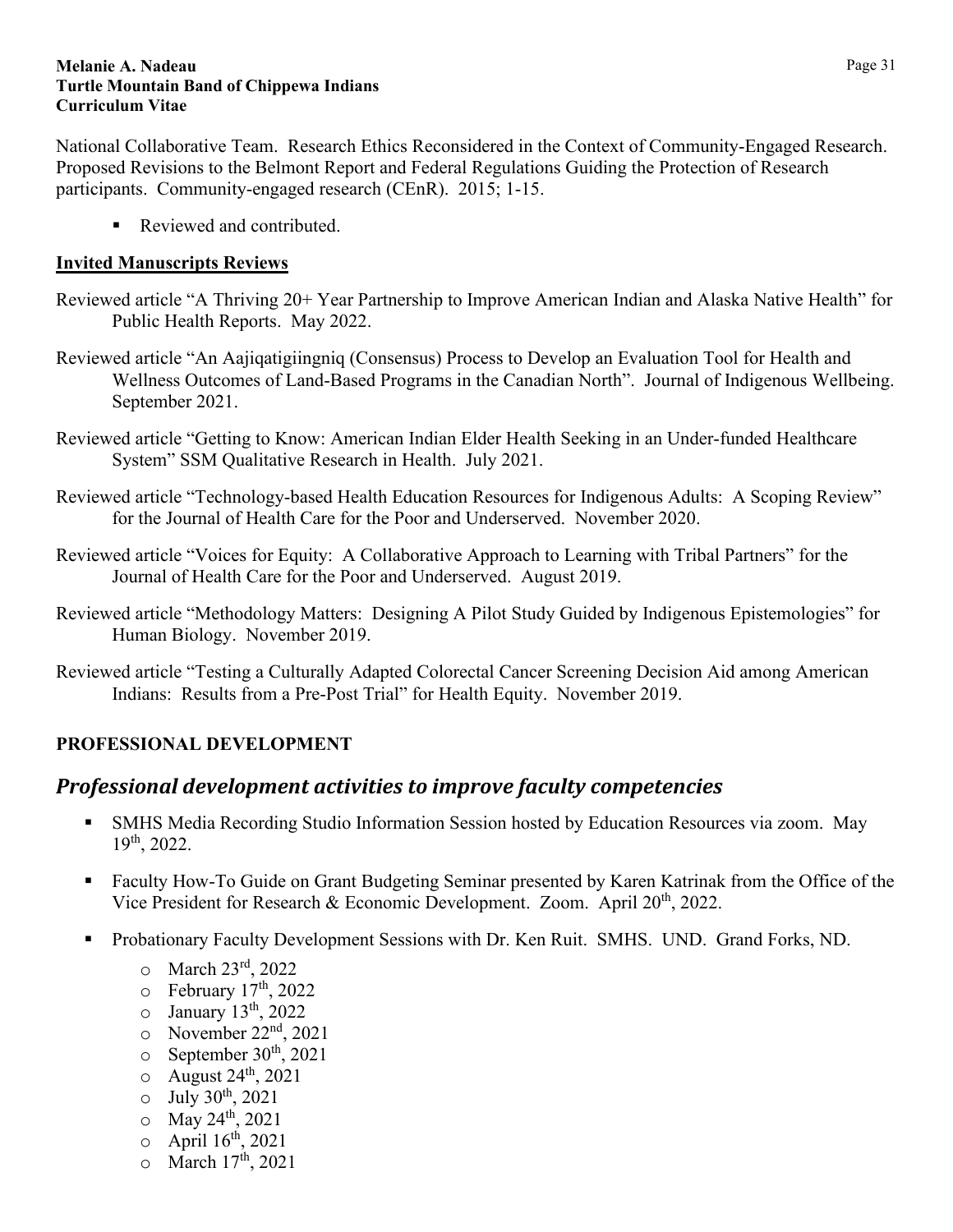- $\circ$  February 19<sup>th</sup>, 2021
- $\circ$  November 18<sup>th</sup>, 2020
- $\circ$  February 28<sup>th</sup>, 2020
- Understanding Rural Communities: What Makes the Unique and Why it Matters in Medical and Health Sciences Education. Faculty Development Session. SMHS. UND. Zoom. April 15<sup>th</sup>, 2021.
- Invited to attend discussion with three-time US Poet Laureate Joy Harjo (Muscogee Nation) at the UND Writers Conference. Zoom. March  $25<sup>th</sup>$ , 2021.
- Spring 2021 book read: How We fight for Our Lives by Saeed Jones. Teaching Transformation and Development Academy's Diversity, Equity, and Inclusion (DEI) efforts on campus. This intersectional memoir is highlighted as part of efforts aimed at broadening inquiries DEI work by uplifting black voices during spring semester's Black History Month. Zoom. Six weekly sessions throughout February and March 2021.
- Robert Wood Johnson Foundation's Health Policy Research Scholar's Home Institution Mentor Town Hall. Zoom. March 18<sup>th</sup>, 2021.
- Faculty Assembly. SMHS. UND. Webinar. January 25<sup>th</sup>, 2021.
- Faculty Development Session. Teaching Well in the Time of Covid. Dr. Richard Van Eck. Dr. Adrienne Salentiny. SMHS. UND. Webinar. November 19th, 2020.
- Breaking Down the Stigma & It Starts with Our Language. Great Plains Tribal Leaders Health Board. Workshop. Webinar. November 10<sup>th</sup>, 2020.
- Faculty Development session. Productivity During the Pandemic: Strategies for Balancing Work, Teaching, and Parenting in the COVID Era. Zoom. Adrienne Salentiny. SMHS. UND. May 6, 2020.
- Evaluation, Promotion and Tenure overview/discussion. Dr. Richard Van Eck. UND via zoom. April 8th, 2020.
- Search Committee Training. NDSU. Fargo, ND. November 7, 2016.
- Higher Education Resource Organization for Students. Bismarck State College. Bismarck, ND. September 8, 2016 – September 9, 2016.
- Mentoring group for new faculty. NDSU. Fargo, ND
	- o March 2, 2016
	- o September 23, 2015
	- o April 29, 2015
- Luncheon talk: Advancement of Women Faculty at NDSU. Dr. Dana Britton. Memorial Union. Fargo, ND. September 16, 2014.
- Cancer Health Disparities Fellowship seminars and writing workshops held at the University of Minnesota Spring 2014.
	- o Writing workshop. February 13, 2014.
	- o Seminar. Faculty share career reflections. March 4, 2014
	- o Seminar. Career opportunities in non-academic settings. April 8, 2014.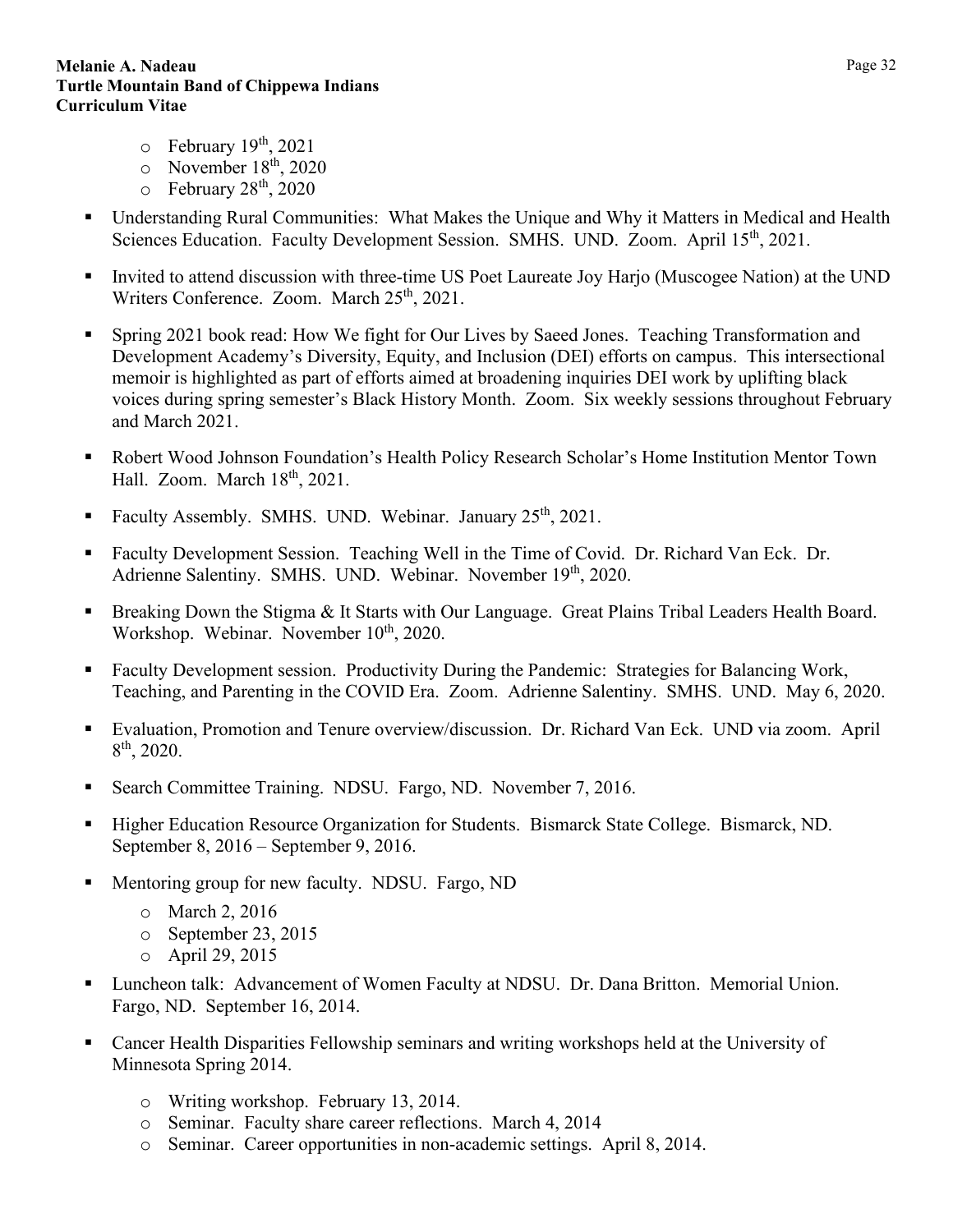- Cancer Health Disparities Fellowship seminars and writing workshops held at the University of Minnesota Fall 2013.
	- o Seminar. Capacity Sharing with Community Partners Speaker. September 9, 2013.
	- o Writing workshop. September 23, 2013
	- o Seminar. Grant writing part II. October 14, 2013
	- o Seminar. Work/life balance for community engaged scholars. November 11, 2013.
	- o Writing workshop. November 25, 2013.
	- o Seminar. Recruitment of participants for community engaged research. Kris Rhodes. American Indian Cancer Foundation. December 9, 2013.
- Cancer Health Disparities Fellowship Seminars and Journal Clubs held at the University of Minnesota Spring 2013.
	- o Seminar. Creating and documenting scholarship from your community engagement. February 6, 2013.
	- o Journal Club. Informed Consent in Cross-Cultural Perspective Clinical Research in the Tibetan Autonomous Region, PRC). February 20, 2013.
	- o Seminar. Sharing Experiences Lessons learned from working with community organizations.
	- o Journal Club. No Meaningful Apology for American Indian Unethical Research.
	- o Seminar. Grant writing. April 3, 2013.
- Community-engaged scholarship in academic: Rewards and Challenges. Panelists: Dr. Shonda Craft, Assistant Professor, Dept. of Family Social Science, Dr. Lauren Martin, Research Associate, Ctr. for Early Education & Development, Dr. Kevin Murphy, Associate Professor, Dept. of History. Friday, February 4, 2010.
- Meeting the Standards of Scientific Inquiry in Community-Engaged Research symposium. University of Minnesota. March 2009.
- Open Forums for Finalists for the Position of CURA Director. Minneapolis MN. March 2009.

## <span id="page-32-0"></span>*Seminars attended to improve public health and research competencies*

- Community Listening Session for Tribal Communities and Organizations. Help Identify New Solutions and Inform the Development of Interventions to Address Health Disparities and Advance Health Equity. Sponsored by the NIH Common Fund's Transformative Research to Address Health Disparities and Advance Health Equity Initiative's Working Group. November 4, 2021.
- "Anti-Racism, Decolonization, and Privilege: Deconstructing and Reconceptualizing Evaluation" with Dr. Nicole Bowman (Lunaape/Mohican), Dr. April Petillo, Michael Petillo, Dr. Vidhya Shanker, and moderator Dr. Toks Fashola via zoom. Description: Addressing the harms of racism and colonialism inherent in the evaluation field requires difficult, open, and constructive conversations about privilege, inequity, and accountability. October  $6<sup>th</sup>$ , 2021.
- The Integrated Healthcare Approach for Opioid Use Disorder in Tribal Communities. Gathering Grounds 2021 Series Part 1. February 9<sup>th</sup>, 2021.
- Public Policy and Health in the Trump Era. Global Launch of the Lancet Commission. Webinar. February  $11^{\text{th}}$ , 2021.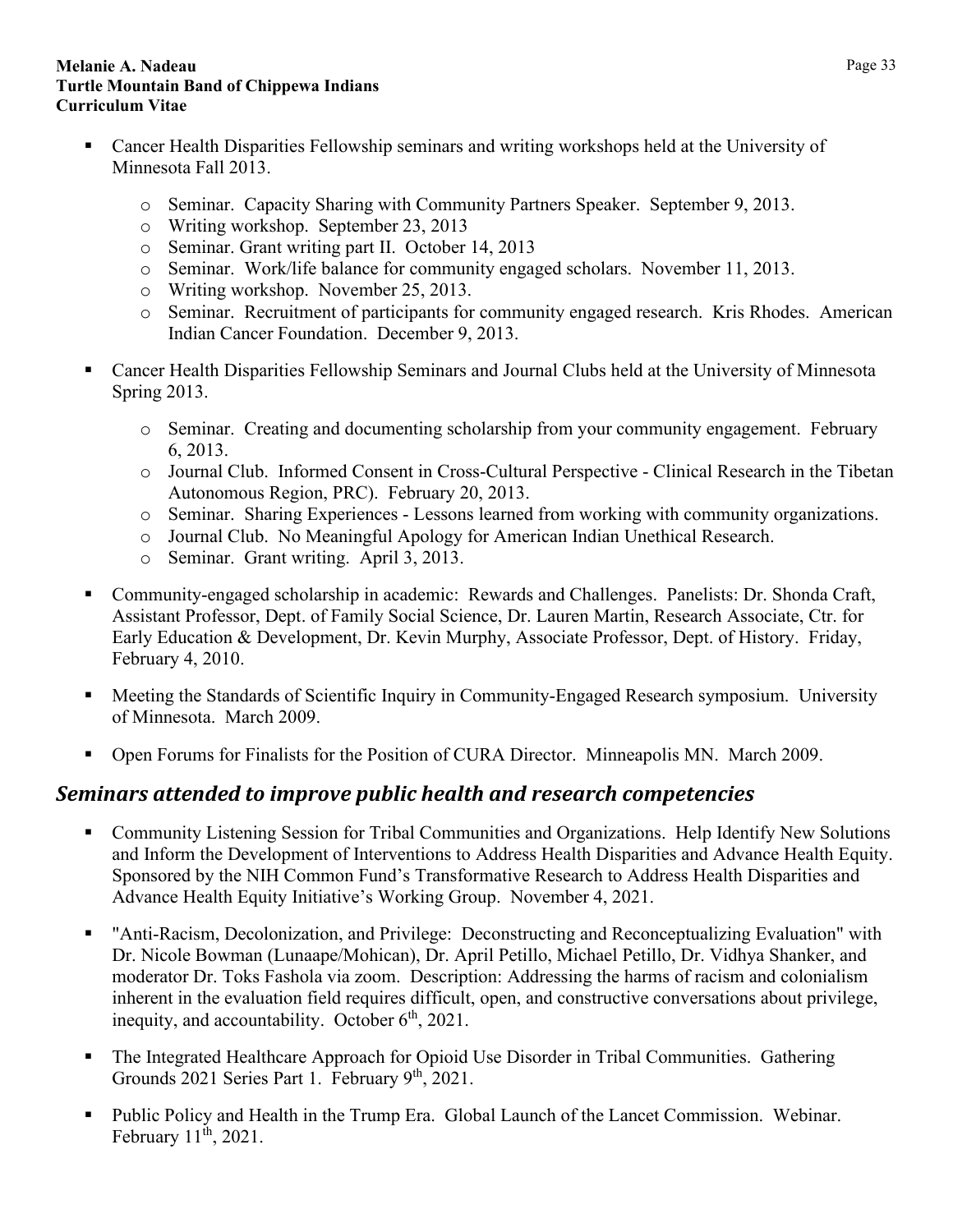- Impact of Boarding School Attendance on the Physical Health of Northern Plains American Indians. University of North Dakota Public Health Program. Webinar. November 13<sup>th</sup>, 2020.
- Gathering Grounds An Indigenous Community of Practice. Seven Directions A Center for Indigenous Public Health. Webinar. November  $9<sup>th</sup>$ , 2020.
- COVID 19 and Native American Health: How Tribal Leaders Are Beating Back the Virus. Solutions Journalism Network. Webinar. November 9<sup>th</sup>, 2020.
- Tribal Epidemiology Centers: Addressing Covid-19 in Indian Country. Centers for Disease Control. Webinar. November 4<sup>th</sup>, 2020.
- American Public Health Association Annual Meeting and  $Expo \sim "Creating the Healthiest Nation:$ Preventing Violence." Virtual. October 24-28, 2020.
- Cancer and Covid-19 Impacts on Indigenous Health Equity. Dr Don Warne. Webinar. April 15, 2020
- Issues Affecting Native American Communities During the Covid-19 Crisis. Hosted by American Bar Association. Multiple presenters. Webinar. April 8, 2020.
- **American Public Health Association Annual Meeting and Expo**  $\sim$  Creating the Healthiest Nation: For Science. For action. For Health. Philadelphia, PA. November 2-6, 2019.
- 2019-2020 Faculty Lecture Series. American Indian Health Equity: Trauma, Resilience & Recovery. University of North Dakota. School of Medicine & Health Sciences. Grand Forks, ND. September 25, 2019.
- Dakota Conference. Center for Rural Health. University of North Dakota. School of Medicine & Health Sciences. Minot, ND. June 11-13, 2019.
- DaCCoTA Dakota Cancer Collaborative on Translational Activity Inaugural Symposium. School of Medicine & Health Sciences. Grand Forks, ND. June 8, 2019.
- $\blacksquare$  10<sup>th</sup> Annual National Tribal Public Health Summit. National Indian Health Board. Albuquerque, NM. May 13-15, 2019.
- American Indian Public Health Day. Alumni Center, Fargo, ND. April  $4<sup>th</sup>$ , 2019.
- Strengthening Government to Government Relations. North Dakota Indian Affairs Commission. Bismarck, ND. December 19th-20th, 2018.
- Reflect and Connect: A Chance to Speak and Listen about What's Alive at NDSU Public Health. Fargo, ND. December 17<sup>th</sup>, 2018.
- American Public Health Association Annual Meeting and  $Expo \sim "Creating the Healthiest Nation:$ Health Equity Now". San Diego, CA. November 10-14, 2018.
- Webinar. National Advisory Committee on Rural Health and Hyman Services' Policy Brief on Exploring the Rural Context for Adverse Childhood Experiences (ACEs). October 29, 2018.
- 16<sup>th</sup> Annual American Indian Health Research Conference. Cancer Prevention & Health Promotion Research in Indian Country. Grand Forks, ND. October 20, 2018.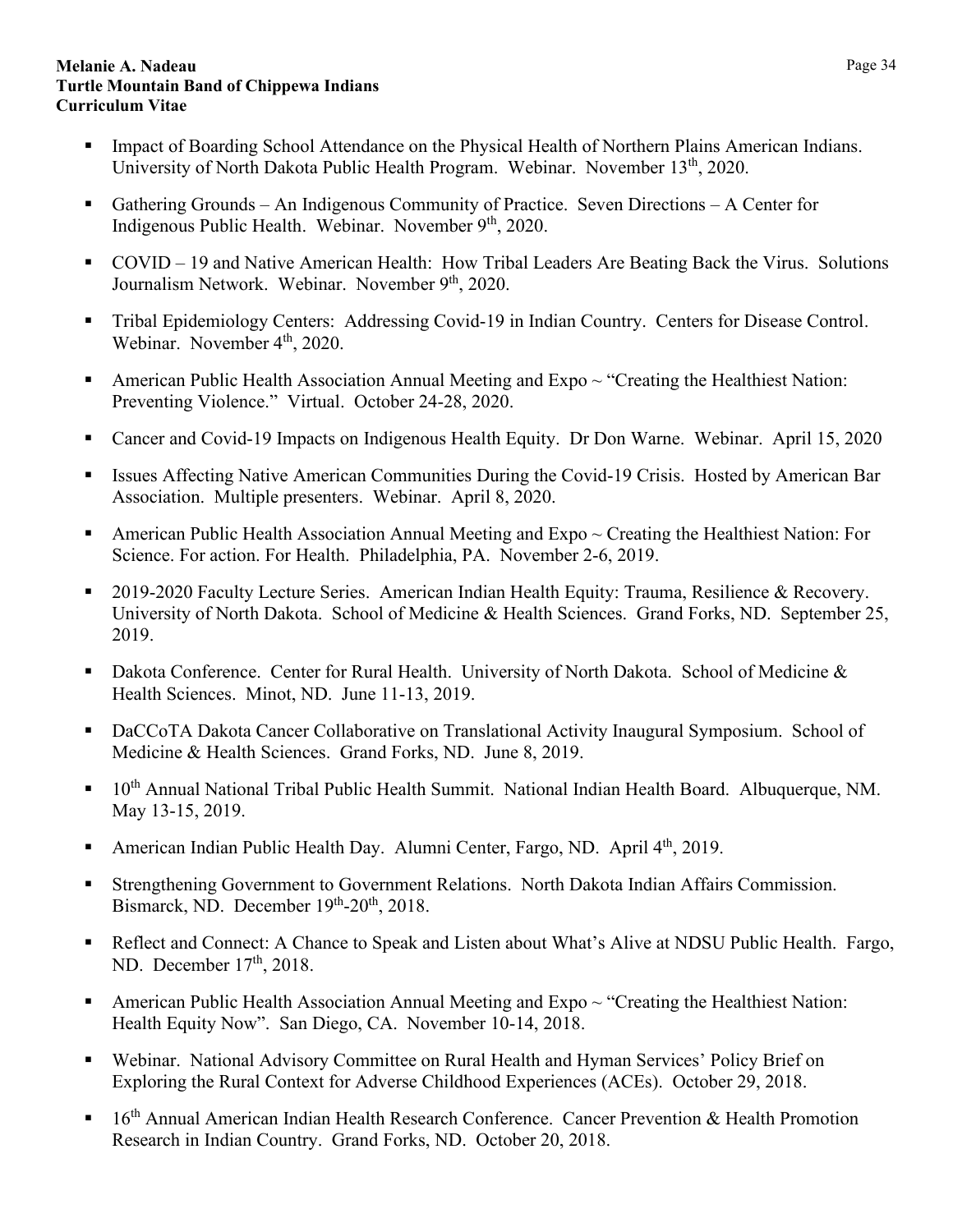- Public Health Law Conference. Health Justice: Empowering Public Health and Advancing Health Equity. The Network for Public Health Law  $\sim$  American Society of Law, Medicine & Ethics. Phoenix, AZ. October  $4<sup>th</sup>$ -6<sup>th</sup>, 2018.
- MN Tribal Partners Fall Gathering. Minnesota Department of Health. Brooklyn Park, MN. September 20-21, 2018.
- Our Nations, Our Journeys. Indigenous Public Health Forum. Seven Directions  $\sim A$  Center for Indigenous Public Health. St. Paul, MN. August 29<sup>th</sup>-30<sup>th</sup>, 2018.
- Webinar. Trauma and the Opioid Crisis: Diverse Perspectives on the Epidemic. August 22, 2018.
- MN Tribal Partners Fall Gathering. Minnesota Department of Health. Bemidji, MN, May 3-4, 2018.
- Health Equity and Social Justice: Bridging the Gap Summit. American Indian Public Health Resource Center ~ Department of Public Health. Fargo, ND. April 9-10-2018.
- Native American Boarding School Gathering  $\sim$  A Healing Experience. Turtle Mountain Community College. Belcourt, ND. January  $17<sup>th</sup>$ -19<sup>th</sup>, 2018.
- **MN Tribal Partners Fall Gathering. Minnesota Department of Health. October 8, 2017.**
- Webinar. Strategies to Address the Opioid Crisis in Tribal Communities. August 30, 2017.
- Office of Human Rights and Protection (OHRP) Training and Collaborative Research Center for American Indian Health (CRCAIH) Summit. Sioux Falls, SD. April 4<sup>th</sup>-6<sup>th</sup>, 2017.
- Public Responsibility in Medicine and Research (PRIM&R) 2016 Advancing Ethical Research Conference. Anaheim, CA. November 13<sup>th</sup>-16<sup>th</sup>, 2016.
- American Public Health Association Meeting  $144<sup>th</sup>$  Annual Meeting & Expo. Denver, CO. October  $29<sup>th</sup>$  $-$  November  $2<sup>nd</sup>$ , 2016.
- Data Retreat. North Dakota Department of Health. Bismarck, ND. October 26, 2016.
- American Indian Health Research Conference. University of North Dakota. Grand Forks, ND. October 20th, 2016.
- First Annual Conference on Native American Nutrition. Prior Lake, MN. September 26-27, 2016.
- Webinar. Preserving a Role for Tribal Review of Research in the Context of Single IRB Policies. September 20, 2016.
- 22<sup>nd</sup> Annual Wellness Conference. Protectors of Water. Turtle Mountain Community College. Belcourt, ND. September 14, 2016.
- Developing Youth Indicators for Resiliency. Webinar. August  $26<sup>th</sup>$ , 2016.
- 31<sup>st</sup> Annual Dakota Conference on Rural Public Health. Providing Quality Education for Rural and Public Health Professionals. Alerus Conference Center. Grand Forks, ND. May 16<sup>th</sup>-18<sup>th</sup>, 2016.
- 4th Annual North Dakota Tribal College Research. Cankdeska Cikana Community College. Fort Totten, ND. April 1, 2016.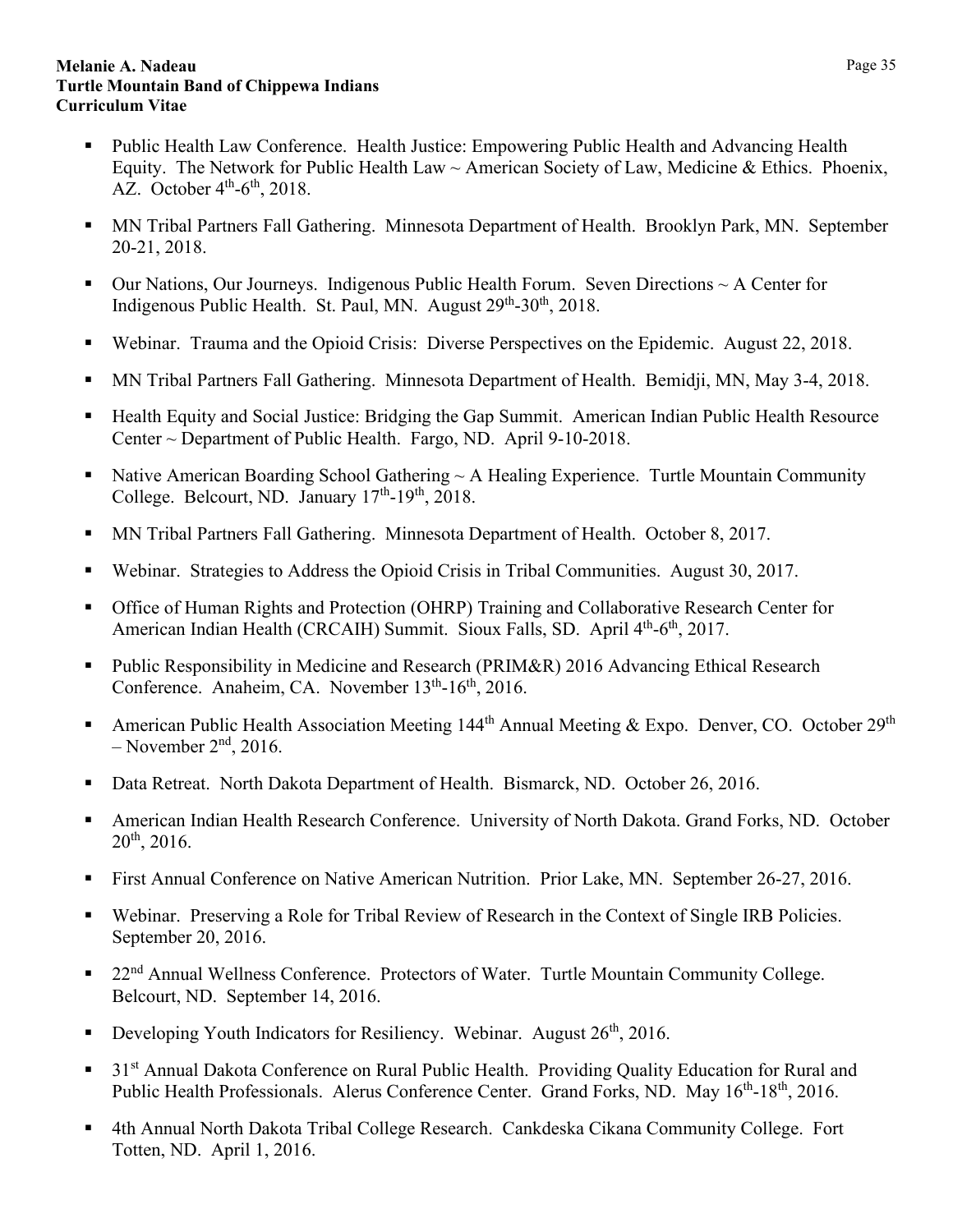- Collaborative Research Center for American Indian Health 4<sup>th</sup> Annual Summit. Cankdeska Cikana Community College. Fort Totten, ND. March 30-31, 2016.
- American Public Health Association Meeting  $143<sup>rd</sup>$  Annual Meeting & Expo. Chicago, IL. November  $1<sup>st</sup> - 4<sup>th</sup>$ , 2015.
- **The 13<sup>th</sup> Annual American Indian Health Research conference. University of North Dakota. Grand** Forks, ND. October 23rd, 2015.
- North Dakota Public Health Association Meeting. Minot ND. June  $2<sup>nd</sup>$ , 2015.
- North Dakota Cancer Coalition annual meeting. Bismarck, ND. May 19th, 2015.
- Webinar. Improving Outcomes in Colorectal Cancer: Screening Rates and Evidence Review. May 13, 2015.
- NDSU Pedagogical Luncheon. Securing External Funding for Education Initiatives. Fargo, ND. April  $29^{th}$ , 2015.
- Write Winning Grant Proposals to USDA & NIH. Fargo, ND. April 15<sup>th</sup>, 2015.
- Webinar. Community Health Status Indicators (CHSI) 2015 Web Application Briefing. March  $26<sup>th</sup>$ , 2015.
- **Funding Opportunities and Proposed Development Strategies for Young Faculty and Emerging** Investigators. Fargo, ND. March 25<sup>th</sup>, 2015.
- Webinar. Addressing Health Disparities through the National Prevention Strategy and Partnerships Presented by Region VIII Federal Partners. March 19th, 2015.
- National Tribal Leaders Forum. Phoenix, AZ. March  $11^{th}$ - $12^{th}$ , 2015.
- Webinar. American Indian and Alaska Native Health Disparities and Tribal Epidemiology Centers. February 23, 2015.
- Webinar. Traditional Indigenous Healing. Rose Domnick, Yup'ik Alaska Native. Director of Prevention Services. Yukon Kushokwin Health Corporation. December 10, 2014.
- Webinar. Training the Native American Health Science Workforce: An Indigenous Approach. Teshia Solomon. Native American Interest Group. Mayo Clinic. Rochester, MN. December 1st, 2014.
- Webinar. ACA and you. Matt Strycker. November 20, 2014.
- American Public Health Association Meeting 142<sup>nd</sup> Annual Meeting & Expo. New Orleans, LA. November  $15^{th} - 19^{th}$ , 2014.
- Webinar. Assessing Health Priorities of Tribal Health Directors with Surveys: Lessons from a pilot study? Jon Tilburt, MD, Mayo Clinic. Native American Interest Group. Rochester, MN. November 3, 2014.
- Using Traditional Medicine and Cultural Teachings to Transcend the Legacy of Historical Trauma. Mr. Rick Two Dogs. Spiritual Leader & Medicine Man. North Dakota State University. October 23, 2014.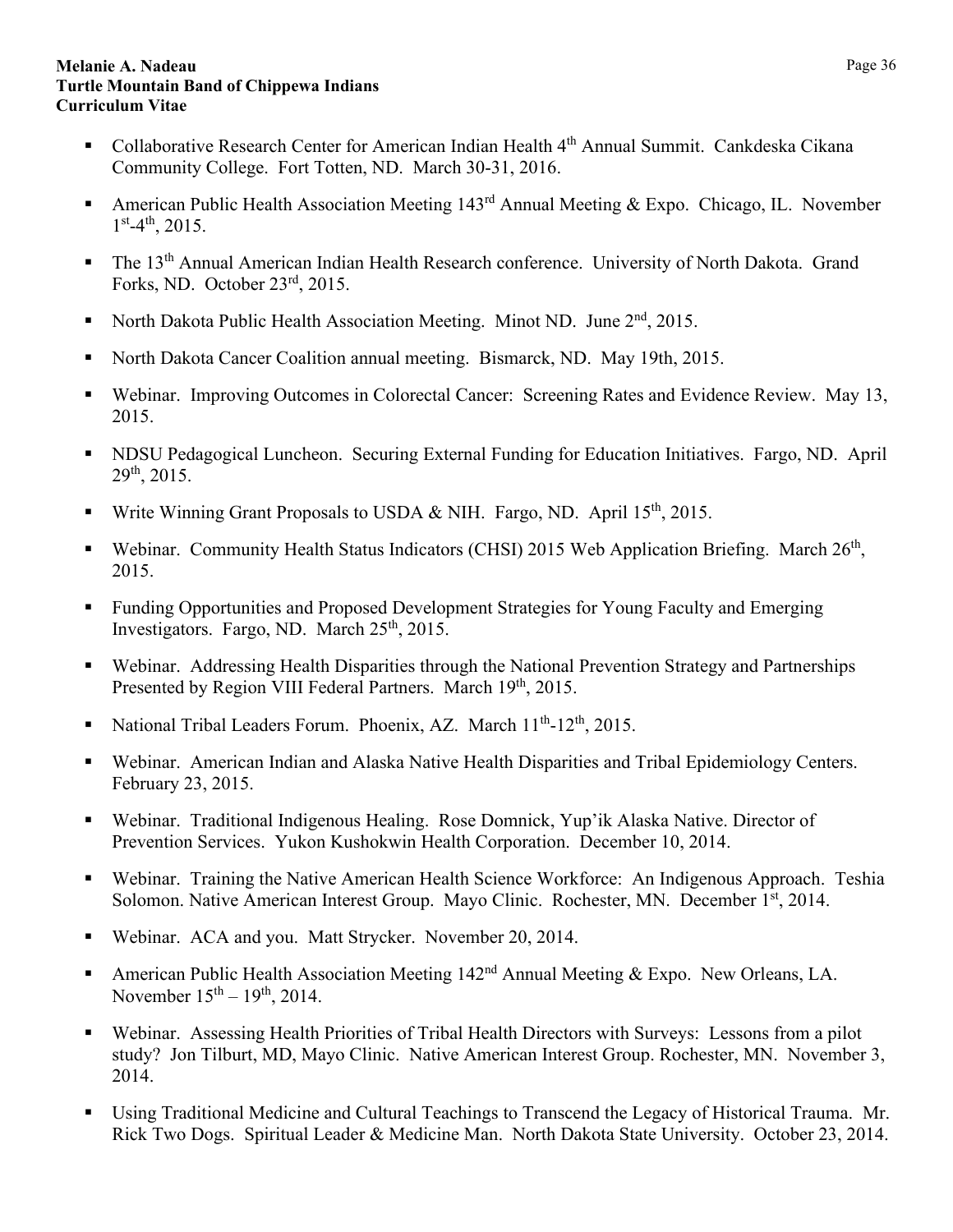- The 12<sup>th</sup> Annual American Indian Health Research Conference. University of North Dakota. Grand Forks, ND. October 23rd, 2014.
- **Research for Indigenous Community Health Center (RICH) Summit. Food, Medicine & Other** Traditional Forms of Healing. <http://www.pharmacy.umn.edu/rich/> Brooklyn Center, MN. September  $28<sup>th</sup>$ -September 30<sup>th</sup>, 2014.
- Webinar. How can communities ensure that research is ethical? September 23, 2014.
- HIV and Hepatitis C in Minnesota Native communities. Clinton Alexander. Fargo, ND. September 4, 2014.
- Health Pitch. Thought leaders shared their ideas and concepts that improve lives. Sessions covered three health and wellness perspectives, all with the theme of *Activation.* The three perspectives include: Behavioral, Developing and Efficiency. Each person had three minutes to share why their idea has the best chance to improve our lives. The Stage at Island Park. Fargo, ND. August 14, 2014.
- Webinar. Meeting the Needs of American Indian and Alaska Native Families Living in Urban Areas. Maternal Infant Early Childhood Home Visiting (MIECHV). August 7, 2014.
- Tribal Public Health Institute advisory board meeting. Omaha, NE. August 7, 2014.
- 2014 Health Summit. Reframing the Future: A New Perspective on Tribal Health. Great Plains Tribal Chairmen's Health Board. Omaha, NE. August  $6<sup>th</sup>$ , 2014.
- Webinar. Maximizing Returns on Public Health Investments: Structural and Policy Initiatives to Address Health Disparities and Advance Health Equity. National Partnership for Action to End Health Disparities. June 19, 2014.
- Webinar. Community and Historical Trauma: Surviving and Recovering Confirmation. The National Prevention Strategy 2014 Webinar Series. Region VIII Federal Partners. February 20, 2014.
- Journal club. A Framework to Examine the Role of Epigenetics in Health Disparities among Native Americans. Center for Health Equity. University of Minnesota. January 28, 2014.

## <span id="page-36-0"></span>*Training attended to improve public health and research competencies*

- DaCCoTA Biostats Core Training Event. Zoom. April 27<sup>th</sup>, 2022.
- Promoting Indigenous Research Leadership (PIRL). Hosted by Montana State University Center for American Indian and Rural Health Equity. In collaboration with National Cancer Institute, the National Institute on Drug Abuse, the National Institute of General Medical Sciences, and the National Institute on Alcohol Abuse and Alcoholism. In attendance NIH program officers and senior R01-funded Indigenous and other faculty mentors who have spent their careers working with Indigenous communities (including an expert in statistical methodology). Bozeman, MN. October 18-20, 2021.
- 2021 Rocky Mountain Research Training Institute: Research to Practice for Suicide Prevention. Hosted by the Colorado National Collaboration for Suicide Prevention (CNCSP)/University of Colorado in collaboration with the University of Rochester, the CDC and SAMHSA. Aurora, CO. October  $17<sup>th</sup>$  – 21st, 2019.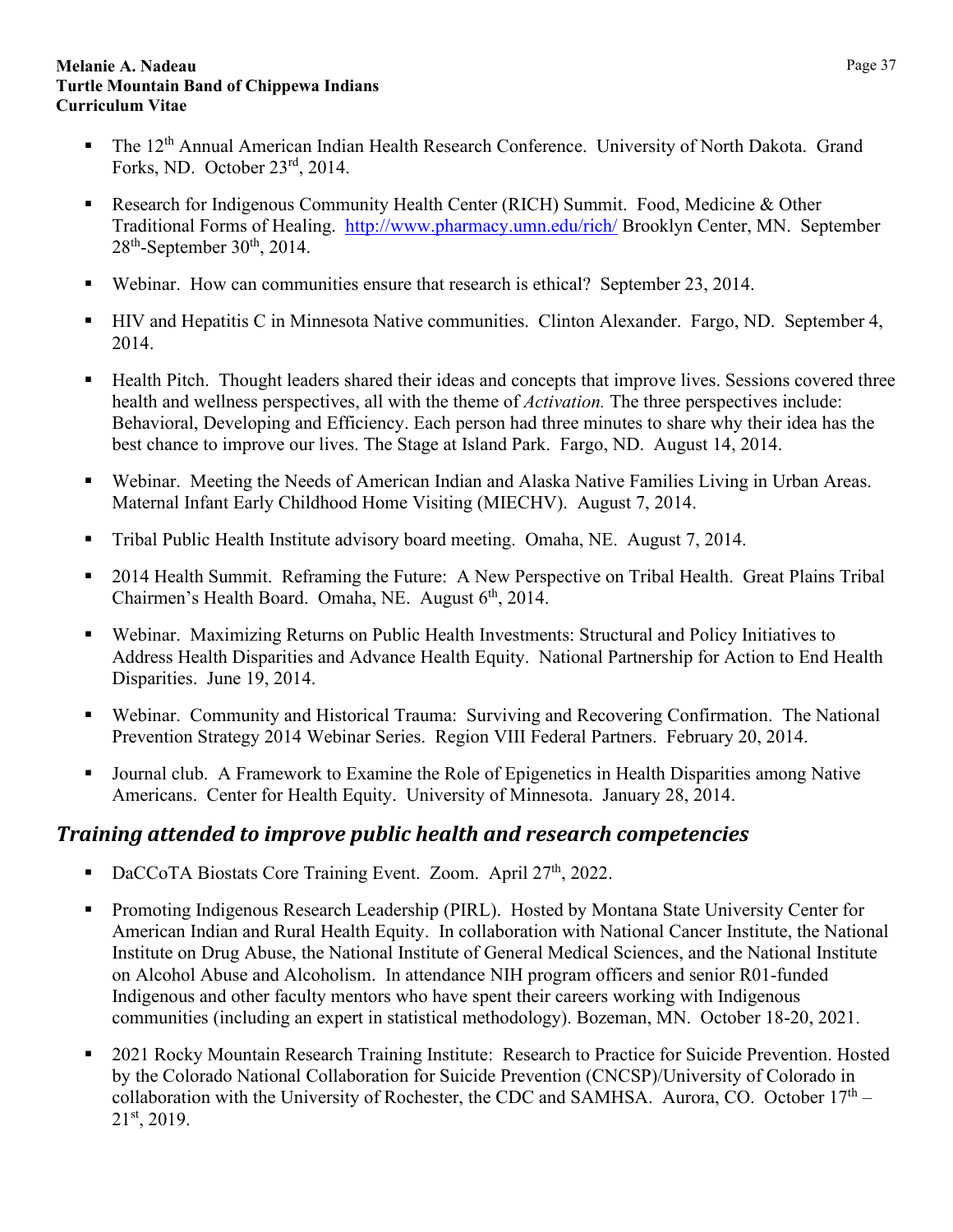- AISES National Conference. Indigenizing the Future of Stem. Wisconsin Center. Milwaukee, WI. October 10-12, 2019.
- Digital Storytelling. Native American Health Center. Oakland, CA. December  $10^{th}$ , 2018-Decmber 13th, 2018.
- **IRB Professional Development Session. American Indian Higher Education Consortium. Bloomington,** MN. September  $26<sup>th</sup> - 27<sup>th</sup>$ , 2018.
- Excel: Charts & Filters. Information Technology Services. NDSU. Fargo, ND. July  $28<sup>th</sup>$ , 2016
- Collaborative Harnessing Indigenous Research Principles, Protocols, and Practices Workshop. Anchorage, AK. Supported by the National Science Foundation and co-hosted by the First Alaskans Institute and the Center for Indigenous Research, Science, and Technology at the University of Kansas. April  $4^{th} - 8^{th}$ , 2016.
- Digital Storytelling Native Health workshop webinars. Center for Digital Storytelling. August  $25<sup>th</sup>$  September  $10^{th}$ , 2015.
- Stakeholder Interview training. NDSU. Fargo, ND. June  $18<sup>th</sup>$ , 2015
- On-line CITI Course in The Protection of Human Research Subjects through the University of North Dakota in October 2004, 2009-2015.
- Completed Computer Security Awareness Training for Indian Health Service. Belcourt, ND May 2005, February 2006, February 2007, 2014, 2015.
- Circle of Life Training. American Cancer Society. Belcourt, ND. April 28<sup>th</sup>, 2015.
- PIVOT training. Pivot is an online system that connects funding opportunities with research expertise. NDSU. Fargo, ND. March 2nd, 2015.
- Microsoft Office Specialist Emporium. North Dakota State University. Fargo, ND. December 9, 2014.
- Excel: Database Tools. North Dakota State University. Fargo, ND. October 8<sup>th</sup>, 2014.
- Technology of Participation (ToP) Training. Effective Methods for Participation: focused conversation, consensus workshop, and action planning. North Dakota State University, Fargo, ND. September 18<sup>th</sup>-19th, 2014.
- GIS workshop. Using GIS in Public Health. Mapping Pathways into a Healthier Future. University of Nebraska Medical Center. Omaha, NE. March 24-28, 2014.
- Epi info webinar. Statistics. University of Nebraska Medical Center. March 6, 2014.
- Epi info webinar. Overview of secondary data sources. University of Nebraska Medical Center. January 23, 2014.
- **Epi Info webinar.** Creating survey skip patterns. University of Nebraska Medical Center. December 5, 2013.
- Epi Info Workshop. Northern Plains American Indian EPI/GIS Project: "Mapping Pathways into a Healthier Future". Cankdeska Cikana Community College. Ft. Totten, ND. October 29-31, 2013.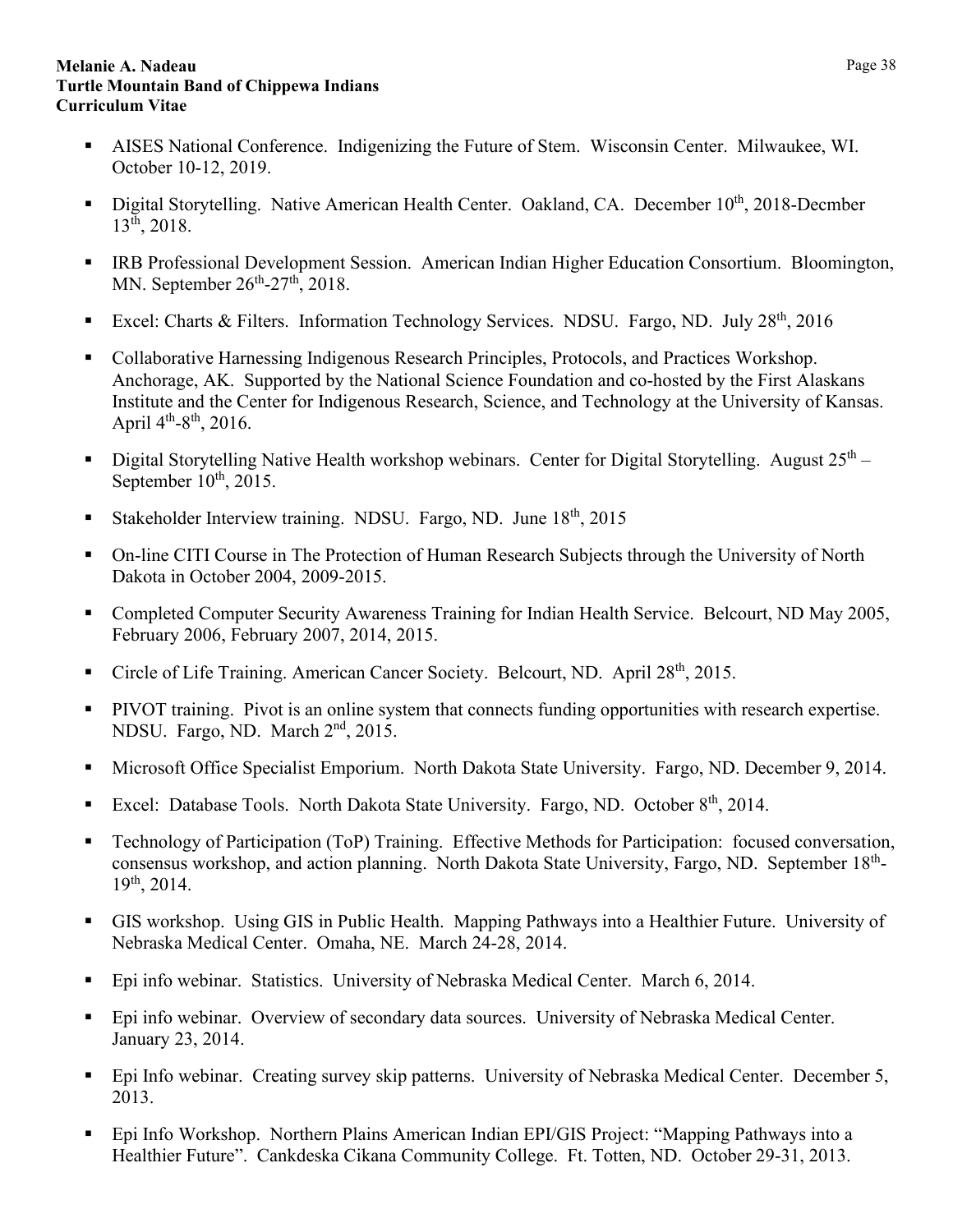- Health Literacy Workshop. Minnesota Department of Health. March 28, 2013.
- Community of Scholars Program and summer institute. In addition to conducting research, I attended weekly seminars on issues pertinent to the graduate experience. Summer 2010.
- American Indian Adult Tobacco Survey training. Minneapolis, MN. May 27, 2009.
- Three-week Native Researchers Cancer Control Training Program. Oregon Health Science University. Portland, OR. The curriculum of the program is designed to help increase research skills (or build on existing skills) in the many areas of research, grant writing, and Epidemiology, which not only enhanced my skills as an employee, but also helped me to decide which degree I would like to pursue. June 2006.
- Visited the DNA Diagnostic Lab, the Cytogenetics Lab, and the Department of Genetics. Winnipeg, MB. May 2006.
- Completed Biology Core Training Sessions at North Dakota State University. Fargo, ND. May 2006.
- Visited laboratories at Minot State University. Minot, ND. February 2006.
- Visited the Cadham Lab, DNA Diagnostic lab, and Cytogenetics lab. Winnipeg, Canada. March 2005. Visited the Missouri River Breaks Industries Research Inc. Timber Lake, SD. September 2005.
- Bloodborne Pathogens training at Indian Health Service. Belcourt, ND. October 2004.
- Lab Techniques and Safety training with Indian Health Service. Belcourt, ND. October 2004.

## <span id="page-38-0"></span>*Seminars attended to improve teaching competencies*

- American Evaluation Association Teaching of Evaluation Topical Interest Group Brown Bag. Zoom. April 15th, 2022.
- Dean's Virtual Symposium: Teaching Public Health: Diversity, Inclusion, Equity and Justice panel. Boston University School of Public Health. June  $9<sup>th</sup>$ , 2020.
- Teaching Public Health: Diversity, Inclusion, Equity and Justice. Boston University School of Public Health Dean's Symposium. Virtual. January  $9<sup>th</sup>$ , 2020
- Webinar. Impact of Unresolved Trauma in Indian Health and Higher Education. American Indian Higher Education Consortium. October 26, 2018.
- Webinar. Advancing a Diverse Student, Staff, and Faculty Pipeline and Moving Toward Inclusive Excellence. Association of Schools & Programs of Public Health (ASPPH). October 24, 2018.
- NDSU faculty luncheon. "Diversity: Facilitating Difficult Dialogues in the Classrooms" with Kara Gravley-Stack (Student Affairs), Bruce Maylath (English), Amy Phillips (Social Work/Minot State University), Michael Yellowbird (Sociology/Indigenous Tribal Studies). NDSU. Fargo, ND. February 11, 2016
- NDSU faculty luncheon. Taking a Scientific Approach to Science and Math Education by Carl Wieman, Nobel Prize in Physics and graduate School Education, Stanford University (via video). NDSU. Fargo, ND. September 15<sup>th</sup>, 2015.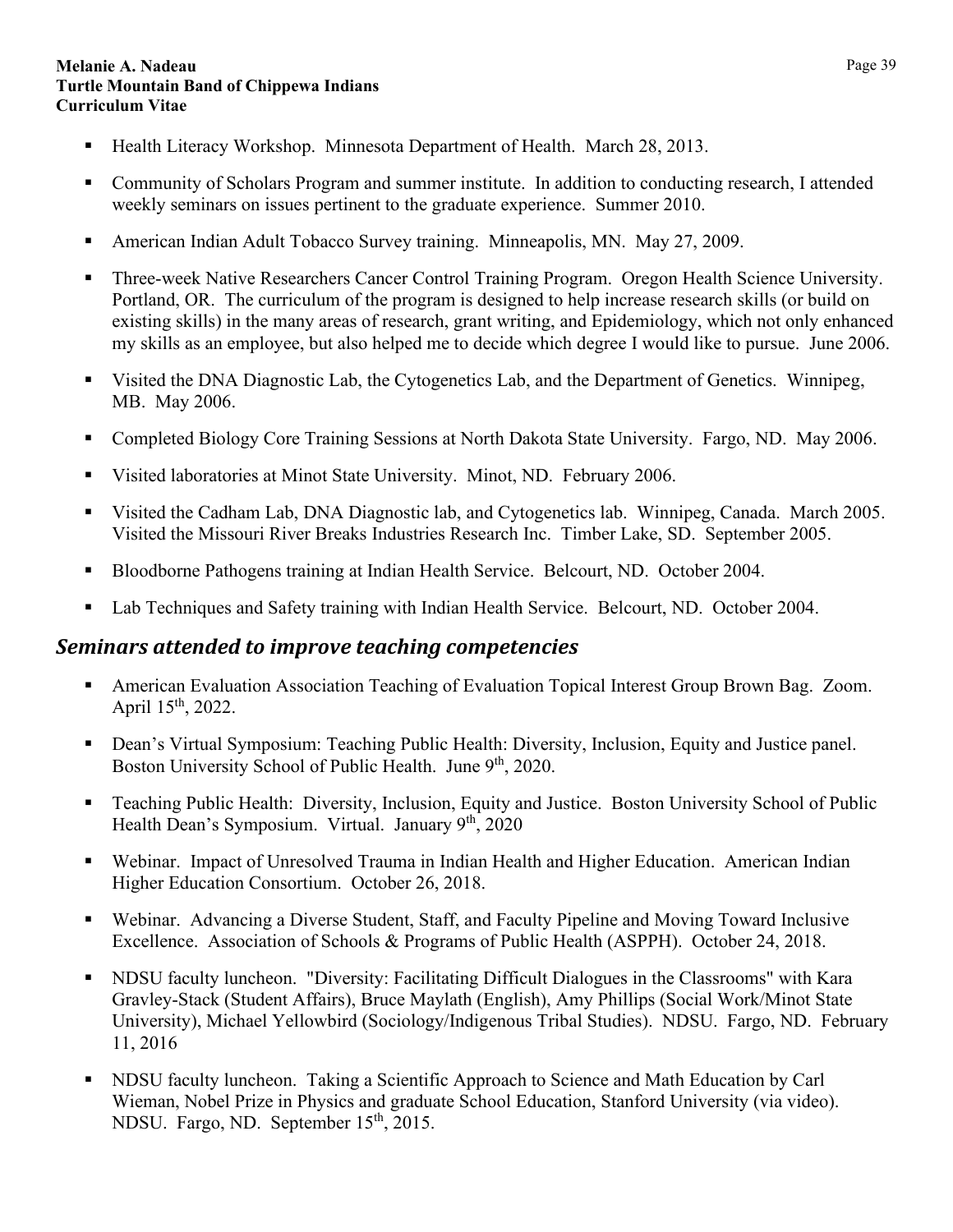- Inclusivity and Diversity in the Health Professions. Fall 2015 Faculty and Staff Retreat. NDSU. Fargo, ND. August 20, 2015.
- The Struggle: Understanding a Native American Student's Struggle. Dereck Stonefish. North Dakota State University. Fargo, ND. November  $13<sup>th</sup>$ , 2014.

## <span id="page-39-0"></span>*Training attended to improve teaching competencies*

- Inaugural member of the 2020-2021 Teaching, Learning, and Scholarship (TLAS) Teaching Academy. SMHS. UND. Grand Forks. Sept 2020 – May 2021.
	- o Teaching Academy Active Learning Discussion with Dr. Richard Van Eck via zoom. May 24th, 2021.
	- o Teaching Academy Open forum ~ Review Active Learning Strategy Guide. February 8<sup>th</sup>, 2021.
	- $\circ$  Teaching Academy Open Forum  $\sim$  Selfi Scores  $\sim$  self-evaluation  $\sim$  teaching tips. January 21<sup>st</sup>, 2021.
	- o Teaching Academy Open Forum ~ TOAT discussion. November 3, 2020.
	- o Controlling the Chaos in COVID and Beyond. Faculty Development Session. Dr. Adrienne Salentiny. Streamed live via zoom. October 15, 2020.
	- o Teaching Academy Open Forum ~ TOAT discussion. October 12, 2020.
	- o Active Lectures for Online Teaching (Evidence-Based Teaching). Dr. Richard Van Eck. SMHS. UND. Streamed live via zoom. September 17, 2020.
- Faculty Focus: Humanizing the Online Experience. NDUS Webinar. April 13<sup>th</sup>, 2021.
- Book Study: What the Best College Teachers Do. Dr. Adrienne Salentiny. SMHS. Zoom.
	- $\circ$  April 6<sup>th</sup>, 2021
	- $\circ$  March 22<sup>nd</sup>, 2021
	- $\circ$  March  $2<sup>nd</sup>$ , 2021
- 10 Things You Didn't Know About Microsoft Word and Excel That Will Change Your Life and Impress Your Friends! Dr. Richard Van Eck. Zoom. March 4<sup>th</sup>, 2021.
- Book Study: The Productive Online and Offline Professor. Dr. Adrienne Salentiny. SMHS. UND. Grand Forks.
	- $\circ$  November 10<sup>th</sup>, 2020
	- o December 1st, 2020
	- $\circ$  December 22<sup>nd</sup>, 2020
- Book Study: Telling Ain't Training. Dr. Richard Van Eck. SMHS. UND. Grand Forks
	- $\circ$  April 30<sup>th</sup>, 2020
	- $\circ$  March 26<sup>th</sup>, 2020
	- $\circ$  February 27<sup>th</sup>, 2020
- TTaDA Training:
	- $\circ$  Creating Surveys in Qualtrics March 19<sup>th</sup>, 2021
	- $\circ$  Groups in Blackboard. March 1<sup>st</sup>, 2021.
	- $\circ$  Developing Social Interaction with VoiceThread March 19<sup>th</sup>, 2020
	- o Blackboard
	- o Zoom Getting Started. UND. O'Kelly Hall.
	- o Creating Surveys in Qualtrics (Beginner) September 25<sup>th</sup>, 2019.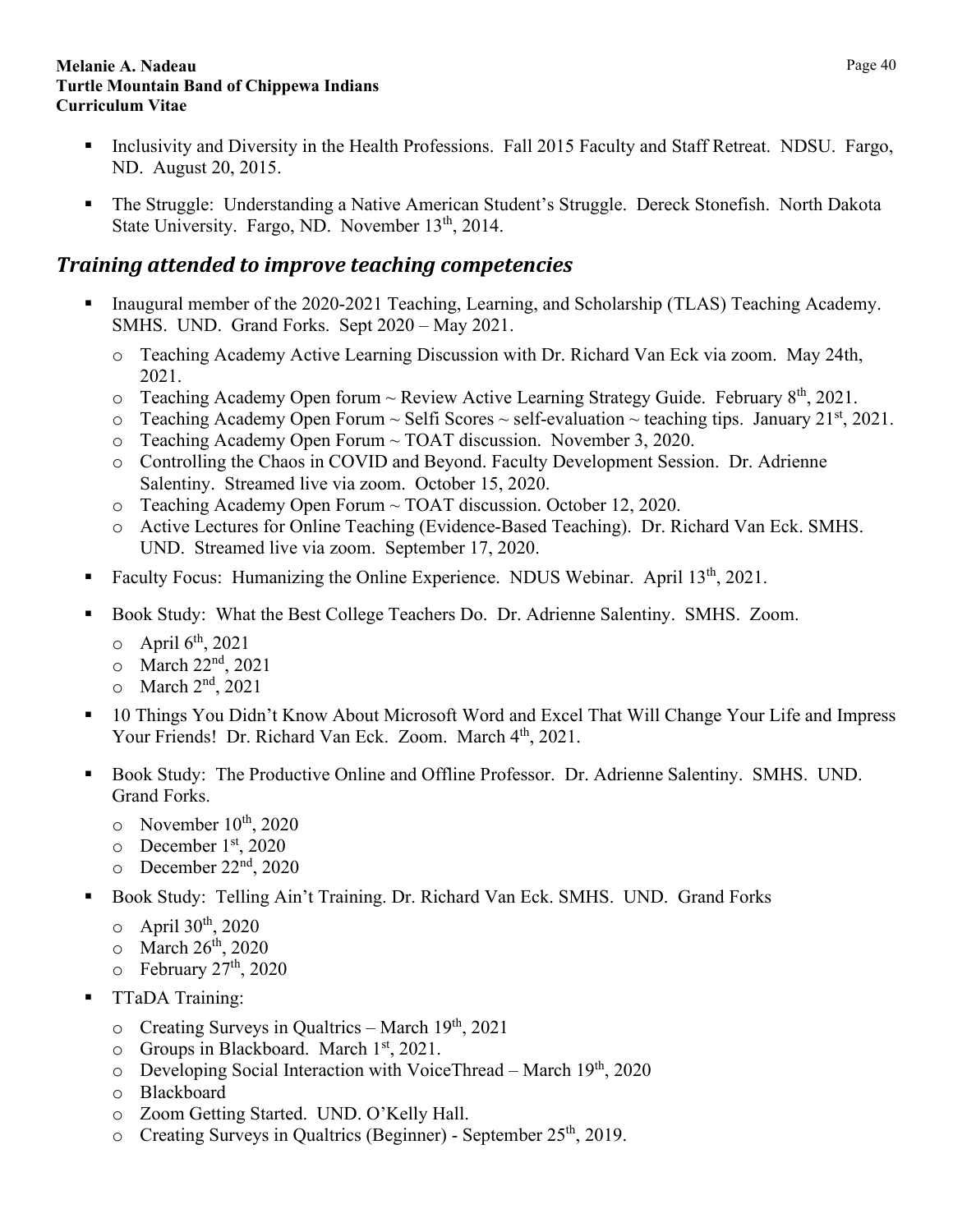Choosing the Right Learning Outcomes. Dr. Richard Van Eck. SMHS North east Campus. September 24, 2019.

## <span id="page-40-0"></span>*Seminars attended to improve director competencies*

- Microsoft Accessibility Neurodiversity via Zoom. February  $4<sup>th</sup>$ , 2021.
- Finding the Right Career Fit as a Woman in Higher Education. Hosted by Academic Impressions. Zoom. December  $10^{th}$ , 2020.
- ASPPH Leadership Conversations via Zoom. April  $16<sup>th</sup>$ , 2020.
- Target X Training. Lisa Panzer. UND. April 1st, 2020.
- NDUS Purchasing Card Training. UND. March 25, 2020
- Webinar. COVID-19: Role of Academic Public Health and Preparing for What Comes Next. ASPPH. March 13, 2020.
- College of Health Professions Faculty and Staff Retreat. Making the New Strategic Plan Relevant to Faculty and Staff in the College of Health Professions. NDSU. Fargo, ND. January 4<sup>th</sup>, 2017.
- Sponsored Programs Administration and Grant & Contract Accounting Training. NDSU. Fargo, ND. February 29, 2016.
- Responsibility Review Training for supervisors. NDSU Memorial Union. December 9<sup>th</sup>, 2015.
- 2015 Fargo Women's Leadership Program Graduation Luncheon. Keynote Speaker: Prairie Rose Seminole. Holiday Inn, Fargo, ND. December 9<sup>th</sup>, 2015.
- Webinar. Dealing with Difficult People. March 31<sup>st</sup>, 2015.

## <span id="page-40-1"></span>*Training attended to improve director competencies*

- Office 365 Teams 200. Go beyond the basics. Learn how to use teams more effectively for your meetings and other workgroup collaboration. February 24<sup>th</sup>, 2021.
- Office 365 Intermediate Teams training. University of North Dakota. Webinar. November  $4<sup>th</sup>$ , 2020.
- Laws of Leadership. NDSU. Fargo, ND. June 9<sup>th</sup>-August 4<sup>th</sup>, 2015.
- Leadership, Team-Building and Coaching Skills. Fred Pryor Seminars. Fargo, ND. April 23<sup>rd</sup>, 2015.

## <span id="page-40-2"></span>**MEMBERSHIP IN PROFESSIONAL ORGANIZATIONS**

- Native Research Network. Co-Chair elect (June 2021 present).
- American Evaluation Association  $(2019 \text{present})$
- North Dakota Public Health Association  $(2015 present)$
- University of Minnesota Alumni Association (2008 present)
- Native Research Network (2005 present)